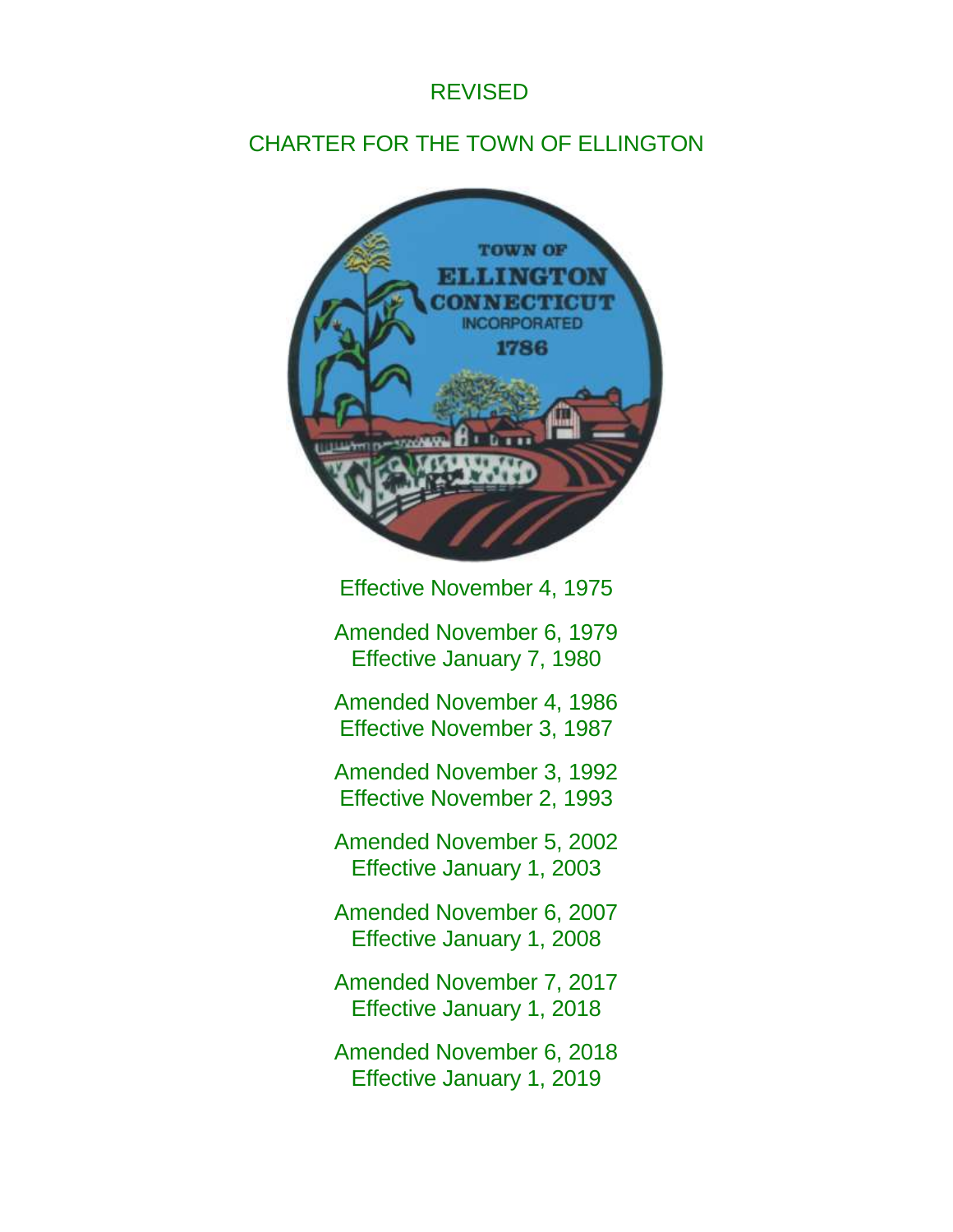# **REVISED CHARTER OF THE TOWN OF ELLINGTON**

## **Table of Contents**

#### CHAPTER I. INCORPORATION AND GENERAL POWERS

#### CHAPTER II. ELECTIONS

#### CHAPTER III. ELECTED OFFICERS

SECTION 301. GENERAL POWERS AND DUTIES…………………………………… 4 SECTION 302. ELECTION AND TERMS OF OFFICE: TOWN ELECTION………… 4 SECTION 303. ELECTION AND TERMS OF OFFICE: STATE ELECTIONS……… 4

#### CHAPTER IV. BOARD OF EDUCATION

SECTION 401. GENERAL………………………………………………………………… 5

CHAPTER V. LIBRARY BOARD OF TRUSTEES

SECTION 501. GENERAL………………………………………………………………… 6

CHAPTER VI. BOARD OF SELECTMEN

| SECTION 605. PUBLIC HEARING ON AND PUBLICATION OF ORDINANCES  8 |  |
|-----------------------------------------------------------------|--|
|                                                                 |  |
|                                                                 |  |
|                                                                 |  |
|                                                                 |  |

CHAPTER VII. THE TOWN MEETING

| SECTION 704. POWER OF INITIATIVE—TOWN MEETING ACTIONS 11 |  |
|----------------------------------------------------------|--|
|                                                          |  |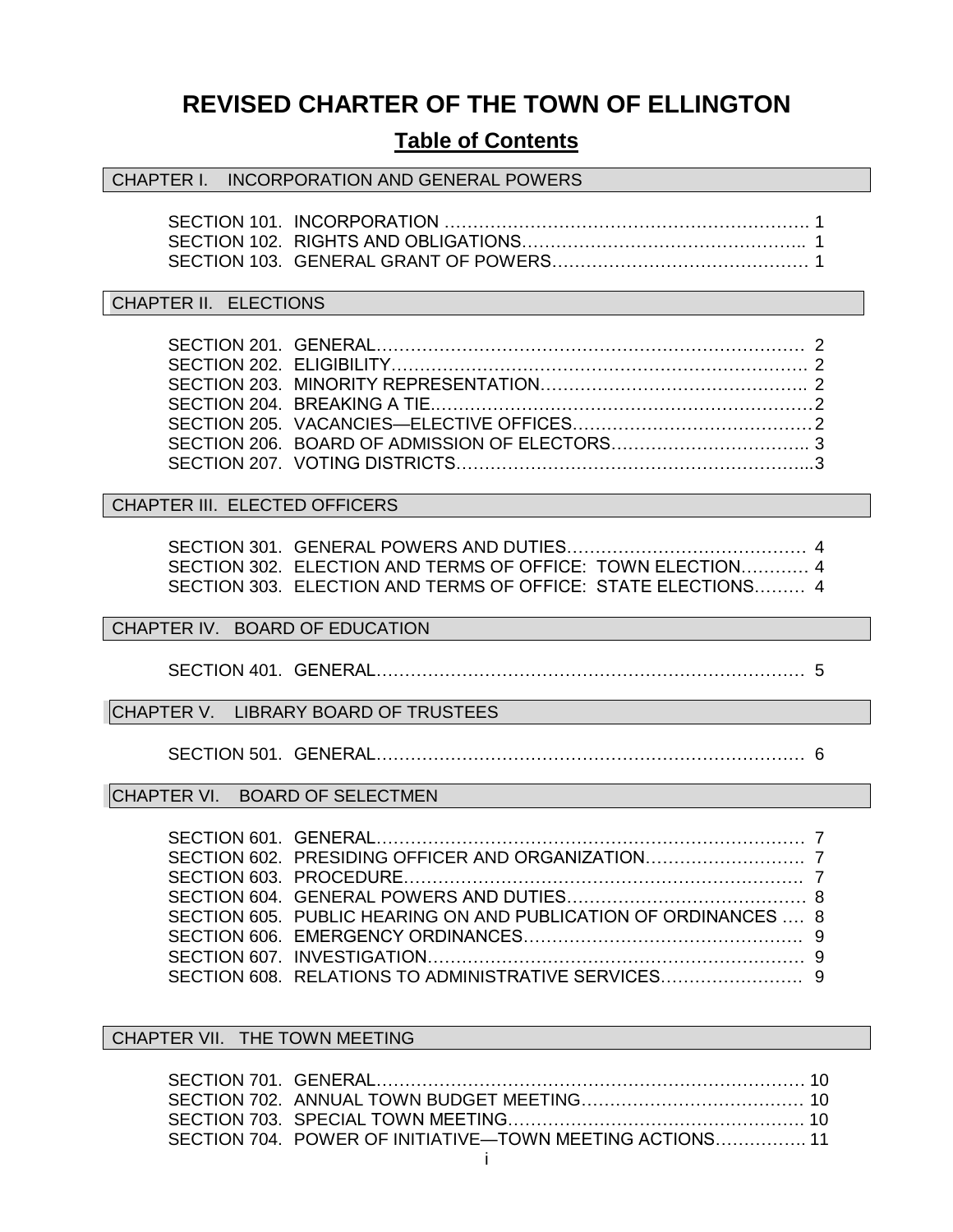| SECTION 705. POWER TO OVERRULE-TOWN MEETING ACTIONS 11 |  |
|--------------------------------------------------------|--|
|                                                        |  |

## CHAPTER VIII. THE FIRST SELECTMAN

## CHAPTER IX. APPOINTED BOARDS AND COMMISSIONS

|              |                                                                   | 15 |
|--------------|-------------------------------------------------------------------|----|
| SECTION 902. |                                                                   | 15 |
| SECTION 903. | VACANCIES-APPOINTIVE BOARDS AND COMMISSIONS                       | 16 |
| SECTION 904. |                                                                   | 16 |
| SECTION 905. |                                                                   | 16 |
| SECTION 906. |                                                                   | 16 |
| SECTION 907. |                                                                   | 16 |
| SECTION 908. |                                                                   | 17 |
| SECTION 909. | PLANNING & ZONING COMMISSION (Repealed 11/4/86) 17                |    |
| SECTION 910. |                                                                   | 17 |
| SECTION 911. |                                                                   |    |
|              | SECTION 912. WATER POLLUTION CONTROL AUTHORITY 17                 |    |
| SECTION 913. |                                                                   |    |
| SECTION 914. |                                                                   |    |
| SECTION 915. |                                                                   |    |
|              | SECTION 916. FOREST & OPEN SPACE COMMISSION (Repealed 11/5/02) 18 |    |
| SECTION 917. |                                                                   |    |
| SECTION 918. |                                                                   |    |
| SECTION 919. | PLANNING AND ZONING COMMISSION ALTERNATES 19                      |    |
|              | SECTION 920. ZONING BOARD OF APPEALS ALTERNATES 19                |    |
| SECTION 921. | CONSERVATION COMMISSION ALTERNATES (Repealed 11/5/02)             | 19 |
| SECTION 922. |                                                                   | 19 |
| SECTION 923. | SENIOR CENTER ENDOWMENT FUND COMMITTEE (Repealed 11/7/17) 19      |    |
|              |                                                                   | 19 |
| SECTION 925. |                                                                   | 20 |
| SECTION 926. |                                                                   | 20 |
|              |                                                                   | 20 |

| CHAPTER X. ADMINISTRATIVE OFFICERS AND DEPARTMENTS            |  |
|---------------------------------------------------------------|--|
|                                                               |  |
|                                                               |  |
|                                                               |  |
|                                                               |  |
|                                                               |  |
|                                                               |  |
|                                                               |  |
|                                                               |  |
|                                                               |  |
| SECTION 1010. DEPT OF PUBLIC WORKS/DIRECTOR OF PUBLIC WORKS23 |  |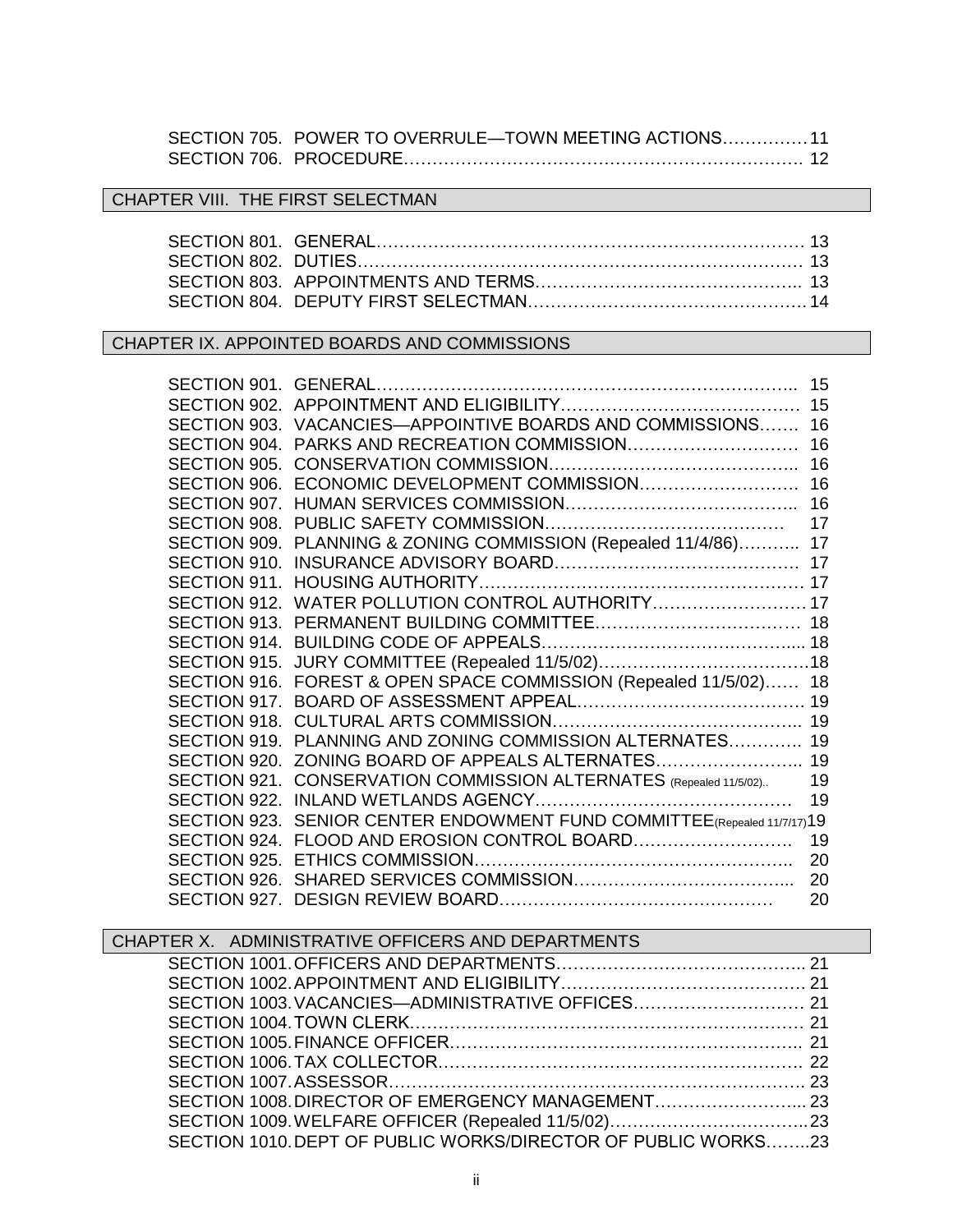CHAPTER XI. FINANCE AND TAXATION

| SECTION 1103. DUTIES OF THE FINANCE OFFICER ON THE BUDGET 27  |  |
|---------------------------------------------------------------|--|
| SECTION 1104. DUTIES OF THE BOARD OF FINANCE ON THE BUDGET 27 |  |
|                                                               |  |
| SECTION 1106. DUTIES OF THE TOWN MEETING ON THE BUDGET 29     |  |
|                                                               |  |
|                                                               |  |
|                                                               |  |
|                                                               |  |
|                                                               |  |

## CHAPTER XII. TOWN EMPLOYEES

## CHAPTER XIII. TRANSITION AND MISCELLANEOUS PROVISION

| SECTION 1304. TRANSFER OF RECORDS AND PROPERTY 34             |  |
|---------------------------------------------------------------|--|
| SECTION 1305. CONTINUATION OF APPROPRIATION AND TOWN FUNDS 35 |  |
|                                                               |  |
|                                                               |  |
|                                                               |  |
|                                                               |  |
|                                                               |  |
|                                                               |  |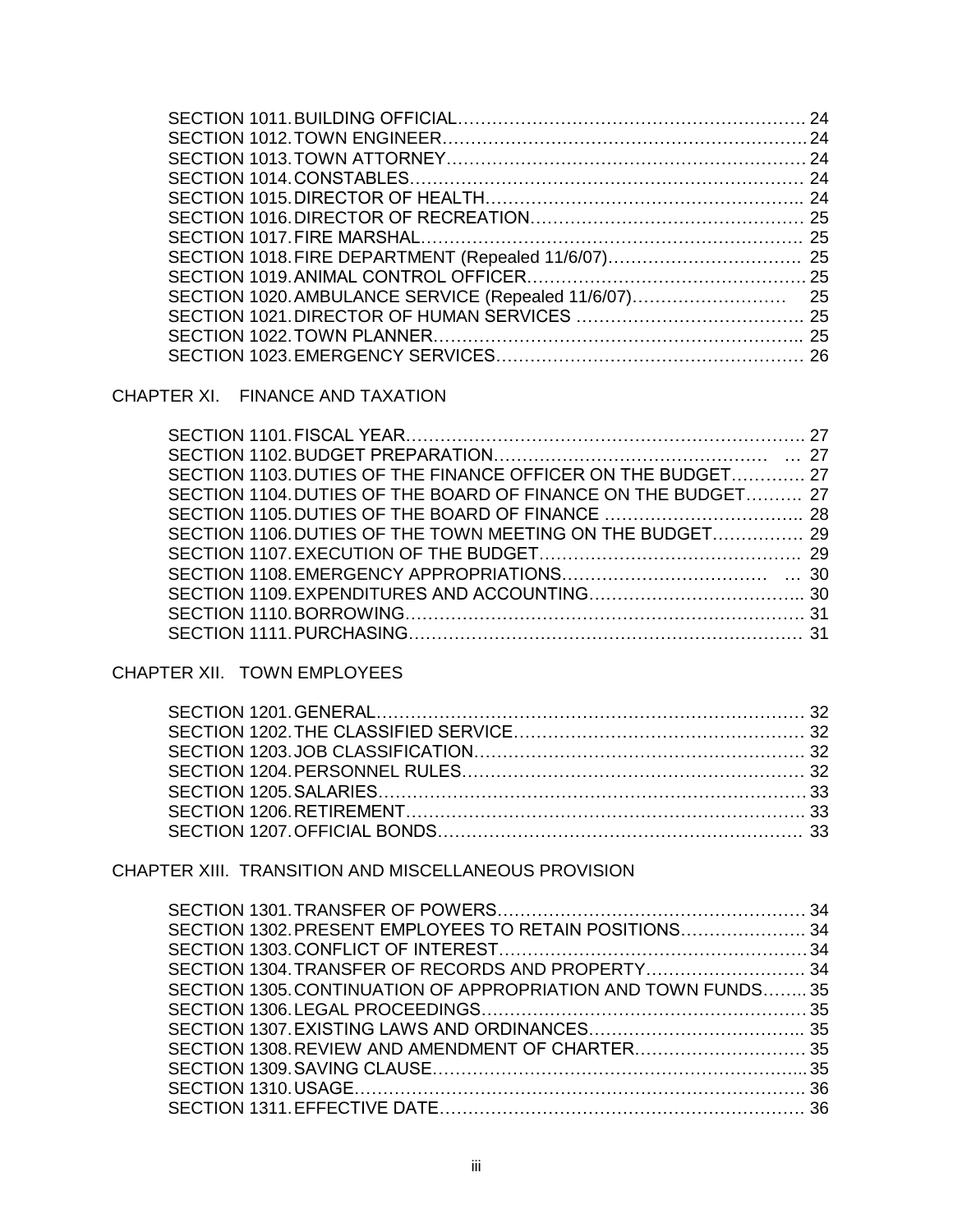# **TOWN OF ELLINGTON CHARTER**

## **CHAPTER I. INCORPORATION AND GENERAL POWERS**

## **SECTION 101. INCORPORATION**

All the inhabitants dwelling within the territorial limits of the Town of Ellington, as heretofore constituted, shall continue to be a body politic and corporate under the name of "The Town of Ellington," hereinafter called "the town," and as such shall have perpetual succession and may hold and exercise all powers and privileges heretofore exercised by said town and not inconsistent with the provisions of this Charter, the additional powers and privileges herein conferred and all powers and privileges conferred upon towns under the general laws of the State of Connecticut.

## **SECTION 102. RIGHTS AND OBLIGATIONS**

All property, both real and personal, all rights of action and rights of every description and all securities and liens in said town as of the effective date of the Charter are continued. Nothing herein shall be construed to affect the rights of said town to collect any assessment, charge, debt, or lien. The town shall continue to be liable for its debts and obligations. If any contract has been entered into by said town prior to the effective date of this Charter, or any bond or undertaking has been given by or in favor of said town, which contains provisions that the same may be enforced by any office or agency therein named which is hereby abolished or superseded by the creation herein of a new commission, board or office to which are granted similar powers and jurisdiction, such contracts, bonds or undertakings shall continue in full force and effect. The powers conferred and the duties imposed with reference to the same upon any such office or agency shall, except as otherwise provided in this Charter, thereafter be exercised and discharged by the chief executive officer of said town.

## **SECTION 103. GENERAL GRANT OF POWERS**

In addition to all powers granted to towns under the Constitution and General Statutes of the State of Connecticut, or which may hereafter be conferred, the town shall have all powers specifically granted by this Charter and all powers fairly implied in or incident to the powers expressly granted, all powers conferred by Section 7-194 of the General Statutes, as amended, and by special acts of the General Assembly, not inconsistent with this Charter, and all other powers incident to the management of the property, government, and affairs of the town, including the power to enter into contracts with the United States Government or any branch thereof, or any other body politic or corporate not expressly forbidden by the Constitution and General Statutes of the State of Connecticut. The enumeration of particular powers in this and any other chapter of this Charter shall not be construed as limiting this general grant of power but shall be considered as an addition thereto.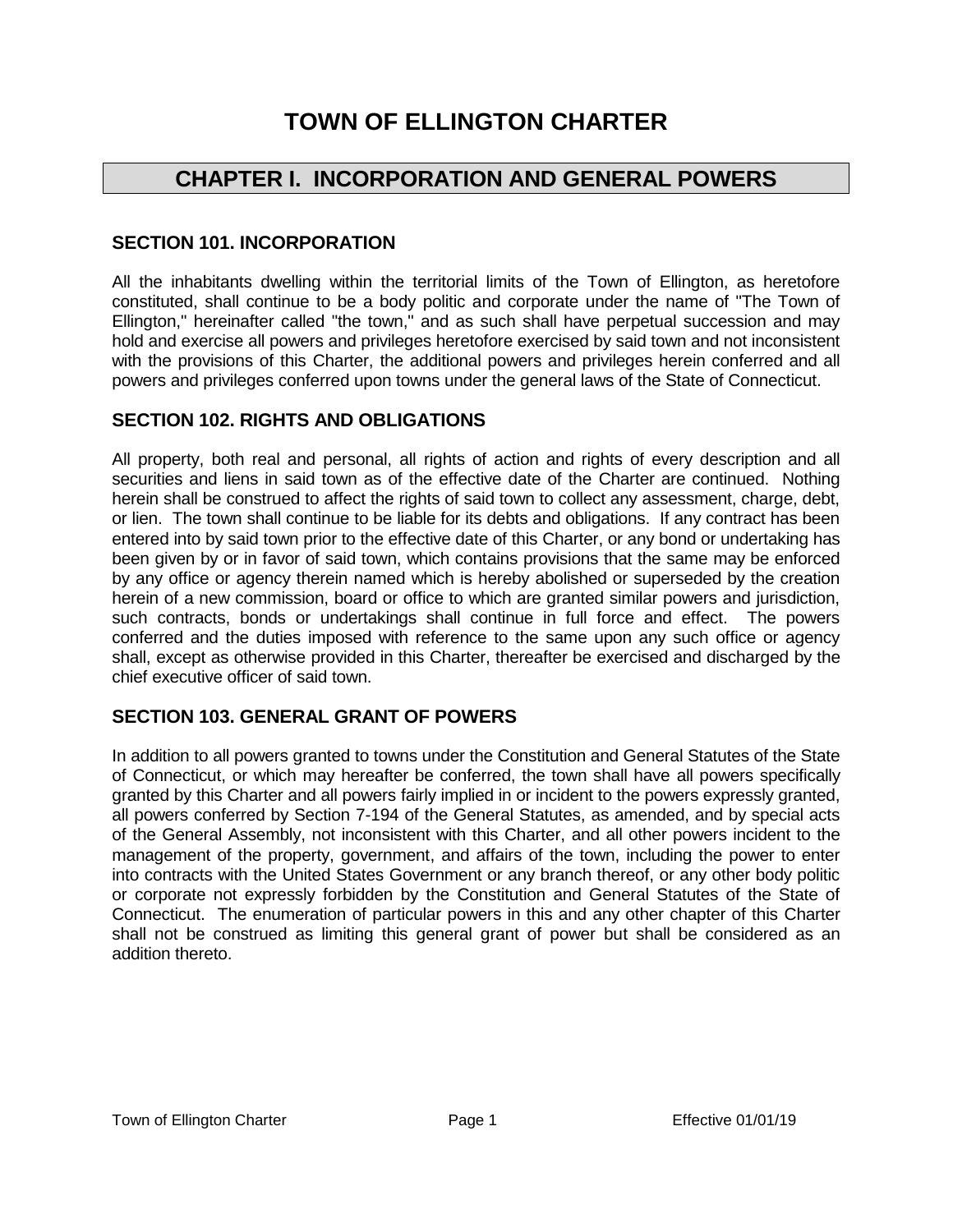# **CHAPTER II. ELECTIONS**

#### **SECTION 201. GENERAL**

- (a) Nomination and election of federal and state officers and of such elected town officers, boards, and commissions as are provided for in this Charter shall be conducted, and the Registrars of Voters shall prepare lists of electors qualified to vote therefore, in the manner prescribed in the Constitution and the General Statutes of the State of Connecticut.
- (b) A meeting of the electors of the Town of Ellington for the election of municipal officers shall be held on the 8th day of November 1977 and biennially thereafter on the first Tuesday after the first Monday of November.

#### **SECTION 202. ELIGIBILITY**

No person shall be eligible for election to any town office who is not at the time of his or her election an elector of said town, as defined by Section 9-1 of the General Statutes, as amended, and any person ceasing to be an elector of said town shall thereupon cease to hold elective office in the town.

#### **SECTION 203. MINORITY REPRESENTATION**

Minority representation on any elective board, commission, committee or similar body of the town, shall be determined in accordance with the provisions of Section 9-167a of the General Statutes, as amended.

## **SECTION 204. BREAKING A TIE**

When any regular or special municipal election, primary election, or referendum conducted pursuant to the provisions of this Charter results in a tie, an adjourned election shall be conducted in accordance with the provisions of Section 9-332 of the General Statutes, as amended, to determine who shall be elected, or in the case of a question at referendum whether it shall be accepted or rejected. This provision shall not apply to questions at referendum which, under the provisions of this Charter or of the General Statutes, require more than a simple majority of electors voting in favor of such questions.

#### **SECTION 205. VACANCIES--ELECTIVE OFFICES**

- (a) Unless otherwise provided by law, any vacancy, in any elective town office, including the Board of Education, but excluding the First Selectman, shall be filled within thirty (30) days of such vacancy by appointment of the Board of Selectmen, to serve for the unexpired portion of the term of the elective office so filled. [AMENDED 11/5/02; 11/6/18]
- (b) If a vacancy shall occur in the office of First Selectman, the duly elected Deputy First Selectman shall serve as acting First Selectman, receiving appropriate compensation. The Board of Selectmen will call for a special election to be held within sixty (60) days of this vacancy. Should said vacancy occur less than one hundred and sixty-one (161) days before the end of the term, the Deputy First Selectman shall complete the term, and no special election will be held. The ensuing vacancy on the Board of Selectmen shall be filled pursuant to subsection (a) of this section.
- (c) Any such vacancy, except for the First Selectman, shall be filled by the appointment of a member of the same political party as the person vacating the office in the event said person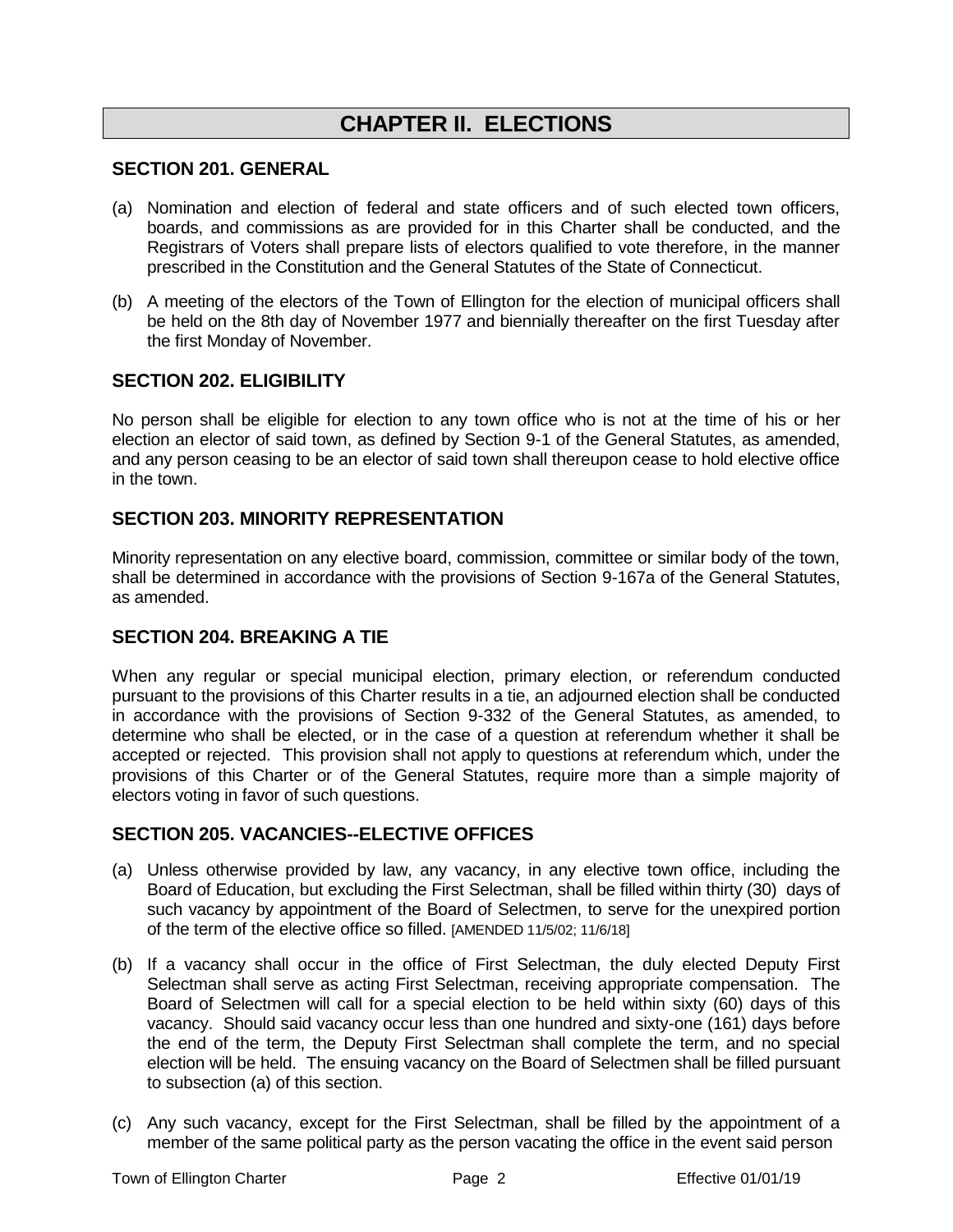was affiliated with or endorsed by a political party, or by the appointment of an unaffiliated member if the office is vacated by an unaffiliated member. (Section 9-167a [Section g] of General Statutes, as amended.)

(d)

## **SECTION 206. BOARD OF ADMISSION OF ELECTORS**

The Town Clerk, or any Assistants, and the Registrars of Voters, or any Deputies, shall constitute the Board of Admission of Electors in accordance with the provisions of Section 9-15a of the General Statutes, as amended.

## **SECTION 207. VOTING DISTRICTS**

Unless otherwise established by ordinance, there shall be two (2) voting districts in the town.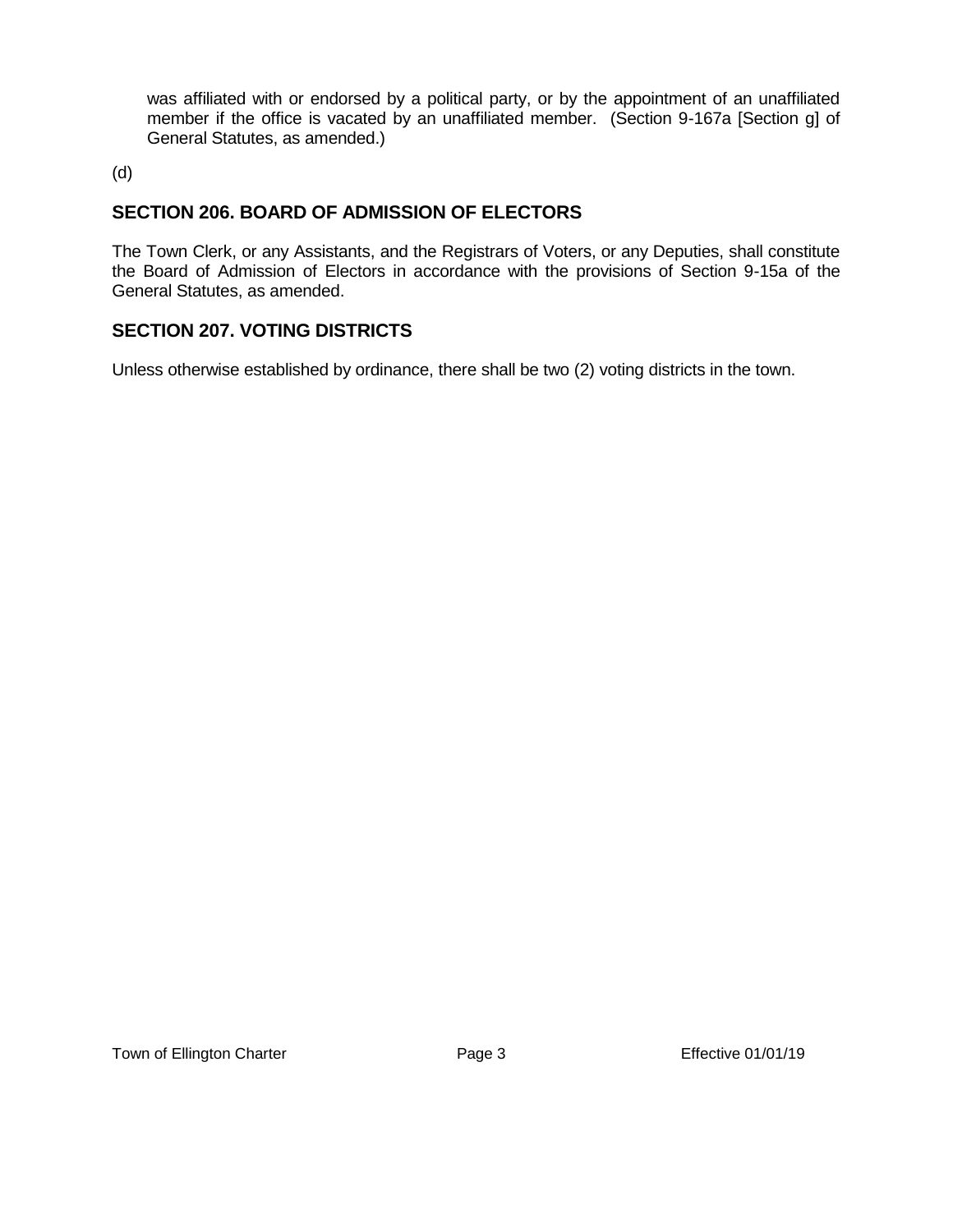## **CHAPTER III. ELECTED OFFICERS**

#### **SECTION 301. GENERAL POWERS AND DUTIES**

Except as otherwise provided by this Charter, all elected town officers, elected boards, and commissions, including the Board of Education shall have only the powers and duties as provided by the General Statutes.

#### **SECTION 302. ELECTION AND TERMS OF OFFICE: TOWN ELECTION**

At a meeting of the electors of the Town of Ellington to be held on the third day of November, 1987, and biennially on the first Tuesday after the first Monday of November thereafter, there shall be elected the following officers:

- (a) A First Selectman. The votes cast for the unsuccessful candidate for First Selectman shall not be counted for him or her as a member of the Board of Selectmen;
- (b) Six (6) members of the Board of Selectmen, in accordance with the applicable provisions of Sections 7-193 and 9-188 of the General Statutes, as amended;
- (c) Five (5) members of the Board of Education, in accordance with the provisions of Section 9-204 of the General Statutes, as amended, to serve for a term of four (4) years;
- (d) Three (3) members of the Library Board of Trustees, each of whom shall serve for a term of four (4) years, and who shall succeed those members of said board whose terms then expire, so that the Library Board of Trustees shall continue to consist of six (6) members, each of whom shall be elected for a term of four (4) years; [AMENDED 11/5/02, 11/6/07, 11/7/17]
- (e) Three (3) members of the Board of Finance, each of whom shall serve for terms of four (4) years and who shall succeed those members of said board whose terms then expire so that the Board of Finance shall continue to consist of six (6) members, each of whom shall be elected for a term of four (4) years;
- (f) The Planning & Zoning Commission shall consist of seven (7) members; said members shall be elected to staggered terms of four (4) years; [AMENDED 11/6/07]
- (g) The Zoning Board of Appeals shall consist of five (5) members; said members shall be elected to staggered terms of four (4) years; said members shall be prohibited from concurrently serving on the Planning and Zoning Commission. [AMENDED 11/6/07; 11/7/17]

That number of persons sufficient to fill the offices to be elected who have the highest number of votes shall be elected subject to Section 203 of this Charter. The terms of office of all elected town officers, members of the town boards, and commissions, shall commence on the first Monday in December following their election; provided, however, that the terms of office of members of the Board of Education shall commence on the date of their election.

## **SECTION 303. ELECTION AND TERMS OF OFFICE: STATE ELECTIONS**

At the state election to be held on the seventh day of November, 1978, and quadrennially on the first Tuesday after the first Monday of November thereafter, there shall be elected the following officers to serve for terms of four (4) years each:

- (a) Two (2) Registrars of Voters, in accordance with Section 9-189a and 9-190 of the General Statutes, as amended, and;
- (b) A Judge of Probate for the probate district of Ellington, in accordance with Article 5, Section 4 of the Constitution of the State of Connecticut.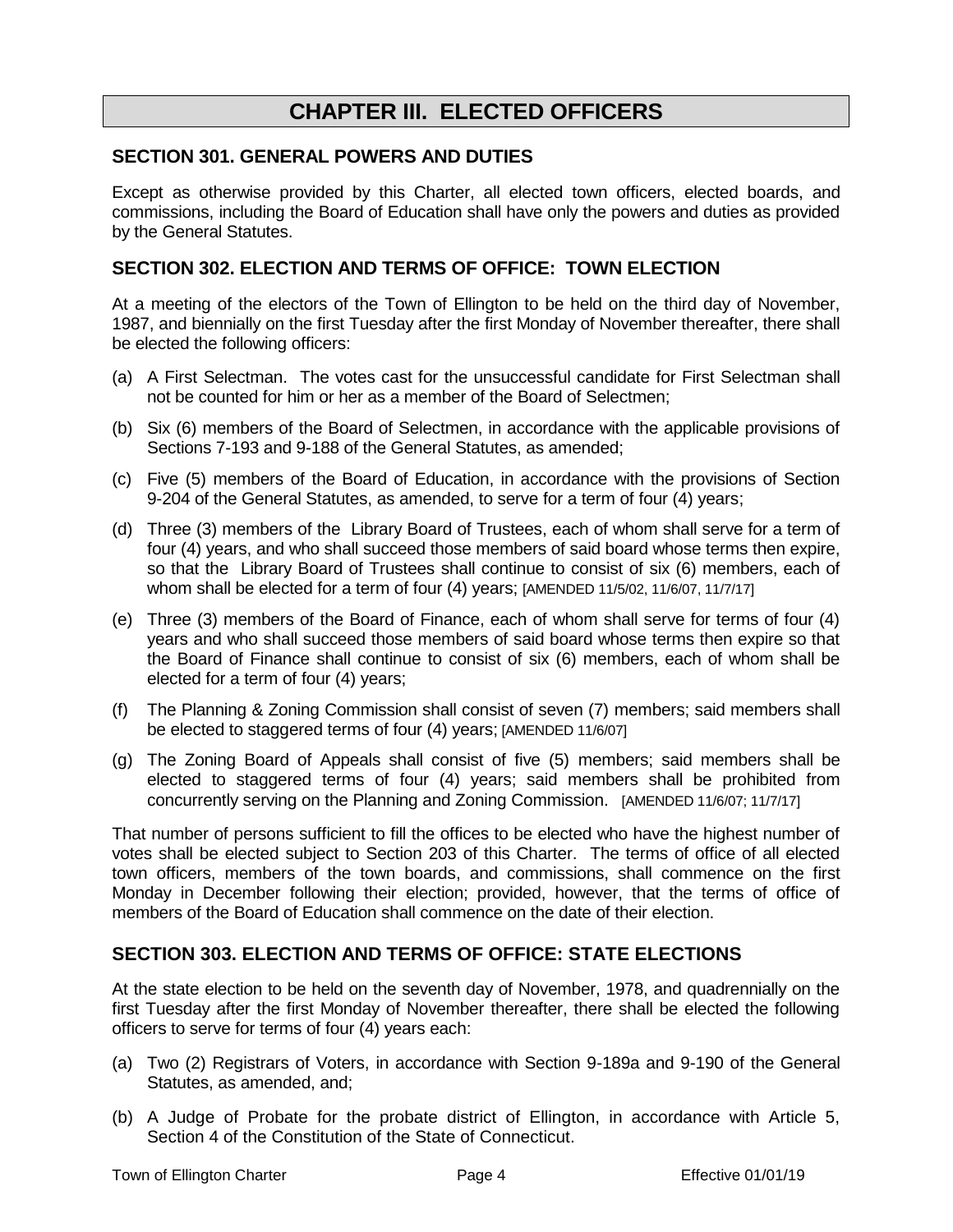# **CHAPTER IV. BOARD OF EDUCATION**

## **SECTION 401. GENERAL**

The Board of Education shall consist of ten (10) members who shall be elected and hold office as provided in Chapter III of this Charter. The Board of Education shall perform such duties and have such powers as are or may be imposed or vested by the General Statutes upon boards of education in the several towns, and shall perform all acts required of said boards by the town or necessary to carry into effect the powers and duties imposed upon said board by law.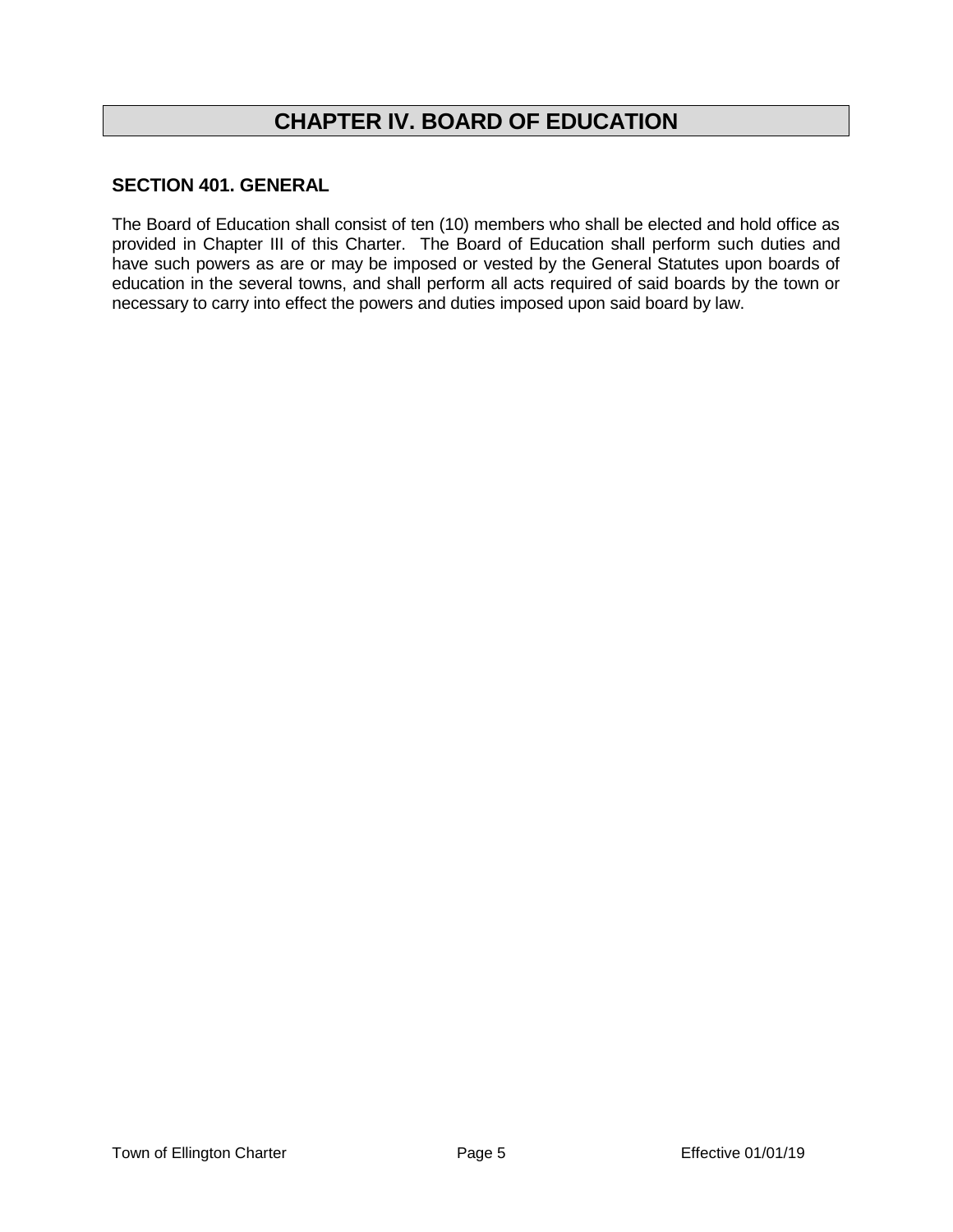# **CHAPTER V. LIBRARY BOARD OF TRUSTEES**

## **SECTION 501. GENERAL**

The Library Board of Trustees, elected as provided in Chapter III of this Charter, shall be responsible for the administration and use of Hall Memorial Library and will have all the powers and duties pursuant to State Statute 11-33 and 11-34. Notwithstanding any provision in this Charter and the State Statutes to the contrary, the Department of Public Works shall have exclusive control of the care, maintenance and repair of the library building and physical facilities and the library grounds. [ADDED 11/6/18]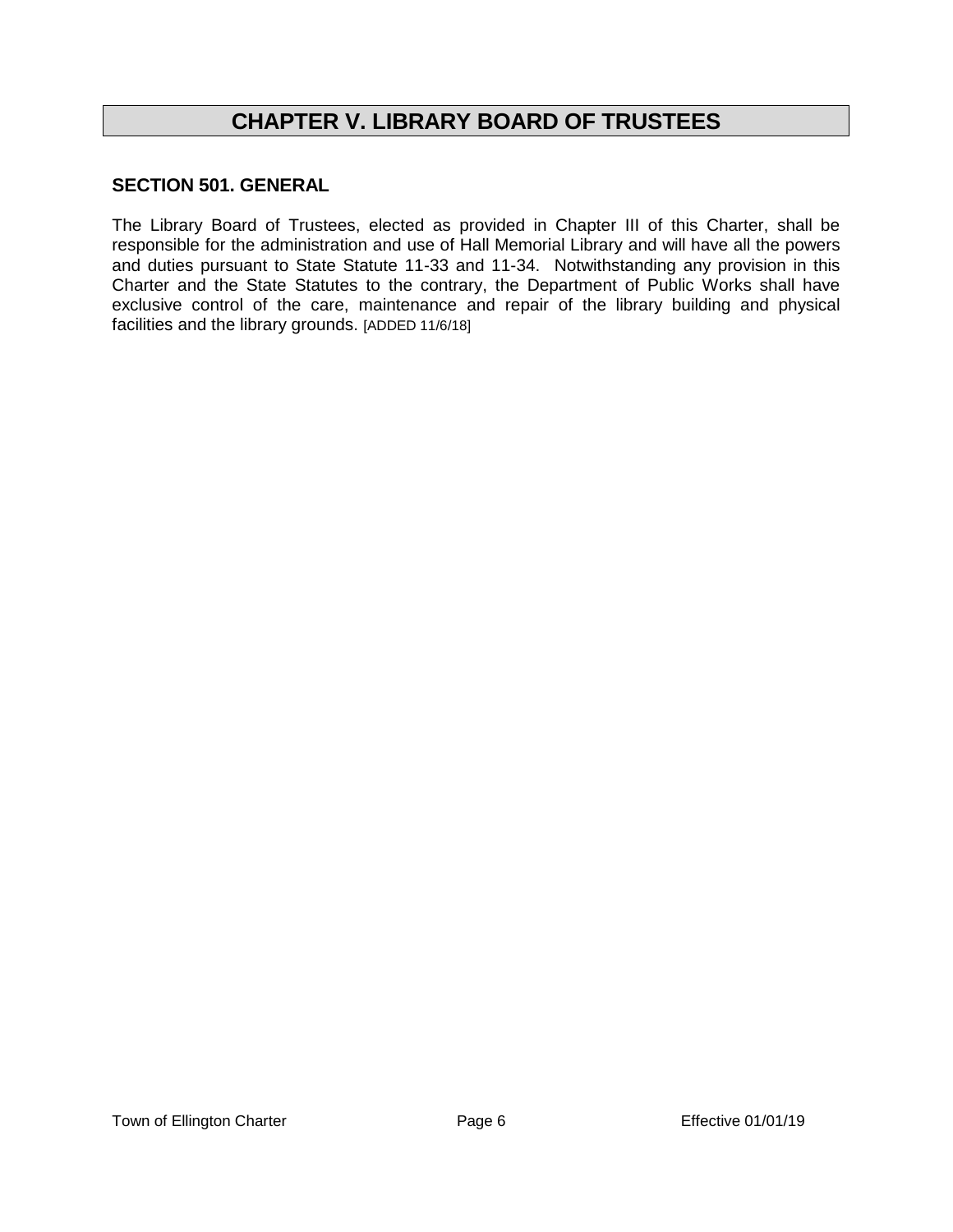## **CHAPTER VI. BOARD OF SELECTMEN**

#### **SECTION 601. GENERAL**

There shall be a Board of Selectmen consisting of the First Selectman and six (6) others, hereinafter referred to as the Board of Selectmen, who shall be elected at each biennial election of the town. With the exception of the First Selectman, the Board of Selectmen shall serve without compensation except for reimbursement of actual expenses incurred in the performance of official duties, as authorized by said Board of Selectmen. The First Selectman may appoint members of the Board of Selectmen to serve as ex-officio, non-voting members of the several regular and special town boards, commissions, and agencies. Notification of any such appointment shall be filed in writing with any such board, commission or agency. Said ex-officio members shall be given reasonable notice to all meetings of the several regular and special town boards, commissions, and agencies by their chairmen or secretaries. No member of the Board of Selectmen, including the First Selectman, during the term of office for which elected and for one (1) year thereafter, shall be eligible for appointment to any salaried office or position of profit with the town.

#### **SECTION 602. PRESIDING OFFICER AND ORGANIZATION**

With the First Selectman presiding, the Board of Selectmen shall meet on the first Monday in December 1993 and biennially thereafter on the first Monday in December for purposes of organization. At said organizational meeting the Board of Selectmen shall elect, from among their own members, a Deputy First Selectman who shall serve as acting First Selectman in accordance with the provisions of Section 803 of this Charter. The First Selectman shall preside over all meetings of the Board of Selectmen and perform such other duties consistent with his or her office as may be imposed by the Board of Selectmen. The Board of Selectmen may, at least once a year, call a general meeting of the chairmen of all town boards, agencies, commissions, and all other town officers. The purpose of these meetings shall be to coordinate the activities of all town officers, boards, agencies and commissions. At these meetings the chairmen of the various boards, agencies, and commissions, and town officers shall present a report of the activities of their board, agency, commission, or office. [AMENDED 11/5/02]

#### **SECTION 603. PROCEDURE**

At the first meeting of the Board of Selectmen following each biennial town election said Board of Selectmen shall fix the time and place of their regular meetings and provide a method for calling of special meetings, all such meetings to be held in accordance with the provisions of Section 1-21 of the General Statutes, as amended. The Board of Selectmen shall, by resolution, determine its own rules of procedure. All meetings of the Board of Selectmen for the transaction of business shall be open to the public and shall afford to the electors of the town an opportunity to address to the Board of Selectmen with suggestions, petitions, and complaints. The votes of all meetings shall be recorded as prescribed by Section 1-21 of the General Statutes, as amended. Four (4) members of the Board of Selectmen shall constitute a quorum. Emergency ordinances, resolutions, or votes shall be adopted by affirmative vote of a majority of those members present. The Board of Selectmen shall appoint a qualified person who is not a member of the Board of Selectmen to serve as secretary of said board. Said secretary shall keep a public record of all proceedings of the Board of Selectmen, including all roll call votes, which shall be the official record of its proceedings. The record so kept shall be authenticated for each meeting by the signature of either the First Selectman or the Deputy First Selectman and said public record shall be kept in the office of the Board of Selectmen. The Board of Selectmen shall appoint an Auditing Committee consisting of not less than three (3) of their members whose duty it shall be to oversee and review all claims and charges against the town except those incurred by the Board of Education.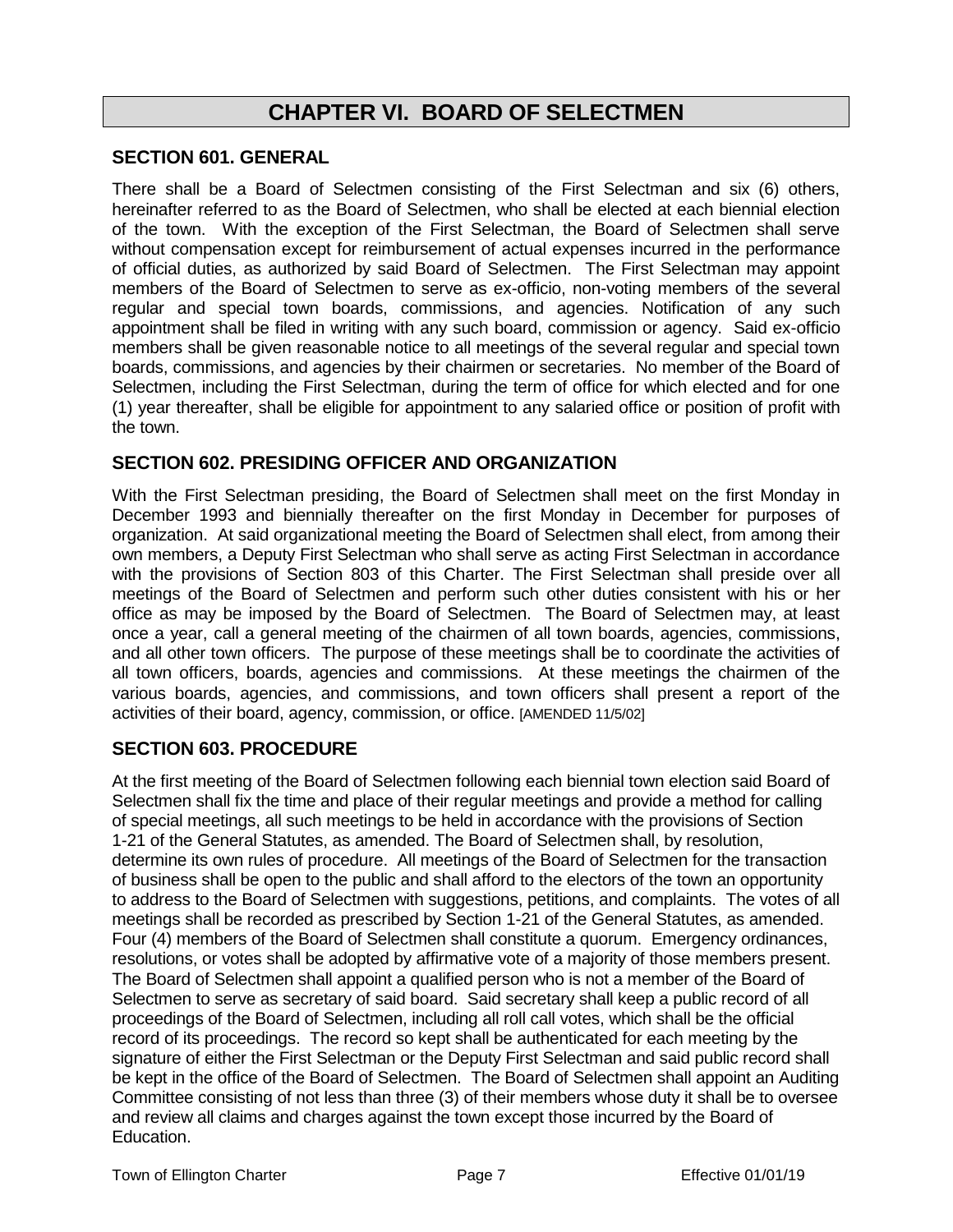## **SECTION 604. GENERAL POWERS AND DUTIES**

Except as otherwise specifically provided in this Charter, the Board of Selectmen shall have the powers and duties conferred by the Constitution and general laws of the state. The Board of Selectmen may recommend to the town meeting the creation, consolidation, or abolition of boards, commissions, departments, and offices and may recommend to a special town meeting the adoption of a proposed ordinance or the repeal of an existing ordinance. The Board of Selectmen may appoint, by resolution, special and temporary boards, commissions, and committees as it may deem necessary and appropriate; said special and temporary boards, commissions and committees shall terminate not later than one (1) year after their creation. Except as otherwise provided in this Charter, the Board of Selectmen may contract for services (Section 7-194 of the General Statutes, as amended). Said Board of Selectmen may regulate the internal operation of boards, commissions, and offices, which it fills by appointment, provided such regulatory resolutions are in accordance with the state statutes, including prescribing the manner in which minutes are filed, and notices of meetings and agendas are published. Said Board of Selectmen may fix the charges to be made for services rendered by the town. Said Board of Selectmen shall make all rules and regulations relating to purchasing and bidding procedures. Said Board of Selectmen shall present to the Board of Finance a program concerning municipal improvements of proposed capital projects for the ensuing fiscal year and for five (5) fiscal years thereafter. Estimates of the costs of such projects shall be submitted to the Board of Selectmen by each department, office, and agency annually by December 1, in the manner prescribed by the Board of Selectmen. No later than the last Tuesday in February in each year the Board of Selectmen shall recommend at a Board of Finance Meeting those projects to be undertaken during the ensuing fiscal year and a method of financing the same. The Board of Selectmen shall have the authority to accept, on behalf of the town, deeds conveying to the town interests in real estate for which the town pays consideration less than forty thousand dollars (\$40,000), deeds for roads which have been approved by the Planning and Zoning Commission as part of a subdivision plan, and may accept and grant deeds for the purpose of establishing accurate road boundary lines or for the realignment of existing town roads. The Board of Selectmen shall determine and set all policies of the operation of the town not specifically granted to another board or commission by statute or this Charter and shall develop and shall annually review and modify as needed, goals to be accomplished over the next five (5) years. [AMENDED 11/5/02; 11/6/07]

## **SECTION 605. PUBLIC HEARING ON AND PUBLICATION OF ORDINANCES**

Except as otherwise specifically provided in this Charter, no ordinance shall be acted upon by the Board of Selectmen pursuant to the provisions of this chapter, or by the town meeting pursuant to the provisions of Chapter VII of this Charter, until and unless one public hearing on such ordinance shall have been held by said Board of Selectmen. Notice of such public hearing shall be given at least seven (7) days in advance by publication in a newspaper having general circulation in said town and by posting a notice in a public place. Copies of such proposed ordinance shall be made available for public inspection at the Town Clerk's office at least seven (7) days in advance of said public hearing. If substantive changes, as determined by the Town Attorney, are made in any such proposed ordinance subsequent to the public hearing required under the provisions of this section, a second public hearing shall be held on such proposed ordinance prior to final action by the town meeting. Every ordinance, after passage, shall be filed with the Town Clerk, and recorded, compiled, and published by him or her as required by law. Within ten (10) days after final passage the Town Clerk shall publish a legal notice in a newspaper, having general circulation within the town, announcing that the ordinance passed and that a copy of the full text is on file in the Town Clerk's office. Each ordinance, unless it shall specify a later date, shall become effective on the twenty-first day after such publication following its passage. [AMENDED 11/5/02]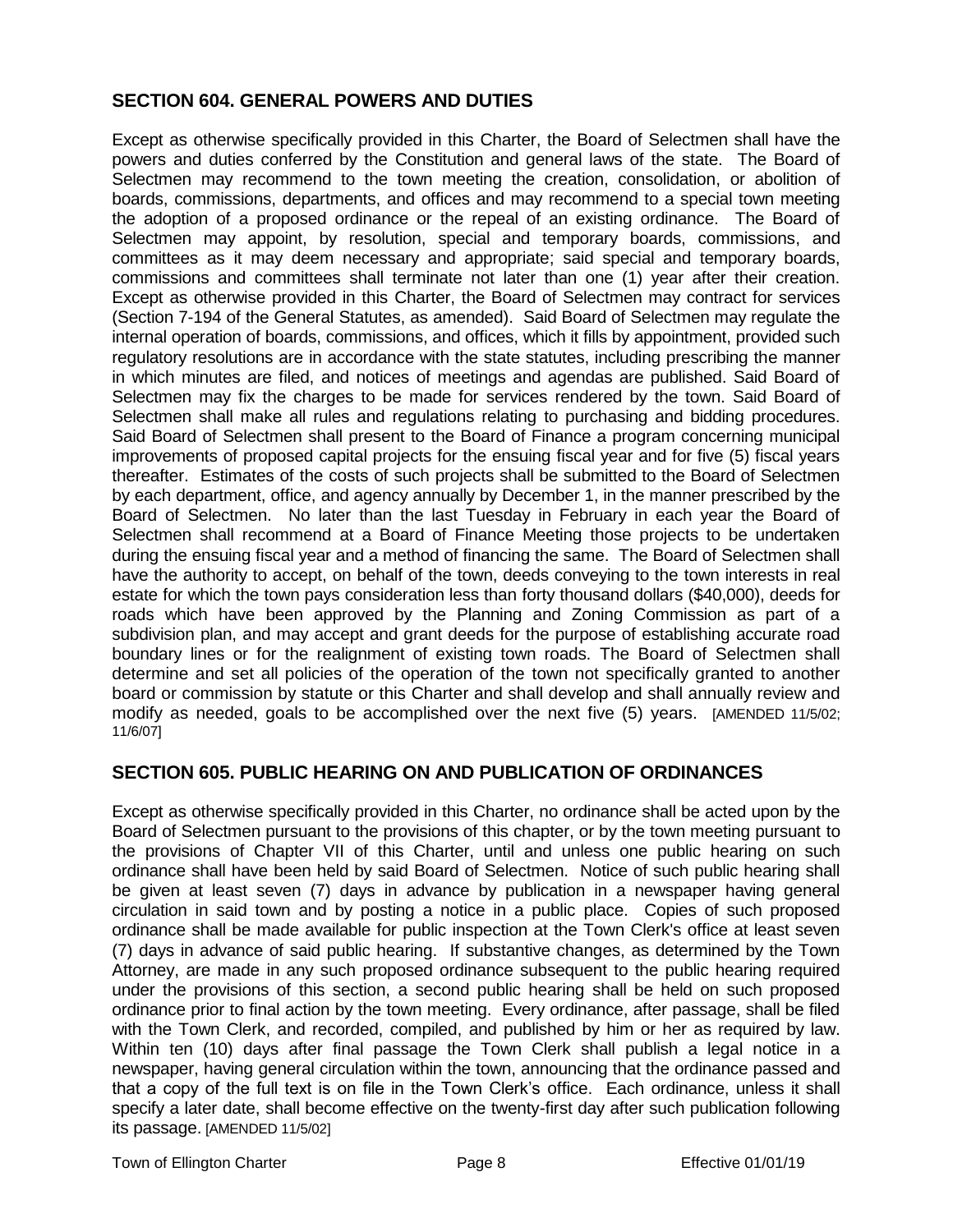## **SECTION 606. EMERGENCY ORDINANCES**

For the purpose of meeting a public emergency threatening the lives, health, or property of persons, the Board of Selectmen may enact emergency ordinances stating the facts constituting such public emergency which ordinances shall become effective immediately; and such ordinances shall be promulgated forthwith. No public hearing or notice of public hearing shall be required for any public emergency ordinance. Every such emergency ordinance, including any amendments thereto, shall automatically stand repealed at the termination of the sixty-first (61<sup>st</sup>) day following final passage of said ordinance, provided, however, that if action has been initiated on the same subject matter providing for a permanent ordinance under Section 605 of this chapter prior to such sixty-first (61<sup>st</sup>) day, then such emergency ordinance shall remain in full force and effect until final action is taken on said permanent ordinance.

#### **SECTION 607. INVESTIGATION**

The Board of Selectmen shall, by a two-thirds (2/3) vote of the members present, have the power to investigate any and all offices, boards, commissions, and agencies of the town and for such purposes shall have the power to call witnesses to appear before said board to testify and to furnish documentation on any matter under investigation.

#### **SECTION 608. RELATIONS TO ADMINISTRATIVE SERVICES**

No member of the Board of Selectmen, except the First Selectman, shall give orders, either publicly or privately, to any administrative officer or employee as defined by Sections 803 and 1001 of this Charter, except that a properly constituted meeting of the Board of Selectmen may call before it any employee or officer for the purpose of information or investigation.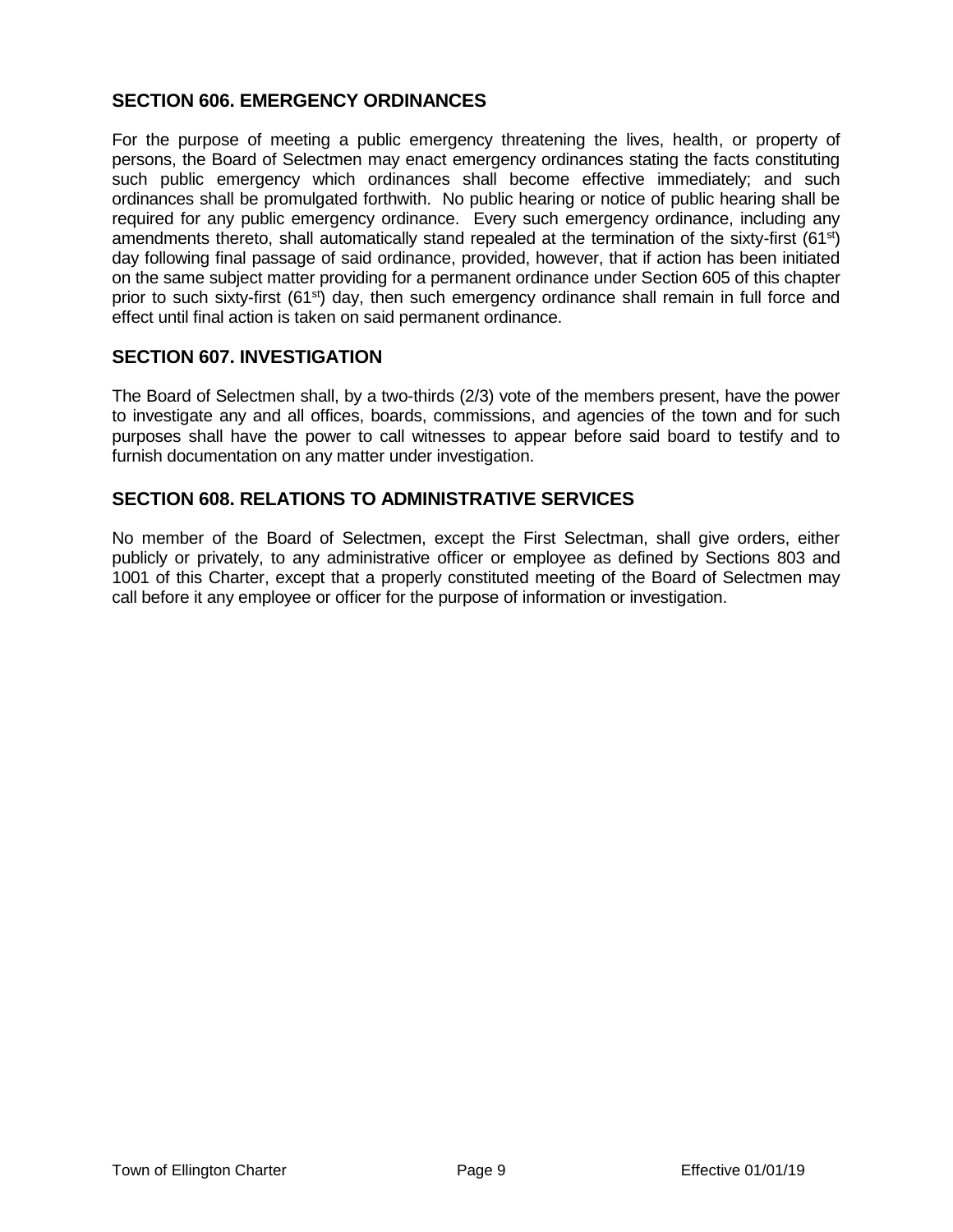## **CHAPTER VII. THE TOWN MEETING**

#### **SECTION 701. GENERAL**

The town meeting shall have authority for final approval of those actions of the town hereinafter enumerated, and when considering such actions said meeting shall be deemed to be the legislative body of the town. All persons deemed to be eligible to vote in town meetings as prescribed in Section 7-6 of the General Statutes, as amended, shall be eligible to vote in town meetings called pursuant to Section 702, 703 and 704 of this chapter and shall be eligible to vote in special referenda called pursuant to Section 705 of this chapter.

#### **SECTION 702. ANNUAL TOWN BUDGET MEETING**

The annual town budget meeting for the consideration of the budget shall be convened in accordance with the provisions of Section 1106 of this Charter and shall be held on the second Tuesday of May at such hour and at such place as the Board of Selectmen shall determine, and no other town agency, board, or commission shall meet on said day. The Board of Selectmen shall request the presence at such meeting of a representative of each board, agency, or commission submitting a budget request. If the vote on the annual town budget is adjourned to a referendum, all further votes of the annual town budget shall be by referendum to be held two (2) weeks after the town meeting is adjourned and every other week thereafter until final approval is given. [AMENDED 11/05/02; 11/6/07; 11/6/18]

## **SECTION 703. SPECIAL TOWN MEETINGS**

Special town meetings shall be called by the Board of Selectmen for consideration of the following actions:

- (a) The issuance of bonds and all other forms of financing, the term of which is in excess of one (1) year;
- (b) Any appropriation supplemental to those provided in the annual budget which increases total supplemental appropriations in the then current fiscal year to an aggregate amount in excess of one-half (1/2) of one (1) percent of the total annual budget;
- (c) Real estate purchases by the town for a price in excess of forty thousand dollars (\$40,000);
- (d) Sale of any town owned real property in excess of forty thousand dollars (\$40,000);
- (e) The creation, consolidation or abolition of any permanent board, commission, department, or agency not otherwise provided for in this Charter;
- (f) Real estate leases and/or lease options to which the town is a party which involve a term in excess of one (1) year;
- (g) Proposals for municipal improvements disapproved by the town planning commission pursuant to the provisions of Section 8-24 of the General Statutes, as amended;
- (h) Such other matters or proposals as may be required by the provisions of this Charter, or as the Board of Selectmen, in their discretion, shall deem to be of sufficient importance to be submitted to a special town meeting, including recommendations by the Board of Selectmen for the adoption or repeal of any ordinances;
- (i) Any appropriation from the fund authorized for capital and non-recurring expenses as set forth in Section 1105 of this Charter not included in the annual town budget;
- (j) Purchases that exceed one million dollars (\$1,000,000) require a vote by referendum. [Amended 11/6/07]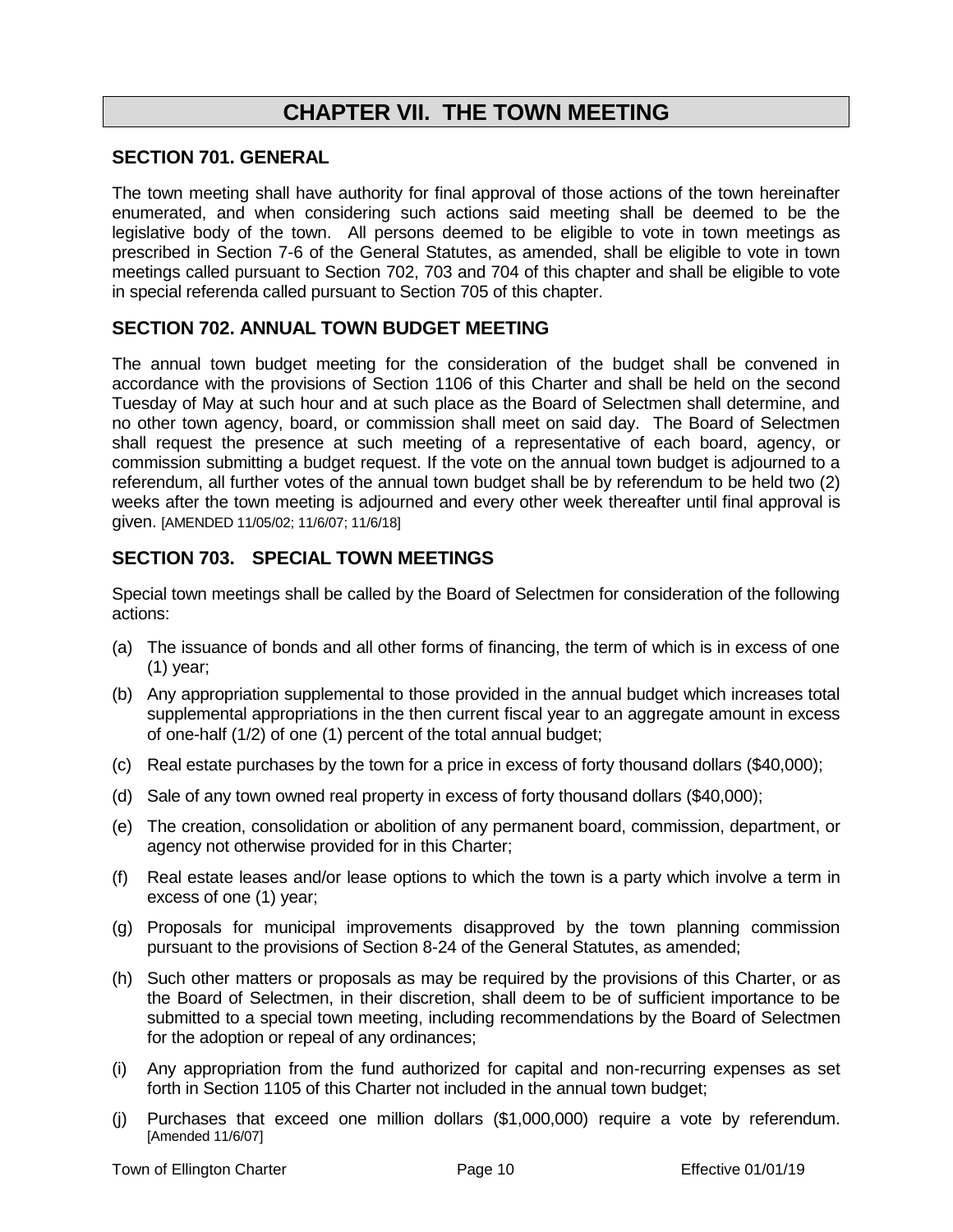## **SECTION 704. POWER OF INITIATIVE -- TOWN MEETING ACTIONS**

The electors of the town shall have the power to (1) propose ordinances; (2) propose the repeal of existing ordinances, and/or; (3) propose town meeting actions on those matters enumerated in Section 703 of this chapter; all in the following manner:

- (a) A petition may be filed by any elector of the town with the Town Clerk and except as otherwise provided herein, such petition shall conform to the requirements of Sections 7-9 and 7-9a of the General Statutes, as amended;
- (b) Said petition shall contain the full text of the proposal and/or ordinance and shall be signed in ink or indelible pencil by qualified electors of the town equal in number to at least five (5) percent of the total electors of the town as determined from the latest official lists of the Registrars of Voters;
- (c) Said petition shall be accompanied by affidavits signed and sworn to by each circulator as provided in said Section 7-9;
- (d) The Town Clerk shall within ten (10) days after receipt of the last page of said petition, determine whether the petition and affidavits are sufficient as prescribed by law and if so, certify said petition to the Board of Selectmen;
- (e) Within thirty (30) days of receipt of said petition, so certified, the Board of Selectmen shall hold a public hearing thereon in accordance with Section 605 of this Charter;
- (f) Within thirty (30) days of said public hearing the Board of Selectmen shall call a special town meeting to take action on said petition;
- (g) At said special town meeting a vote of majority of those electors voting thereat shall be necessary to approve such petition.

## **SECTION 705. POWER TO OVERRULE -- TOWN MEETING ACTIONS**

All actions, including a negative action, of any town meeting shall be subject to overrule by a special town referendum in the following manner:

- (a) If, within ten (10) days after such action of the town meeting, a petition conforming to the requirements of Section 7-9 and 7-9a of the General Statutes, as amended, and signed in ink or indelible pencil by qualified electors of the town equal in number to at least five (5) percent of the total electors of the town as determined from the latest official lists of the Registrars of Voters, is filed with the Town Clerk requesting its reference to the town voters at a special referendum, the effective date of such action, if an affirmative action, shall be suspended;
- (b) Said petition shall be accompanied by affidavits signed and sworn to by each circulator as provided in said Section 7-9;
- (c) The Town Clerk shall within ten (10) days after receipt of the last page of said petition determine whether the petition and affidavits are sufficient as prescribed by law and if so, certify said petition to the Board of Selectmen;
- (d) Within fifteen (15) days of receipt of said petition, so certified, the Board of Selectmen shall fix the time and place of said special referendum which shall be held not less than twenty (20) nor more than forty-five (45) days after the certification of said petition and notice thereof shall be given at least five (5) days in advance by publication in a newspaper having general circulation in the town and by posting a notice in a public place. [AMENDED 11/6/18]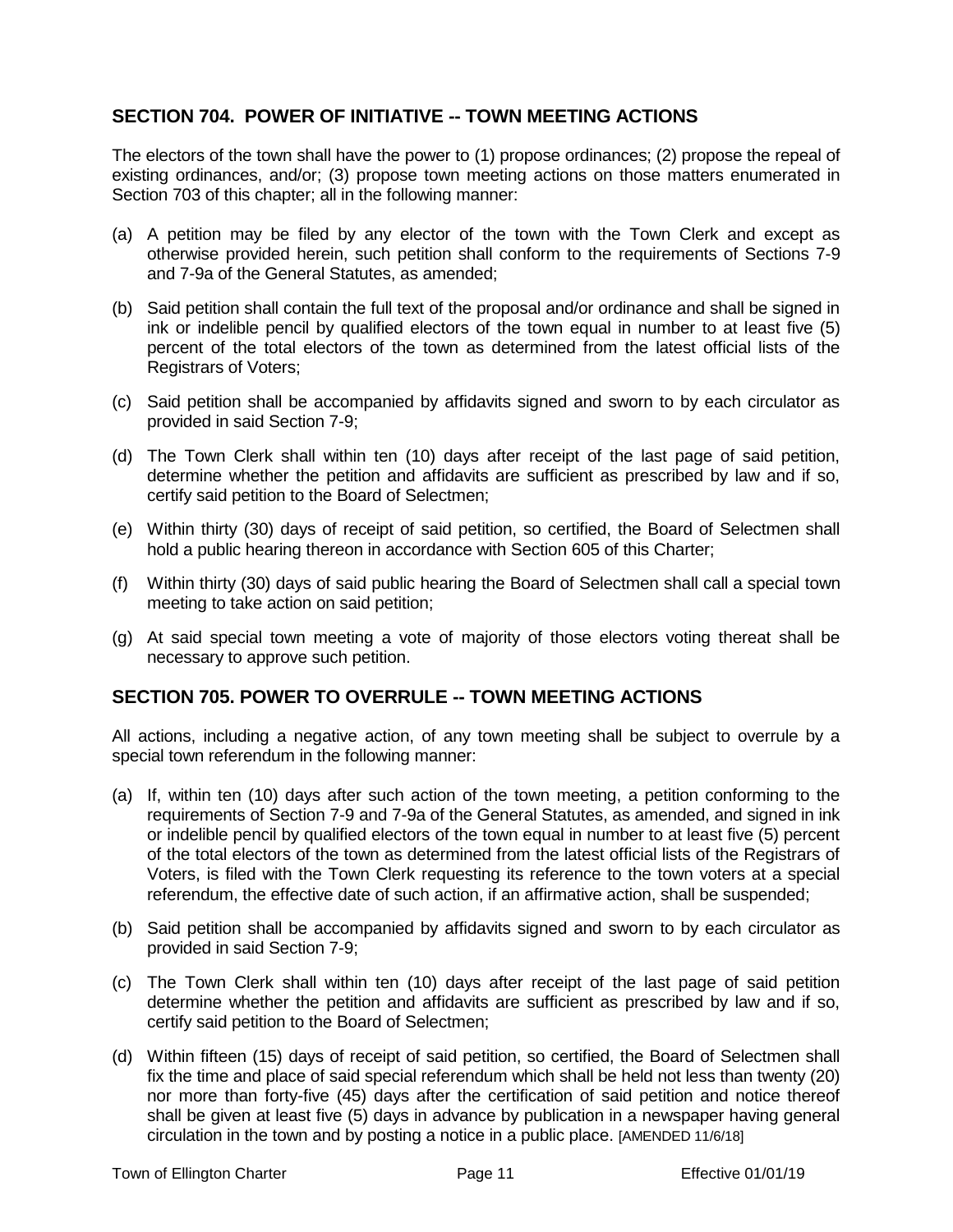Any action so referred shall take effect upon the conclusion of such referendum unless a majority of those persons voting thereon, such majority being equal to at least fifteen (15) percent of the qualified electors of the town, as determined from the latest official lists of the Registrars of Voters, shall have voted in favor of overruling such action. To the extent permitted by law, the aforementioned provisions are intended to supersede the applicable portions of Section 7-7 of the General Statutes, as amended.

## **SECTION 706. PROCEDURE**

All town meetings shall be called in accordance with Section 7-3 of the General Statutes, as amended, by resolution of the Board of Selectmen fixing the time and place of said meeting, notice of which shall be given at least five (5) days in advance by publication in a newspaper, having general circulation in said town, and by posting a notice in a public place. All town meetings shall be called to order by the First Selectman or his or her representative. A Moderator shall be elected and all business shall be conducted in the manner now or hereafter provided by Chapter 90 of the General Statutes, as amended, except as otherwise provided in this Charter. The Town Clerk shall serve as clerk of all town meetings but in his or her absence an Acting Town Clerk may be designated by the Moderator. Any town meeting may be recessed from time to time as the interests of the town may require and the Moderator may entertain a motion to recess such meeting. Town Meeting may be adjourned to a referendum as provided by section 7-7 of the General Statutes, as amended, if previously warned.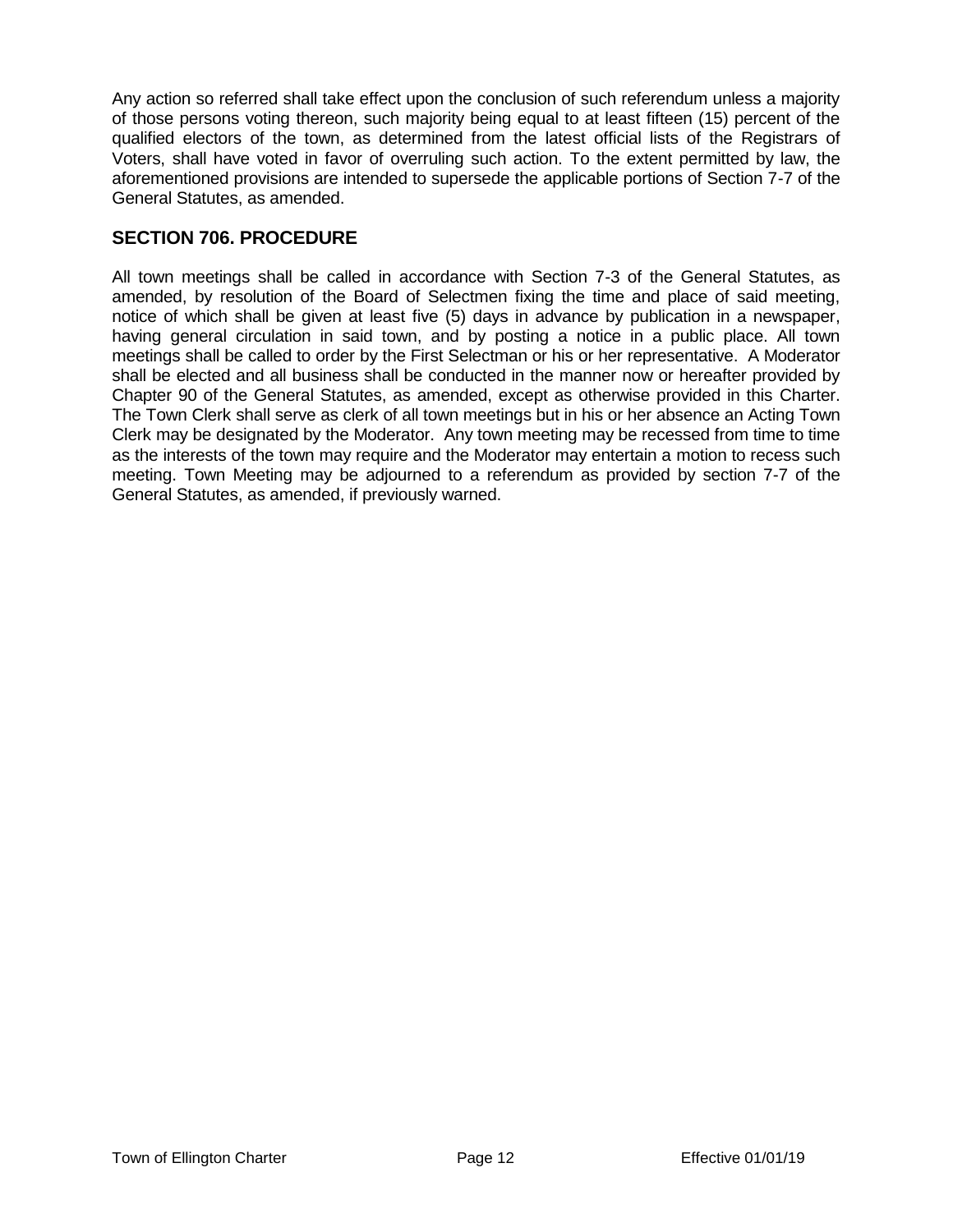## **CHAPTER VIII. THE FIRST SELECTMAN**

#### **SECTION 801. GENERAL**

At each biennial town election a First Selectman shall be chosen by the electors of the town as provided in Chapter III of this Charter. The First Selectman shall be the chief executive and chief administrative officer of the town and shall receive such compensation as shall be recommended by the Board of Selectmen and approved in the annual budget. Said First Selectman shall be a full voting and participating member of the Board of Selectmen and shall preside, when present, at meetings of said board. The First Selectman, or another Selectman designated by the First Selectman shall be an ex-officio member of all other town boards, commissions, and agencies and shall receive such advance notification of any such meeting as is given to the members of said bodies. He or she shall have the full right of participation in discussions but shall not have the right to vote.

## **SECTION 802. DUTIES**

The First Selectman shall be directly responsible to the Board of Selectmen for the administration of all departments, agencies, and officers in charge of persons or boards appointed by him or her and shall supervise and direct the same, and shall serve as Chief of Police until such time as the Board of Selectmen shall appoint a Chief of Police. He or she shall see that all laws and ordinances governing the town are faithfully executed. He or she shall make periodic reports to the Board of Selectmen on the conditions and affairs of the town. The First Selectman shall recommend to the Board of Selectmen such measures as he or she may deem necessary or expedient and shall keep the Board of Selectmen fully advised as to the financial condition of the town; and shall exercise such other powers and duties as may be authorized by ordinance and resolution of the Board of Selectmen not inconsistent with this Charter. The First Selectman shall have all the powers, duties and responsibilities conferred or imposed on that office and on the chief executive officers by the General Statutes, as amended, or by Special Act except insofar as the same are inconsistent with the provisions of the Charter. The First Selectman may, with the approval of the Board of Selectmen and subject to such other limitations as are contained in this Charter and in the General Statutes, enter into contracts or agreements with the United States Government or any agency thereof, the State of Connecticut or any agency or political subdivision thereof, any person, or any other body politic or corporate. The Board of Selectmen shall not diminish by ordinance, vote, or otherwise the powers and duties imposed on him or her by said board under the provisions of this section.

## **SECTION 803. APPOINTMENTS AND TERMS**

The First Selectman shall appoint and may remove, each such action with the approval of a majority of the entire Board of Selectmen, and in accordance with such provisions of the General Statutes as may apply to said appointments and removals, such administrative officers as are assigned to the Board of Selectmen for appointment by the several provisions of this Charter, and such other assistants or employees as may be required, subject to such rules and regulations concerning town employees as may be adopted by the Board of Selectmen pursuant to the provisions of Chapter XII of this Charter. The terms of all such administrative officers hereinafter named, except appointees serving indefinite terms, shall terminate on the same day as the term of the First Selectman provided such appointees shall continue to serve until their successors are appointed and qualified. The First Selectman may, subject to the approval of the Board of Selectmen, perform the duties of any officer under his or her jurisdiction provided that he or she is, in the opinion of the Board of Selectmen, otherwise qualified to perform such duties.

Town of Ellington Charter The Charter Page 13 Effective 01/01/19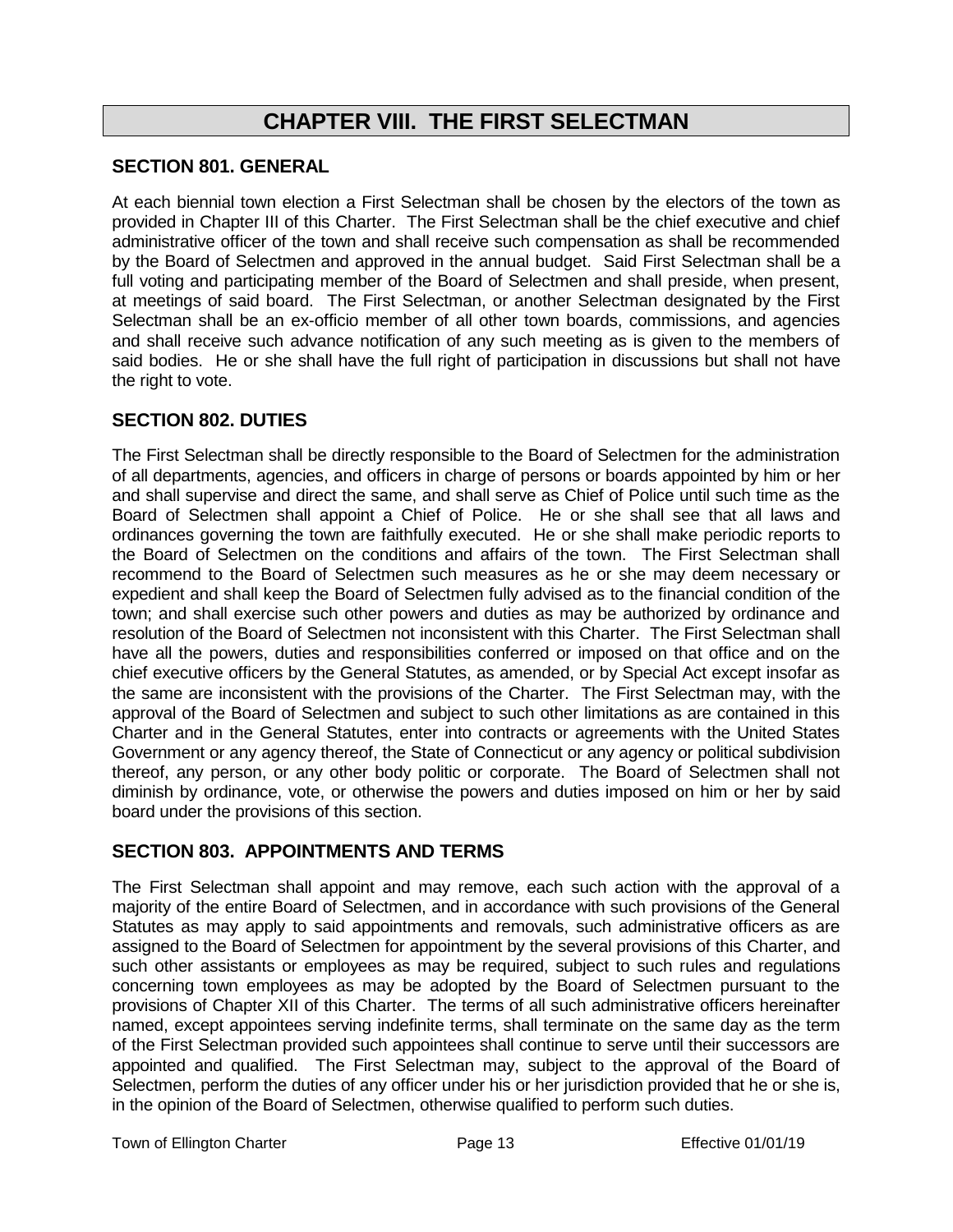## **SECTION 804. DEPUTY FIRST SELECTMAN**

The Deputy First Selectman shall serve as Acting First Selectman in the event of the temporary absence or temporary disability of the First Selectman. The Deputy First Selectman as Acting First Selectman shall have all the powers of the First Selectman except powers of appointment. In the event the First Selectman is unable to serve for reasons of medical disability as determined by the remaining members of the Board of Selectmen, the Deputy First Selectman shall serve and in any such circumstance the Deputy First Selectman shall have all the powers of the First Selectman, including powers of appointment. [AMENDED 11/6/07]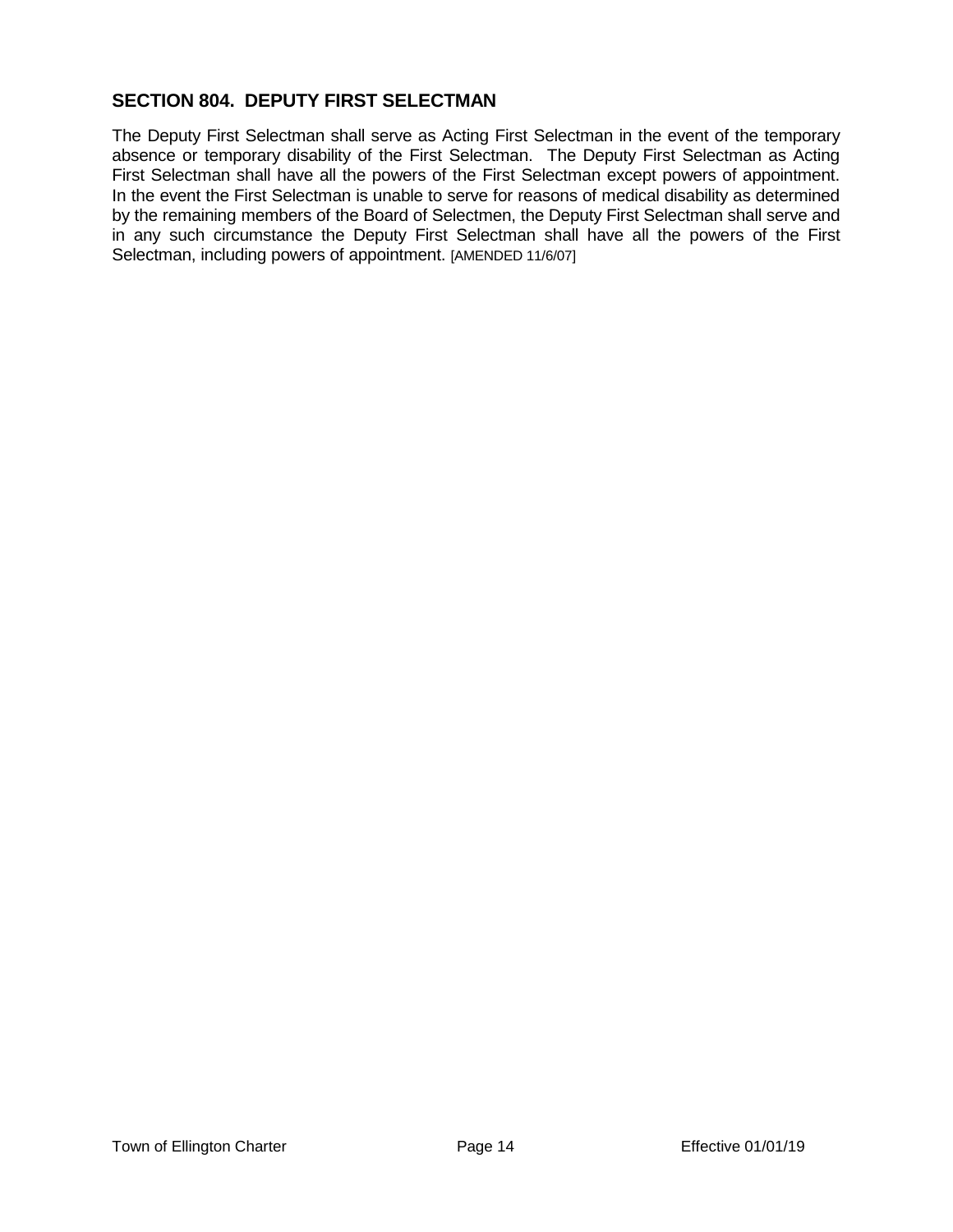## **CHAPTER IX. APPOINTED BOARDS AND COMMISSIONS**

#### **SECTION 901. GENERAL**

There shall be the following regular town boards and commissions appointed by the Board of Selectmen:

> Board of Assessment Appeal Building Code Board of Appeals Conservation Commission Cultural Arts Commission Design Review Board Economic Development Commission Ethics Commission Flood and Erosion Control Board Housing Authority Human Services Commission Inland Wetlands Agency Insurance Advisory Board Parks and Recreation Commission Permanent Building Committee Public Safety Commission Shared Services Commission Water Pollution Control Authority

Such permanent boards and commissions as may be created by the town meeting pursuant to Section 703 of this Charter, the members of which are by said vote to be appointed by the Board of Selectmen; and such special boards and commissions as may from time to time be created by the Board of Selectmen, in accordance with the provisions of Section 604 of this Charter. All members of such boards and commissions shall serve without compensation, except for the reimbursement of necessary expenses, as authorized by the Board of Selectmen, or as otherwise provided by law, and until their successors have been appointed and qualified. Such boards and commissions shall, except as otherwise provided in this Charter, have the powers and duties as are conferred or imposed by the General Statutes upon their respective offices. Such boards and commissions as are existing at the effective date of this Charter and which are not abolished or merged with other boards and which are reestablished by the provisions herein, shall continue, and members of said boards shall fulfill their existing terms until such terms expire and new appointments are made in accordance with this Charter. [AMENDED 11/5/02; 11/6/07]

## **SECTION 902. APPOINTMENT AND ELIGIBILITY**

Minority representation on all town boards and commissions as are described in Section 901 of this Charter shall be determined in accordance with the provisions of Section 9-167a of the General Statutes, as amended. All appointments shall be made by the Board of Selectmen, in the manner provided herein, as vacancies on boards and commissions are created by the expiration of a member's term of service. Each board or commission shall have all the powers and duties not inconsistent with this Charter, as are now or may hereafter be conferred or imposed upon such board or commission by the applicable provisions of the General Statutes, and such other duties as may be prescribed by the Board of Selectmen. The Board of Selectmen shall appoint, by an affirmative vote of not fewer than four (4) members of said board, such regular town boards and commissions as are described in Section 901 of this Charter. [AMENDED 11/6/07]

Alternate members shall have all the powers and duties not inconsistent with this Charter, as are now or may hereafter be conferred or imposed upon such commission by the applicable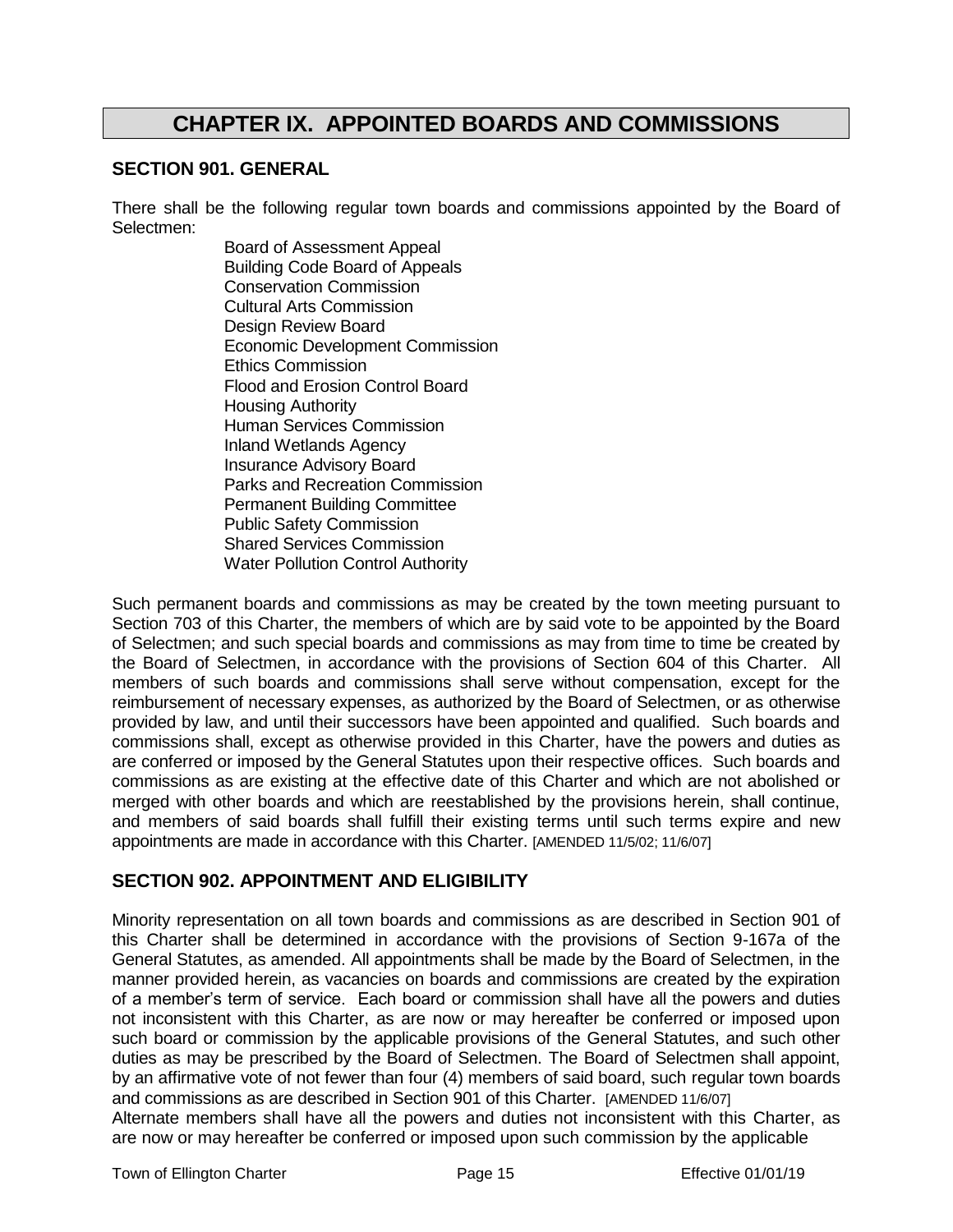provisions of the General Statutes, as amended. When seated in place of a regular member of a board, commission, or agency, the alternate member shall have all of the powers and duties of a regular member. When not acting in place of a regular member, the alternate may participate in research, discussion, and activities to assist and further the work of the commission but may not vote. No person shall be eligible for appointment to any regular town board or commission, except the Building Code Board of Appeals or any Ad Hoc Committee, who is not, at the time of his or her appointment, an elector of said town and any person ceasing to be an elector of said town shall thereupon forfeit his or her membership on said board or commission. Any such regular town boards and commissions newly created by the provisions of this Charter shall be appointed in accordance with this section by resolution adopted at a meeting to be held not later than the 30th day of January following the first regular town election held under the provisions of this Charter. [AMENDED 11/6/07]

## **SECTION 903. VACANCIES -- APPOINTIVE BOARDS AND COMMISSIONS**

Any vacancy on any appointive town board or commission, from whatever cause arising, shall be filled by appointment by the Board of Selectmen to such office for the unexpired portion of the term vacated. Any such vacancy shall be filled by the appointment of a member of the same political party as the person vacating the office in the event said person was affiliated with a political party. If within twelve (12) weeks after being notified of a vacancy no person has been nominated from the political party to which the resigned member belonged, the vacancy may be filled by an elector who is or is not affiliated with a political party.

## **SECTION 904. PARKS AND RECREATION COMMISSION**

The Board of Selectmen shall appoint a Parks and Recreation Commission consisting of nine (9) members, said members to serve for terms of four (4) years.

## **SECTION 905. CONSERVATION COMMISSION**

The Board of Selectmen, in accordance with Section 902 of this Charter, shall appoint a Conservation Commission consisting of seven (7) members, to serve for terms of four (4) years. The Board of Selectmen shall appoint two (2) alternate members to the Conservation Commission who shall serve for terms of two (2) years. [AMENDED 11/5/02; 11/6/07]

## **SECTION 906. ECONOMIC DEVELOPMENT COMMISSION**

The Board of Selectmen, in accordance with Section 902 of this Charter, shall appoint an Economic Development Commission consisting of five (5) members, to serve for terms of four (4) years. The Board of Selectmen shall appoint three (3) alternate members to the Economic Development Commission who shall serve for terms of two (2) years. [AMENDED 11/5/02; 11/6/07]

## **SECTION 907. HUMAN SERVICES COMMISSION**

The Board of Selectmen shall appoint, in accordance with the provisions of Section 902 of this Charter, a Human Services Commission consisting of eight (8) members, said members to serve for terms of four (4) years. Such commission shall act as an advocate of the physical and mental health needs as well as the social service needs of the community and shall investigate such needs and assist both the public and private agencies in procuring health and social services for the town residents, provided that such assistance is requested. [AMENDED 11/6/07]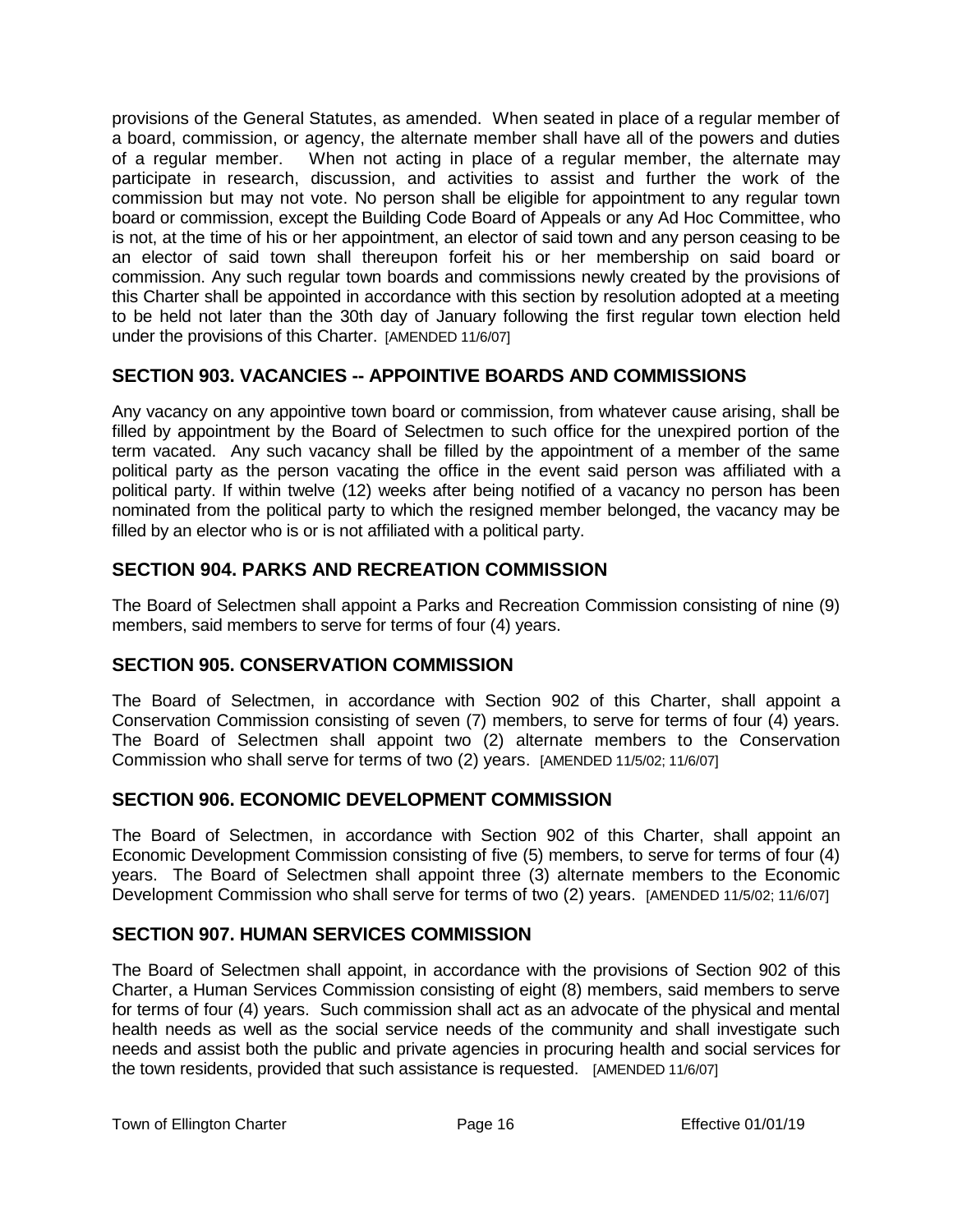## **SECTION 908. PUBLIC SAFETY COMMISSION**

The Board of Selectmen, in accordance with Section 902 of this Charter, shall appoint a Public Safety Commission consisting of nine (9) members, said members to serve for terms of three (3) years. All appointments to this commission shall be made by the Board of Selectmen, in the manner provided herein, as vacancies on this board are created by the expiration of a member's term of service. Said commission shall draw lines of communication, form operational policies among the town agencies involved with public safety, and work with area towns having similar public safety problems in applying for Federal and State grants and technical assistance.

#### **SECTION 909. PLANNING & ZONING COMMISSION - REPEALED 11/4/86 [see Section 302]**

## **SECTION 910. INSURANCE ADVISORY BOARD**

The Board of Selectmen shall appoint an Insurance Advisory Board, consisting of five (5) members. All members shall be appointed for four (4) year terms, except that of those such members first appointed under the provisions of the ordinance, three (3) shall be appointed for four (4) year terms and two (2) shall be appointed for two (2) year terms. Biennially thereafter, the Board of Selectmen shall appoint, in the manner provided herein, three (3) or two (2) members, depending on the number of members whose terms then expire. Members shall have expertise in the fields of life, health, property, casualty and liability insurance. The Finance Officer shall serve as an ex-officio member of the board, and the Board of Selectmen and Board of Education shall each designate one (1) of its members to be its liaison to this board. Such liaison member shall be entitled to participate in all discussions, but shall not be counted for quorum purposes nor be entitled to vote. Said board shall provide advice and assistance to the Board of Selectmen, Finance Officer, the agents of record, and town boards and commissions in the management of the town's insurance program. [AMENDED 11/6/07]

## **SECTION 911. HOUSING AUTHORITY**

The Housing Authority existing on the effective date of this Charter is hereby designated the Housing Authority of the town under this Charter. The authority shall continue to consist of five (5) members, said members to serve for terms of five (5) years. Any person holding office as a Commissioner of the Housing Authority on the effective date of this Charter shall continue to hold such office until the term for which he or she was appointed shall expire. The Board of Selectmen shall thereupon appoint a successor to each such member, such successor to serve for a term of five (5) years. Said authority shall continue to have all the powers and duties now or hereafter conferred or imposed upon such authorities by Chapter 128 of the General Statutes, as amended, and nothing in this section shall be construed as affecting the existing Housing Authority in any respect other than to grant it the status and protection of a chartered board.

## **SECTION 912. WATER POLLUTION CONTROL AUTHORITY**

The Water Pollution Control Authority existing on the effective date of this Charter is hereby designated as the Water Pollution Control Authority of the town under this Charter. Said authority shall continue to consist of five (5) members, said members to serve for terms of four (4) years. Any person holding office as a member of said authority on the effective date of this Charter shall continue to hold such office until the term for which he or she was appointed shall expire. The Board of Selectmen shall thereupon appoint a successor to each such member, such successor to serve for a term of four (4) years. Nothing in this section shall be construed as affecting the existing Water Pollution Control Authority in any respect other than to grant it the status and protection of a chartered board. [AMENDED 11/6/07]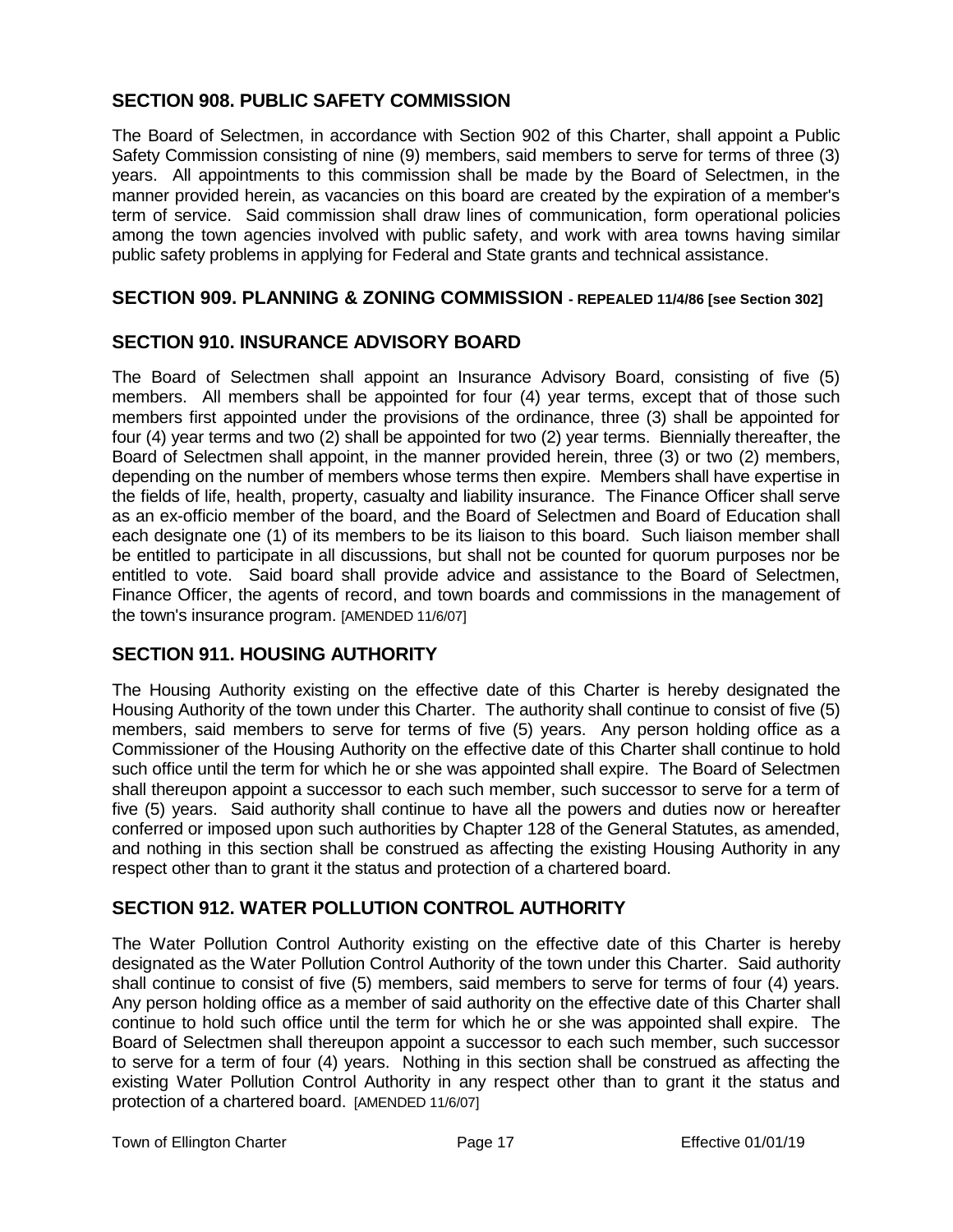## **SECTION 913. PERMANENT BUILDING COMMITTEE**

- (a) The Board of Selectmen shall appoint, in accordance with Section 902 of this Charter, a Permanent Building Committee, consisting of eleven (11) members. The membership of the committee shall be made up as follows: one (1) member from the Board of Selectmen; one (1) member from the Board of Education; one (1) member from the Planning and Zoning Commission; one (1) member from the Board of Finance; and seven (7) members who do not hold an elected town office. The members from the aforementioned boards and commissions shall be appointed for two (2) year terms. All other members shall be appointed for four (4) year terms except that of those members first appointed under the provisions of this Charter, four (4) members shall be appointed for four (4) year terms and three (3) members shall be appointed for two (2) year terms. Biennially thereafter, the Board of Selectmen shall appoint, in the manner provided herein, four (4) members from the aforementioned boards and commissions and that number additional members so that the committee shall continue to consist of eleven (11) members. If any of the aforementioned boards or commissions should fail to recommend and present a member to serve on said committee within thirty (30) days after the first meeting of the Board of Selectmen, then said Board of Selectmen shall appoint from said boards and commissions without such recommendation.
- (b) The duties of this commission shall be to investigate sites for future public buildings and make recommendations as requested by the town meeting for acquisition and construction for all building projects and/or work with construction costs of over forty thousand dollars (\$40,000). The committee may investigate sites and make recommendations for acquisition and construction of building projects and/or work with construction costs of less than forty thousand (\$40,000) if requested to do so by the Board of Selectmen. The committee shall undertake such functions as: surveying sites, recommending acquisition, preparation and disposition of sites and buildings, engaging architects and engineers through quality base selection, approving plans, procuring bids and entering into contracts for construction, supervising construction, and accepting the work as authorized and delegated by the town meeting. [AMENDED 11/6/07]
- (c) The Director of Public Works shall be an ex-officio, non-voting member of the committee and shall assist the committee in planning, supervising and inspecting projects.

## **SECTION 914. BUILDING CODE BOARD OF APPEALS**

The Board of Selectmen shall appoint, in accordance with the provisions of Section 902 of this Charter, and Section 19-402 of the General Statutes, as amended, a Building Code Board of Appeals consisting of five (5) members, said members to serve for terms of five (5) years. [AMENDED 11/6/07]

## **SECTION 915. JURY COMMITTEE - REPEALED 11/5/02**

#### **SECTION 916. FOREST AND OPEN SPACE COMMISSION - REPEALED 11/5/02 [see Section 905]**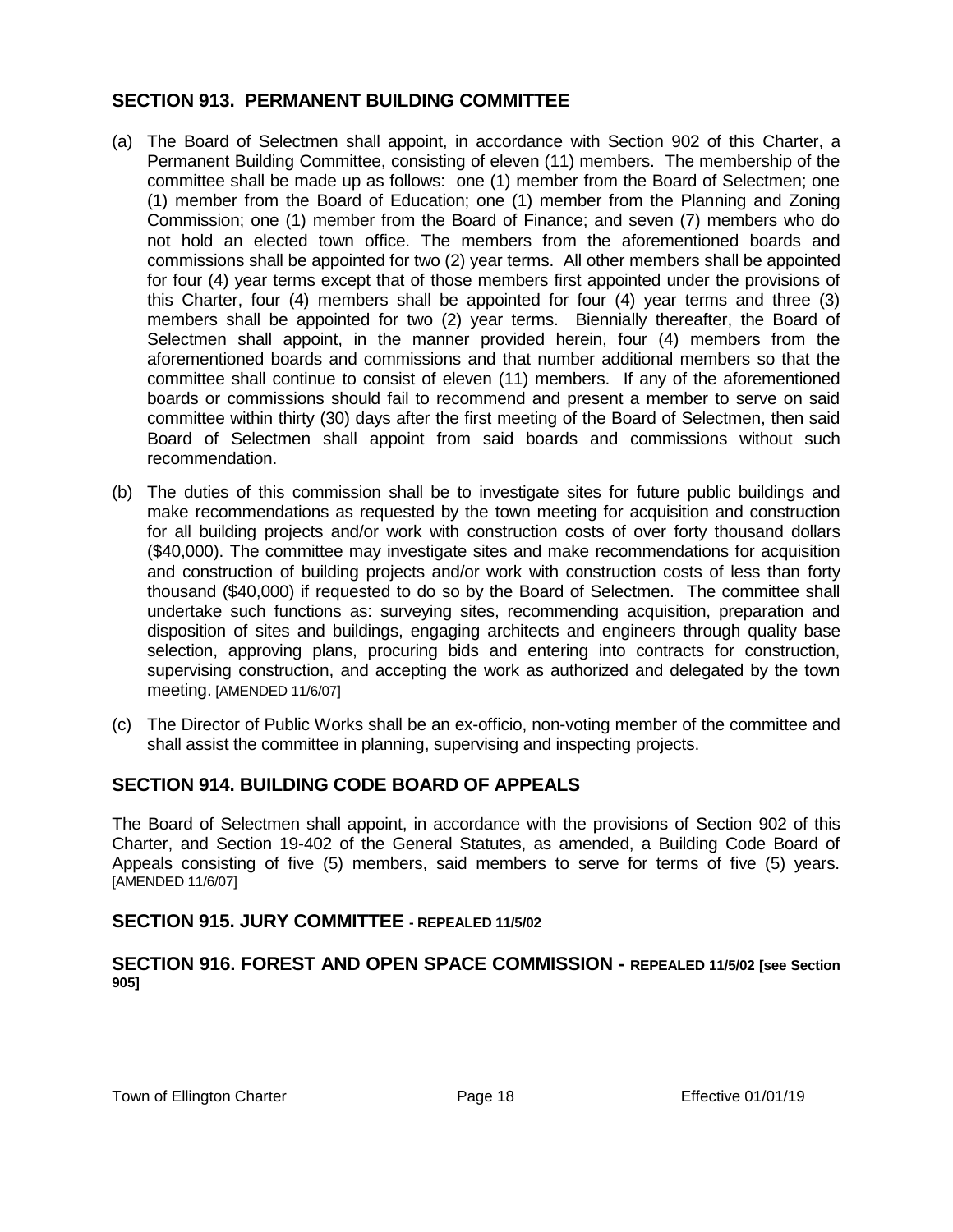## **SECTION 917. BOARD OF ASSESSMENT APPEALS**

The Board of Selectmen shall appoint a Board of Assessment Appeals consisting of three (3) members who shall serve for terms of three (3) years from the date of their appointment. Additional members may be appointed to the Board of Assessment Appeals for any assessment year in which a revaluation becomes effective and for the assessment year following such revaluation. The Board of Selectmen shall appoint two (2) alternate members to the Board of Assessment Appeals who shall serve for terms of two (2) years and shall not be from the same political party. Such appointments shall be made by the Board of Selectmen in the manner provided herein, as vacancies on this commission are created by the expiration of a member's term of service. [AMENDED 11/5/02; 11/6/07]

#### **SECTION 918. CULTURAL ARTS COMMISSION**

The Board of Selectmen, in accordance with Section 902 of this Charter, shall appoint a Cultural Arts Commission consisting of nine (9) members to serve for terms of four (4) years. Such appointments shall be made by the Board of Selectmen in the manner provided herein as vacancies are created at the expiration of a member's term of service. [AMENDED 11/6/07]

#### **SECTION 919. PLANNING AND ZONING COMMISSION -- ALTERNATES**

The Board of Selectmen shall appoint two (2) alternate members to the Planning and Zoning Commission who shall serve for a term of two (2) years. [AMENDED 11/6/07]

### **SECTION 920. ZONING BOARD OF APPEALS -- ALTERNATES**

The Board of Selectmen shall appoint three (3) alternate members to the Zoning Board of Appeals who shall serve for a term of two (2) years; said members shall be prohibited from concurrently serving on the Planning and Zoning Commission. [AMENDED 11/6/07; 11/7/17]

#### **SECTION 921.CONSERVATION COMMISSION ALTERNATES**-REPEALED 11/5/02 [see Section 905]

#### **SECTION 922: INLAND WETLANDS AGENCY**

The Board of Selectmen, in accordance with Section 902 of this Charter and Connecticut General Statutes Section 22a-42, shall appoint an Inland Wetlands Agency consisting of seven (7) members, to serve for terms of four (4) years and two (2) alternate members, to serve for terms of two (2) years. No member or alternate member of this agency shall serve on the Planning & Zoning Commission or the Conservation Commission. [ADDED 11/5/02; AMENDED 11/6/07]

#### **SECTION 923: SENIOR CENTER ENDOWMENT FUND COMMITTEE – REPEALED 11/7/17**

#### **SECTION 924. FLOOD AND EROSION CONTROL BOARD**

The Board of Selectmen is designated as the Flood and Erosion Control Board. [ADDED 11/6/07]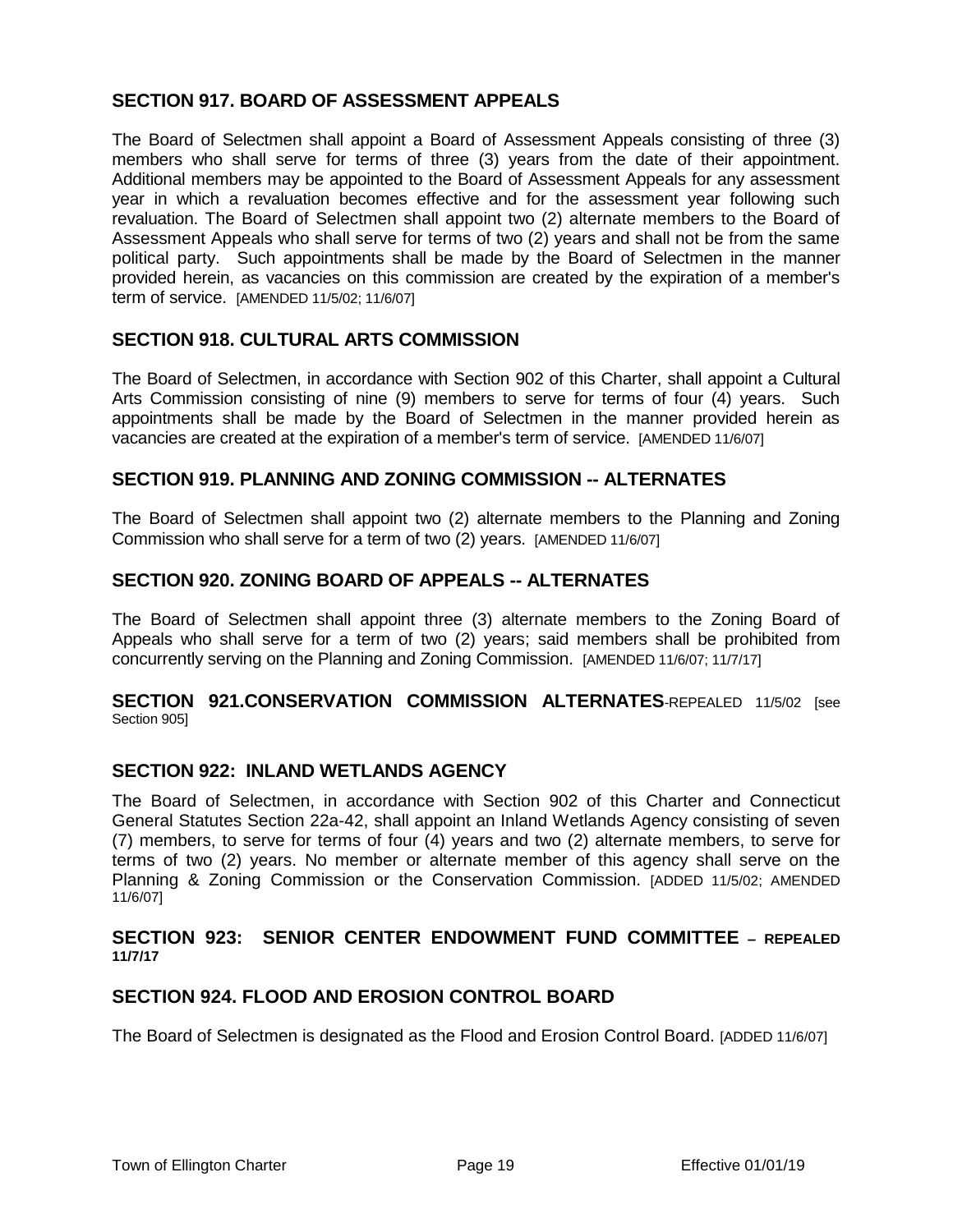## **SECTION 925. ETHICS COMMISSION.**

The Board of Selectman shall appoint an Ethics Commission, in accordance with the provisions of Section 902 of this Charter, consisting of five (5) members to serve staggered terms of four (4) years. The Ethics Commission shall promote and affirm ethical behavior of the town's boards, commissions, employees, elected and appointed officials. The Ethics Commission shall draft an Ethics Code for the town for approval by the Board of Selectmen. The Ethics Commission will receive inquiries and requests for advisory opinions from town officials, employees, consultants and residents regarding possible code violations and will respond with formal procedures. The Ethics Commission will review, evaluate, resolve and adjudicate, as appropriate, ethical issues and concerns; disseminate informational and educational materials to enhance public awareness of the code; and maintain open-minded impartiality in all Ethics Commission dealings consistent with the application of precedent and rationale in its decision making. [ADDED 11/6/07]

## **SECTION 926. SHARED SERVICES COMMISSION**

The Board of Selectman shall appoint a Shared Services Commission, in accordance with the provisions of Section 902 of this Charter, consisting of seven (7) members. Four (4) members shall be citizens, one of whom will be the chairman, who are not employees of the town or the Board of Education and shall serve staggered terms of three (3) years; one (1) member from the Board of Education, one (1) member of the Board of Finance and one (1) member from the Board of Selectmen shall each serve for two (2) year terms. The Shared Services Commission shall investigate areas where services may be shared and other town boards, commissions and employees shall cooperate with and provide information to this commission. The commission may negotiate with town agencies to effect sharing of services and shall make recommendations, at minimum annually, for the sharing of support services (building maintenance, finance, information technology, etcetera) between the town and the Board of Education that are in the best interest of town residents by increasing efficiency and reducing costs. Recommendations for the sharing of support services will not undermine the ability or legal authority of either the town or the Board of Education to conduct their respective missions. [ADDED11/6/07]

## **SECTION 927. DESIGN REVIEW BOARD**

The Board of Selectmen shall appoint a Design Review Board consisting of five (5) members, said members to serve staggered terms of four (4) years to advise the Planning & Zoning Commission regarding aesthetics and character of commercial, industrial and other significant developments projects. [ADDED 11/7/17]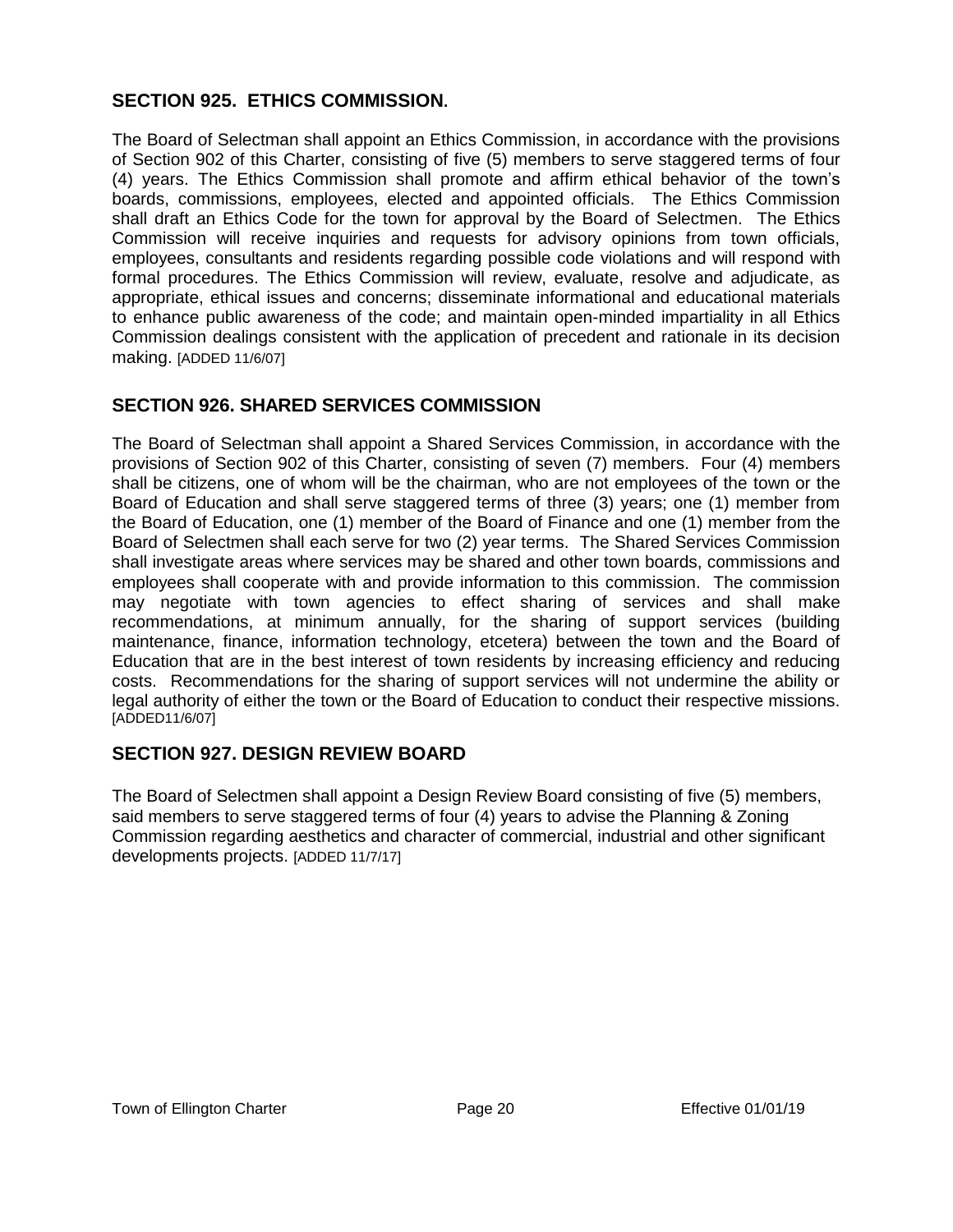## **CHAPTER X. ADMINISTRATIVE OFFICERS& DEPARTMENTS**

## **SECTION 1001. OFFICERS AND DEPARTMENTS**

There shall be the following administrative officers and departments for the town: Town Clerk; Finance Officer; Tax Collector; Assessor; Director of Emergency Management; Director of Public Works; Building Official; Town Engineer; Town Attorney; Constables; Director of Health; Director of Recreation; Fire Marshal; Animal Control Officer; Director of Human Services; and Town Planner. The Board of Selectmen may recommend to the town meeting pursuant to the provisions of Section 703 of this Charter the creation of such additional or the elimination of such existing administrative offices and departments as it from time to time may deem appropriate and necessary to the best interest of the town. All administrative officers and department heads and their deputies and assistants shall receive compensation fixed by the Board of Selectmen; provided, however, no compensation shall be based upon any fees collected by them and all such fees collected by them shall be paid to the town treasury. [AMENDED 11/5/02]

## **SECTION 1002. APPOINTMENT AND ELIGIBILITY**

Administrative officers and department heads shall be appointed in the manner hereinafter provided. Appointees of the Board of Selectmen shall be appointed and may be removed in accordance with the provisions of Section 803 of this Charter. No officer or employee of the town shall serve on any board or commission if his or her duties on the board or commission conflict with the duties of his or her town position. Any such officer or employee elected to public office in the town shall, upon such election, forfeit the position to which he or she had been appointed. [AMENDED 11/5/02]

## **SECTION 1003. VACANCIES -- ADMINISTRATIVE OFFICES**

Any vacancy in any administrative office, from whatever cause arising, shall be filled by the Board of Selectmen. Persons appointed to fill vacancies in said administrative offices shall serve for the unexpired portion of the term vacated if such office has a fixed term, or shall serve for an indefinite term in the event no fixed term is provided for such office.

## **SECTION 1004. TOWN CLERK**

The Board of Selectmen shall appoint a Town Clerk who shall be qualified by training and experience and who shall serve for an indefinite term. Said Town Clerk shall have all powers and duties, not inconsistent with this Charter, conferred or imposed by the General Statutes on town clerks, and such other powers and duties as are prescribed in this Charter and as may be prescribed by the Board of Selectmen. The Town Clerk may appoint and may remove, subject to the approval of the Board of Selectmen, and subject to such rules and regulations covering town employees as may be adopted by the Board of Selectmen pursuant to the provisions of Chapter XII of this Charter, all deputies, assistants, or employees in his or her office.

## **SECTION 1005. FINANCE OFFICER**

The Board of Selectmen shall appoint a Finance Officer, who shall be chosen exclusively on the basis of technical and administrative qualifications, character, education, training, and experience, and who shall serve for an indefinite term. Said Finance Officer, shall have the following powers and duties, together with such other powers and duties as the Board of Selectmen may confer upon him or her: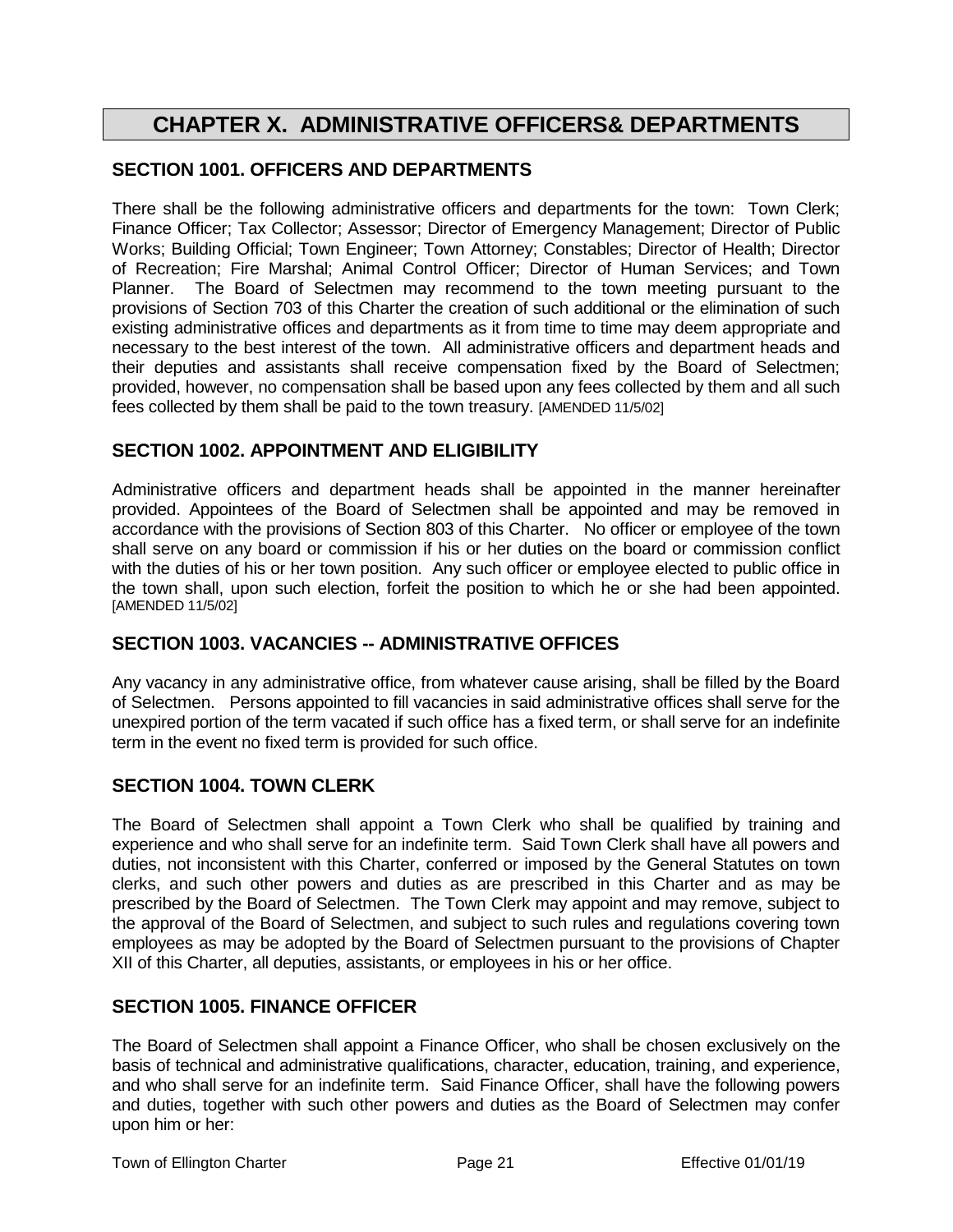- (a) The Finance Officer shall be the Town Treasurer and the agent of the town deposit fund and all other town funds, and shall have all the powers and duties, not inconsistent with this Charter, conferred or imposed by the General Statutes on town treasurers;
- (b) He or she shall be responsible for the keeping and maintaining of all accounts showing financial transactions for all departments, and agencies of the town, including the Board of Education;
- (c) He or she shall prepare financial reports and submit the same to the Board of Selectmen on a monthly basis and for such other periods as may be required by the Board of Selectmen;
- (d) He or she shall prepare cash flow analysis and shall be responsible for the investment of town funds;
- (e) He or she shall assist in the preparation of the annual budget and in the presentation of the same to the Board of Finance;
- (f) He or she shall be responsible for the monthly reconciliation of all bank accounts and shall establish procedures for the purposes of internal auditing;
- (g) He or she shall maintain records of all fixed assets of the town;
- (h) He or she shall periodically review all insurance coverage carried by the town, including the Board of Education, and shall recommend to the Board of Selectmen adjustments and improvements in such coverage;
- (i) He or she shall familiarize the Board of Selectmen with all grants and other state and federal programs available to the town or other agency or commission and shall follow the instructions of the Board of Selectmen with respect to the implementation of the same;
- (j) He or she shall purchase or cause to be purchased, subject to such rules and regulations as shall be prescribed by the Board of Selectmen, all supplies, materials, equipment and other commodities required by any office or agency of the town, including the Board of Education, to the extent that said Board of Education shall authorize him or her to do so;
- (k) The Finance Officer may appoint and may remove, subject to the approval of the Board of Selectmen and to such rules and regulations concerning town employees as may be adopted by the Board of Selectmen pursuant to the provisions of Chapter XII of this Charter, all deputies, assistants or employees of his or her office;
- (l) He or she shall have authority over and be responsible for the Tax Collector, Assessor, and their operations.

## **SECTION 1006. TAX COLLECTOR**

The Board of Selectmen shall appoint a Tax Collector who shall be qualified by training and experience and who shall serve for an indefinite term. Said Tax Collector shall have all the powers and duties, not inconsistent with the provisions of this Charter, conferred or imposed by the General Statutes on such officers and such powers and duties as may be prescribed by the Board of Selectmen. Said Tax Collector may appoint and may remove, subject to the approval of the Board of Selectmen and pursuant to the provisions of Chapter XII of this Charter, all deputies, assistants or employees in his or her office.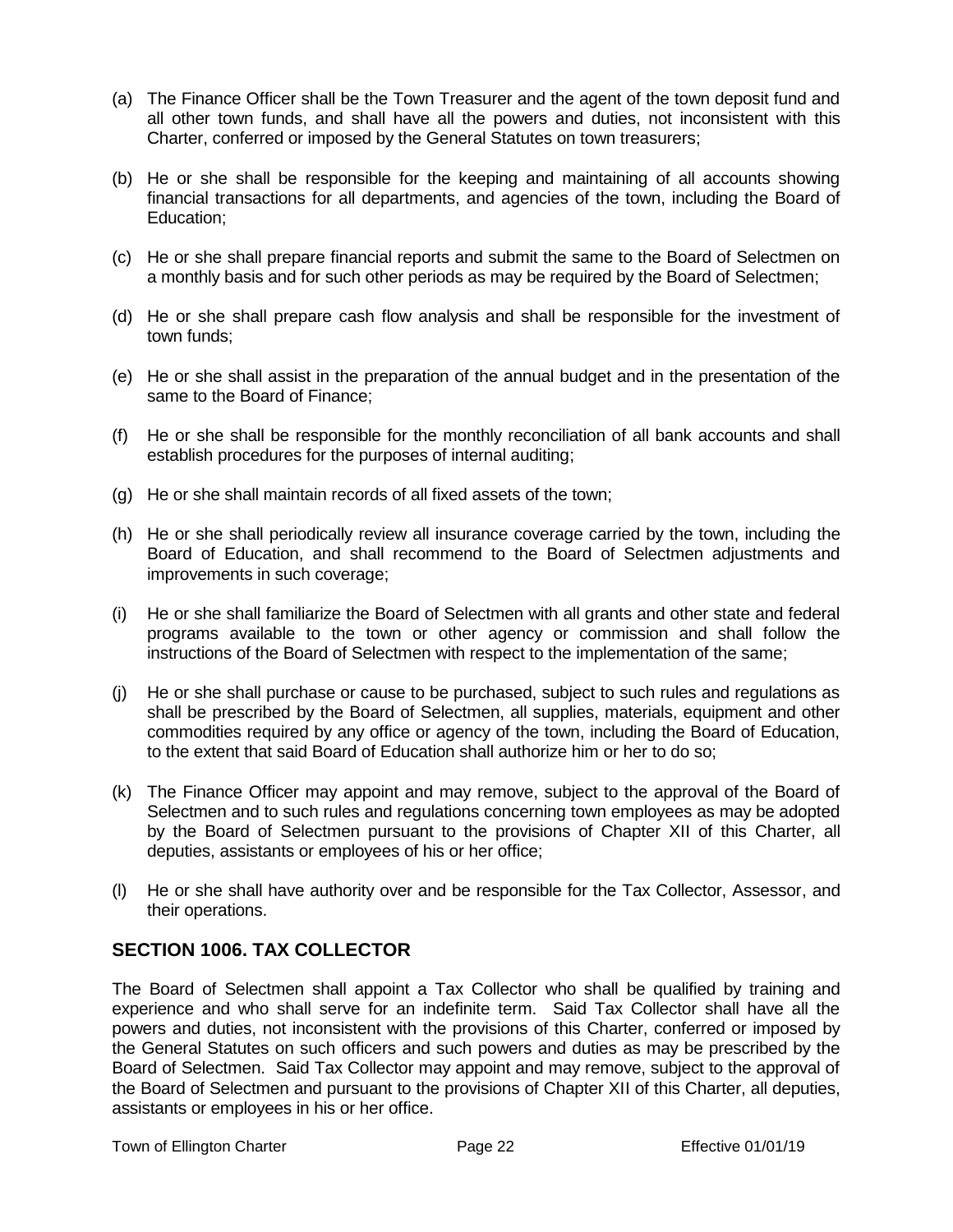## **SECTION 1007. ASSESSOR**

The Board of Selectmen shall appoint an Assessor who shall possess such qualifications as are required for said office by the General Statues and who shall serve for an indefinite term. Said Assessor shall have all the powers and duties, not inconsistent with the provisions of this Charter, conferred or imposed by the General Statutes on assessors and such other powers and duties as may be prescribed by the Board of Selectmen. Said Assessor may appoint and may remove, subject to the approval of the Board of Selectmen and subject to the rules and regulations concerning town employees as may be adopted by the Board of Selectmen pursuant to the provisions of Chapter XII of this Charter, all deputies, assistants or employees in his or her office.

## **SECTION 1008. DIRECTOR OF EMERGENCY MANAGEMENT**

The Board of Selectmen shall appoint a Director of Emergency Management who shall serve for a term of two (2) years. Said Director of Emergency Management shall have all the powers and duties, not inconsistent with the provisions of this Charter, conferred or imposed by Section 28-7 of the General Statutes, as amended and such other powers and duties as may be prescribed by the Board of Selectmen. [AMENDED 11/5/02]

#### **SECTION 1009. WELFARE OFFICER- REPEALED 11/5/02 - (SEE SECTION 1021)**

#### **SECTION 1010. DEPARTMENT OF PUBLIC WORKS**

The Board of Selectmen shall appoint a Director of Public Works, who shall possess such qualifications as are required for said office, and who shall serve for an indefinite term. It shall be the duty of the Department of Public Works to maintain, repair, clean, and remove snow from all public streets and ways; maintain and operate storm sewers and other drains; care for and maintain all town buildings other than those under the jurisdiction of the Board of Education; the Department of Public Works shall have exclusive control of the care, maintenance and repair of the library building and physical facilities and the library grounds; coordinate the Recycling Program; prepare or supervise the preparation of plans and specifications for the construction or reconstruction of streets, sidewalks, curbs, gutters, storm sewers, drains, public buildings and other structures and construct or supervise the construction of the same, provided that nothing herein shall preclude the employment of engineers and architects on any such project, or the appointment of citizen advisory committees on the construction of school or other public building. Further duties of the Public Works Department shall be to care for parks, grassed areas in streets and public grounds; the Public Works Department shall maintain all athletic fields and public beaches including those under the jurisdiction of the Board of Education and the Parks and Recreation Commission; to plant and care for trees within the street line; to enforce the provisions of the building code, zoning ordinances, and ordinances imposing on owners of property obligations to construct and maintain sidewalks, curbs, gutters, storm sewers and drains; and perform such other duties as may be prescribed by the Board of Selectmen by ordinance. Said Department of Public Works may contract with the town Water Pollution Control Authority for the maintenance of the facilities and grounds which come under the jurisdiction of the Water Pollution Control Authority. The Director of Public Works shall appoint a Tree Warden. The Director of Public Works shall serve as an ex-officio member of the Permanent Building Committee. He or she may organize the Public Works Department in such a manner as he or she shall deem most economical and efficient and may make and enforce such reasonable rules and regulations not inconsistent with the regulations of the General Statutes or the provision of this Charter, as may be necessary to exercise the powers and duties imposed on him or her by virtue of this provision of the Charter. He or she may delegate such powers to subordinate employees and shall have the authority to appoint and to remove, subject to the approval of the Board of Selectmen and such rules and regulations concerning town employees as may be adopted by the Board of Selectmen, all deputies, assistants or employees in this department. [AMENDED 11/6/18]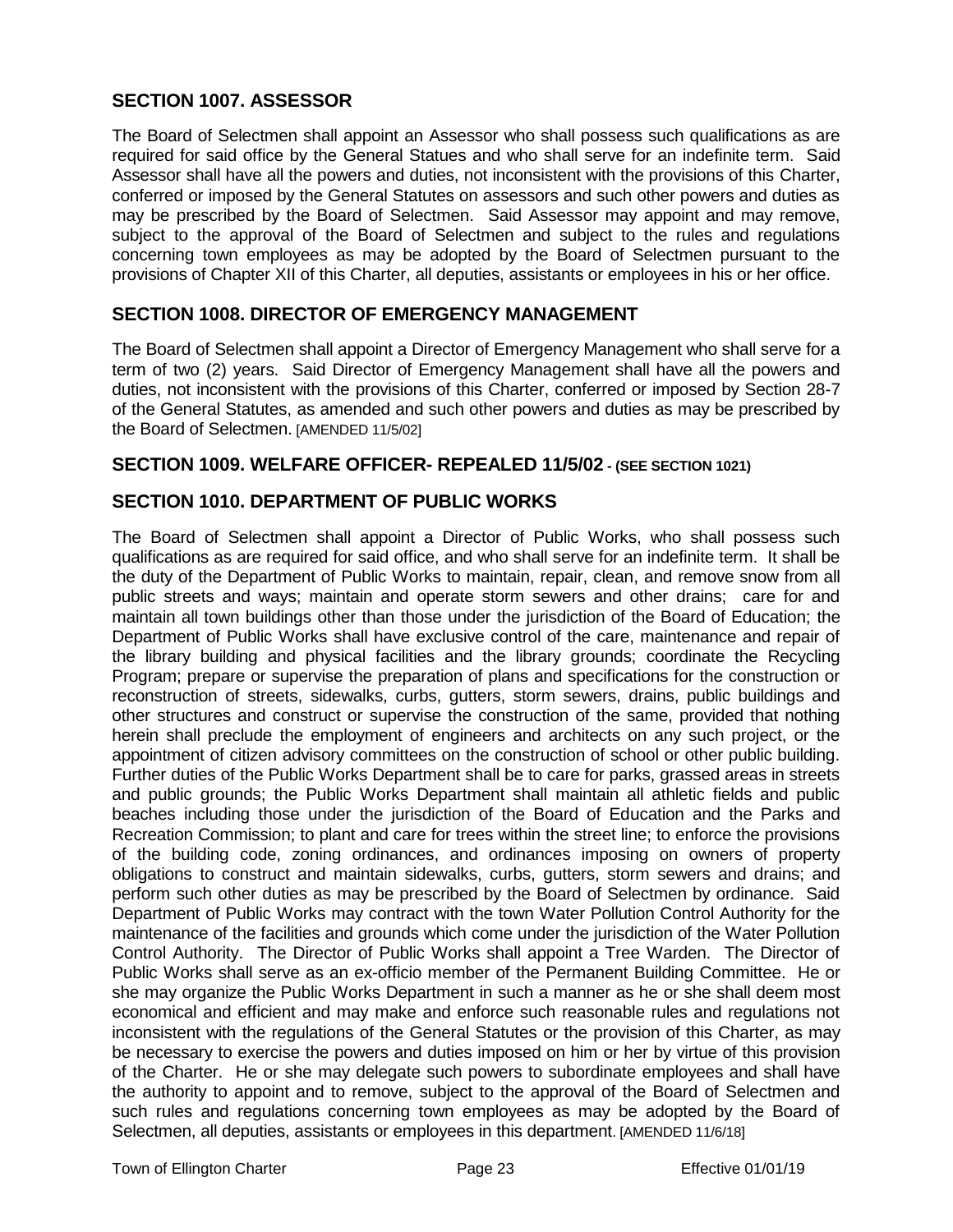## **SECTION 1011. BUILDING OFFICIAL**

The Board of Selectmen shall appoint a Building Official who shall possess such qualifications as are required for said office by the General Statutes. Said Building Official shall serve for an indefinite term. Said Building Official shall be the enforcement officer of the building code of the town. He or she shall have all the powers and duties, not inconsistent with this Charter, conferred or imposed by the General Statutes on such offices and powers and duties as may be prescribed by the Board of Selectmen. Said Building Official may appoint and may remove, subject to the approval of the Board of Selectmen and subject to such rules and regulations concerning town employees as may be adopted by the Board of Selectmen pursuant to Chapter XII of this Charter, all deputies, assistants or employees in his or her office.

#### **SECTION 1012. TOWN ENGINEER**

The Board of Selectmen may appoint a Town Engineer who shall be a licensed civil engineer. Said Town Engineer shall serve for an indefinite term. All powers and duties of said Town Engineer shall be prescribed by the Board of Selectmen.

## **SECTION 1013. TOWN ATTORNEY**

The Board of Selectmen shall appoint, not later than thirty (30) days after the commencement of their first term of office under the provisions of this Charter, a Town Attorney who shall serve for a term of two (2) years. Said Town Attorney shall be an attorney at law admitted to practice law in this state. Except as otherwise provided by law, he or she shall appear for and protect the rights of the town in all actions, suits, or procedures brought by or against it or any of its departments, offices, agencies, boards, or commissions. He or she shall be the legal advisor of the Board of Selectmen, First Selectman, and all town officers, agencies, boards, or commissions in all matters affecting the town and shall upon written request furnish a written opinion on any questions of law involving their respective powers and duties. Upon request he or she shall prepare or approve forms of contracts of other instruments to which the town is a party or in which it has an interest. He or she shall have the power, with the approval of the Board of Selectmen, to appeal from orders, decisions, and judgments, and subject to the approval of said Board of Selectmen, to compromise or settle any claims by or against the town. If, in special circumstances, or for investigation under Section 607 of this Charter, the Board of Selectmen deems it advisable, they may by resolution provide for the temporary employment of counsel other than, or in addition to, the Town Attorney.

## **SECTION 1014. CONSTABLES**

The First Selectman shall have the power to appoint Special Constables, as that term is defined by section 7-92 of the Connecticut General Statutes, as amended, for a term not to exceed one (1) year. The above powers and duties as conferred or imposed upon the office of constable as aforementioned may not apply to an office created by the town's chief executive authority notwithstanding the name or title given to such office. [AMENDED 11/6/07]

#### **SECTION 1015. DIRECTOR OF HEALTH**

The Board of Selectmen shall appoint and may remove a Town Director of Health. The town may continue as a constituent unit of a Regional Health District established pursuant to the provisions of Connecticut General Statutes, Section 19a-240 through 246, inclusive, as amended. For so long as the town continues as a constituent unit of said district, the Director of Health for said district shall function as Town Director of Health. [AMENDED 11/5/02]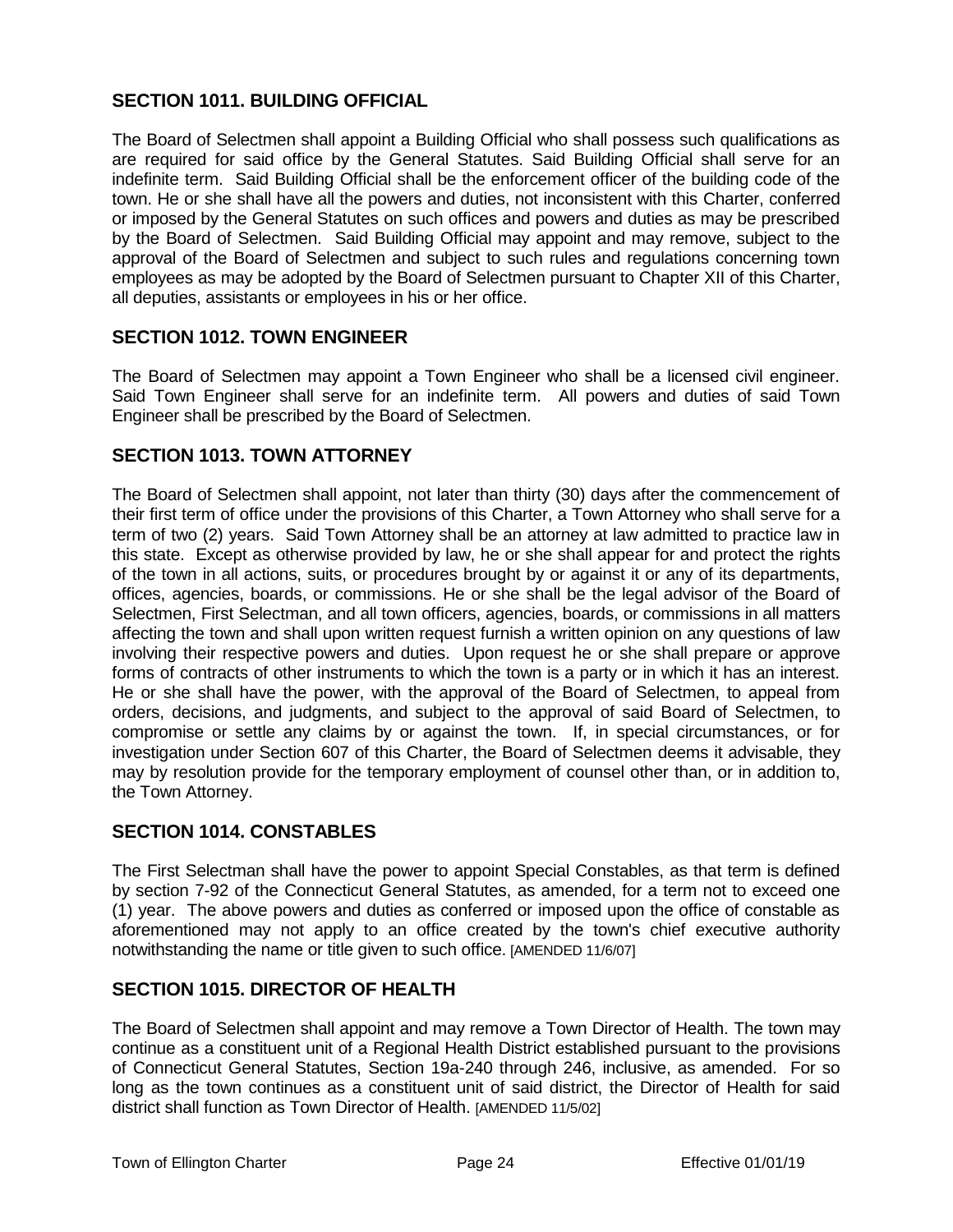## **SECTION 1016. DIRECTOR OF RECREATION**

The Board of Selectmen shall appoint and may remove a Director of Recreation who shall serve for an indefinite term. Said Director of Recreation shall be in charge of the administration of the recreation program in the town and shall be responsible for the implementation of recreational policies approved by the Parks and Recreation Commission and the Board of Selectmen. Said Director of Recreation may appoint and may remove, subject to the approval of the Board of Selectmen and subject to such rules and regulations concerning town employees as may be adopted by the Board of Selectmen, all deputies, assistants or employees in his or her office. [AMENDED 11/5/02]

#### **SECTION 1017. FIRE MARSHAL**

The Board of Selectmen shall appoint a Fire Marshal and such deputies as may be required. Said Fire Marshal and such deputies shall serve an indefinite term. The respective fire departments may offer advisory recommendations for consideration by the Board of Selectmen for any such appointments. Said Fire Marshal shall have all the powers and duties not inconsistent with the provisions of this Charter, conferred or imposed by the General Statutes on such offices and such powers and duties as may be prescribed by the Board of Selectmen. Said Fire Marshal may appoint and remove deputies, assistants, and employees in his or her office, subject to the approval of the Board of Selectmen and subject to rules and regulations concerning town employees as may be adopted by the Board of Selectmen. [AMENDED 11/7/17]

#### **SECTION 1018. FIRE DEPARTMENT – REPEALED 11/6/07 [see Section 1023]**

## **SECTION 1019. ANIMAL CONTROL OFFICER**

The Board of Selectmen shall appoint an Animal Control Officer and such deputies as may be required, who shall have all the powers and duties not inconsistent with the provisions of this Charter, conferred or imposed by the General Statutes, as amended, on such officers and such powers and duties as may be prescribed by the Board of Selectmen.

#### **SECTION 1020. AMBULANCE SERVICE – REPEALED 11/6/07 [see Section 1023]**

## **SECTION 1021. DIRECTOR OF HUMAN SERVICES**

The Board of Selectmen shall appoint and may remove a Director of Human Services who shall serve an indefinite term and who shall possess such qualifications as are required for said office. The Director of Human Services shall serve as the Welfare Officer for the town and also shall be in charge of the administration of all welfare activities of the town. Said Director of Human Services shall have all the powers and duties, not inconsistent with the provisions of this Charter, conferred or imposed by the General Statutes with regard to poor and dependent persons and such other powers and duties as may be prescribed by the Board of Selectmen. [AMENDED 11/5/02]

## **SECTION 1022. TOWN PLANNER**

The Board of Selectmen shall appoint a Town Planner who shall serve an indefinite term and who shall possess such qualifications as are required for said office. Said Town Planner shall:

- (a) Lead and coordinate reviewing/updating of the town Plan of Conservation and Development;
- (b) Serve as technical advisor and administrative officer to the Planning and Zoning Commission, Zoning Board of Appeals, Inland Wetlands Agency, Conservation Commission, Design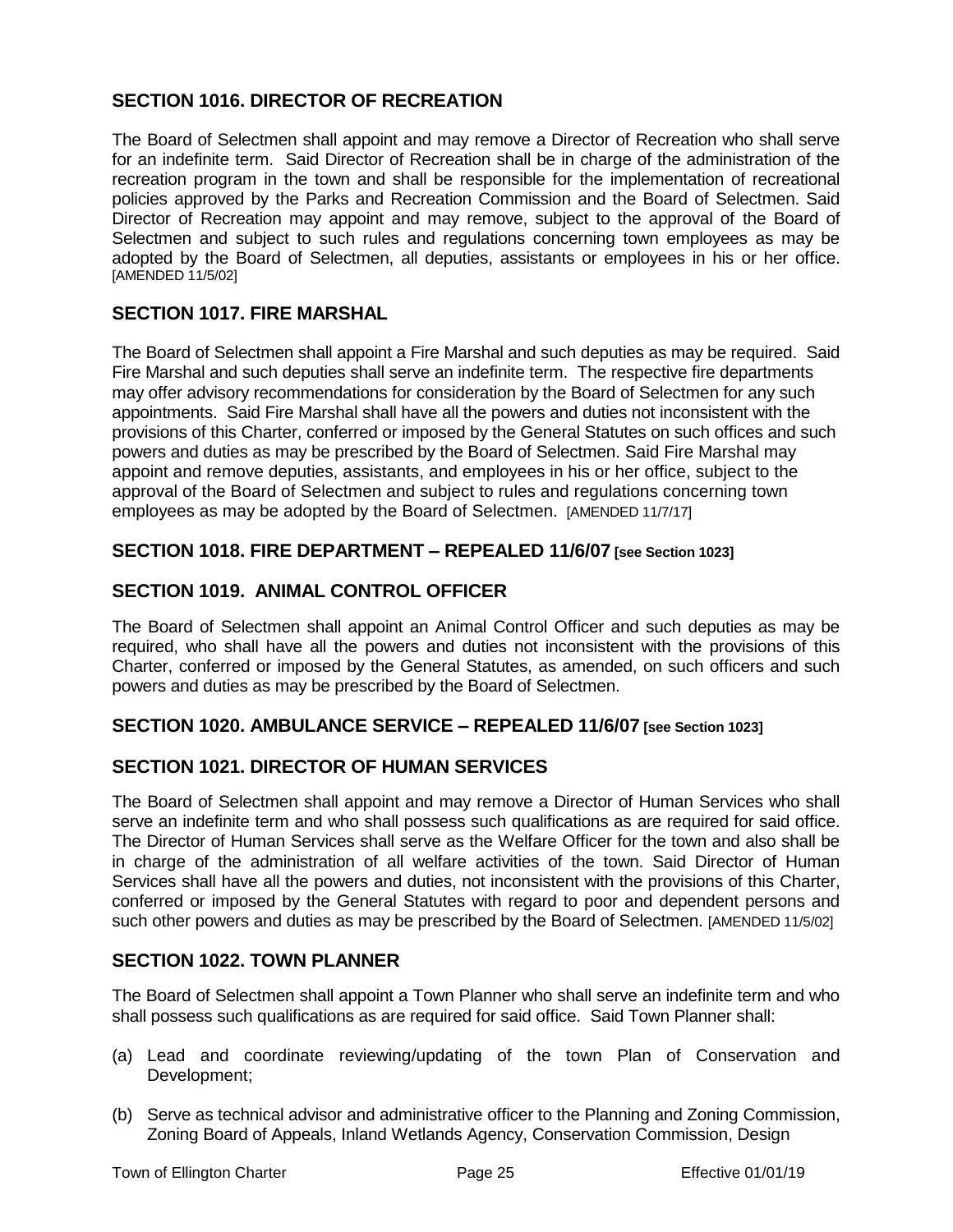Review Board and the Economic Development Commission, assisting such commissions in the discharge of their statutory duties; act as Zoning Enforcement and Wetlands Officer as necessary; [AMENDED 11/7/17]

- (c) Maintain up-to-date inventories, maps and related information of wetlands, open space, and areas of ecological, biological, geological, and hydrological significance. Aid the aforementioned commissions in updating regulations, ordinances permits, etcetera;
- (d) Cooperate in the development of town capital improvement programs and capital budget recommendations;
- (e) Prepare and present technical, statistical and narrative reports and studies as assigned by the First Selectman, the Board of Selectmen, and land use commissions.

Said Town Planner may appoint and may remove, subject to the approval of the Board of Selectmen and subject to such rules and regulations concerning town employees as may be adopted by the Board of Selectmen pursuant to Chapter XII of this Charter, all deputies, assistants or employees in his or her office. [AMENDED 11/6/07]

#### **SECTION 1023. EMERGENCY SERVICES**

Emergency Services to the Town of Ellington will be provided by Ellington Volunteer Fire Department, Inc., Crystal Lake Fire District/Crystal Lake Fire Department and Ellington Volunteer Ambulance Corps, Inc. The Board of Selectmen shall execute a written contract with each agency specifying details of such service. As a minimum, each contract will delineate type and scope of services provided, primary response areas, financial relationships, and reporting requirements between the Town of Ellington and each agency. Each contract shall be reviewed and revised as necessary by the Board of Selectmen and each agency no less than biennially. [ADDED 11/6/07; AMENDED 11/6/18]

In the event that any of the above named organizations become incapable of providing the services as defined in their contract, the Board of Selectmen may provide for other means of delivery of emergency services in lieu of said volunteer company(s). [ADDED 11/6/18]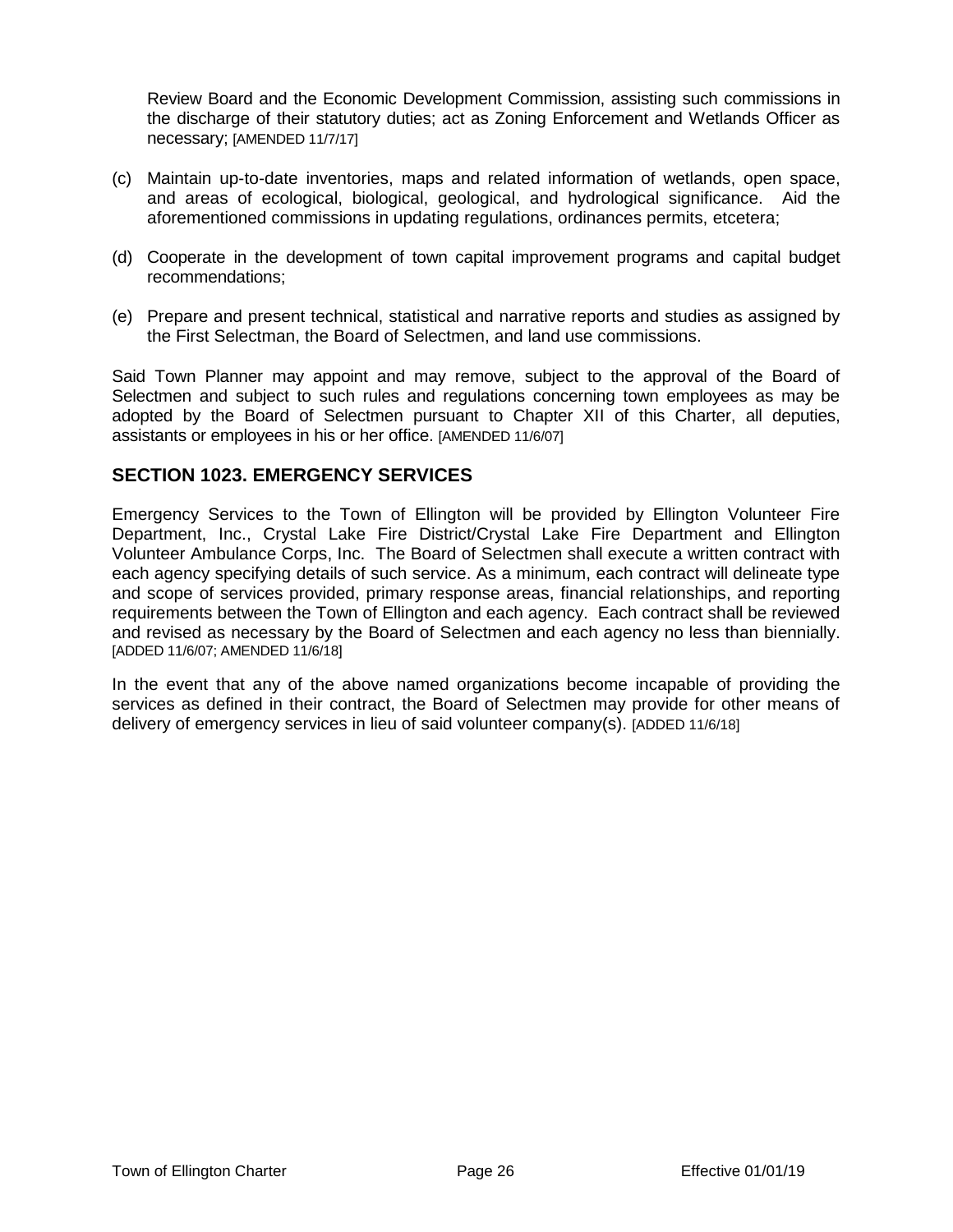## **CHAPTER XI. FINANCE AND TAXATION**

#### **SECTION 1101. FISCAL YEAR**

The fiscal year of the town shall begin on the first day of July and shall end on the 30th day of June. Accounts for the town shall be maintained in accordance with generally accepted accounting principles related to accounting, auditing, and financial reporting, and pursuant to Chapter 111 of the General Statutes, as amended.

### **SECTION 1102. BUDGET PREPARATION**

It shall be the duty of the First Selectman to require each department, office, and agency of the town supported wholly or in part by town funds, or for which a specific town appropriation is made, including the Board of Education, to submit to the Finance Officer not later than the fifteenth (15<sup>th</sup>) day of February in each year on forms provided by him or her a detailed estimate of expenditures and revenues, other than tax revenues, incurred or earned by such department, office or agency for both the current fiscal year and the ensuing fiscal year. Such estimates shall be accompanied by information set forth in the manner prescribed by the Board of Finance describing a program or programs showing services, activities, and work accomplished during the current fiscal year and to be accomplished during the ensuing fiscal year. It shall be the responsibility of the Finance Officer to compile all figures of actual revenues and expenditures for the last completed fiscal year, the budgeted amount of revenues and expenditures for the current fiscal year and the actual amount to date for the current fiscal year.

#### **SECTION 1103. DUTIES OF THE FINANCE OFFICER ON THE BUDGET**

Not later than the fifteenth (15<sup>th</sup>) day of March in each year the Finance Officer shall present to the Board of Finance a budget consisting of (a) the budget message outlining the financial condition of the town government and describing in connection therewith the important features of the budget plan indicating any major changes from the current fiscal year in financial conditions, expenditures, and revenues together with the reasons for such changes, and containing a clear general summary of its contents; (b) estimates of revenues, presenting in parallel columns the itemized revenues in the last completed fiscal year, the budgeted revenues for the current fiscal year, the revenues earned during the current fiscal year prior to the time of preparing the estimates, total revenues estimated to be earned during the current fiscal year, estimates of revenues, other than from the property tax, to be earned in the ensuing fiscal year, and an estimate of available surplus or existing deficit; (c) itemized estimates of expenditures, presented in parallel columns of the actual expenditures for each department, office, agency, or activity for the last completed fiscal year, the budgeted expenditures for the current fiscal year, the current fiscal year actual expenditures prior to the time of preparing the estimates, total expenditures as estimated for the current fiscal year, appropriations as proposed by each department, office, or agency for all items for the ensuing fiscal year, and such other information as may be required by the Board of Finance.

#### **SECTION 1104. DUTIES OF THE BOARD OF FINANCE ON THE BUDGET**

The Board of Finance shall hold one or more public hearings on the individual budget requests of each board, agency, or commission before March thirty-first (31<sup>st</sup>) of each year. The Board of Finance shall request the presence at such hearings of a representative of each board, agency, or commission submitting a budget request. At such hearing, any qualified elector or taxpayer shall have an opportunity to be heard regarding appropriations for the ensuing fiscal year.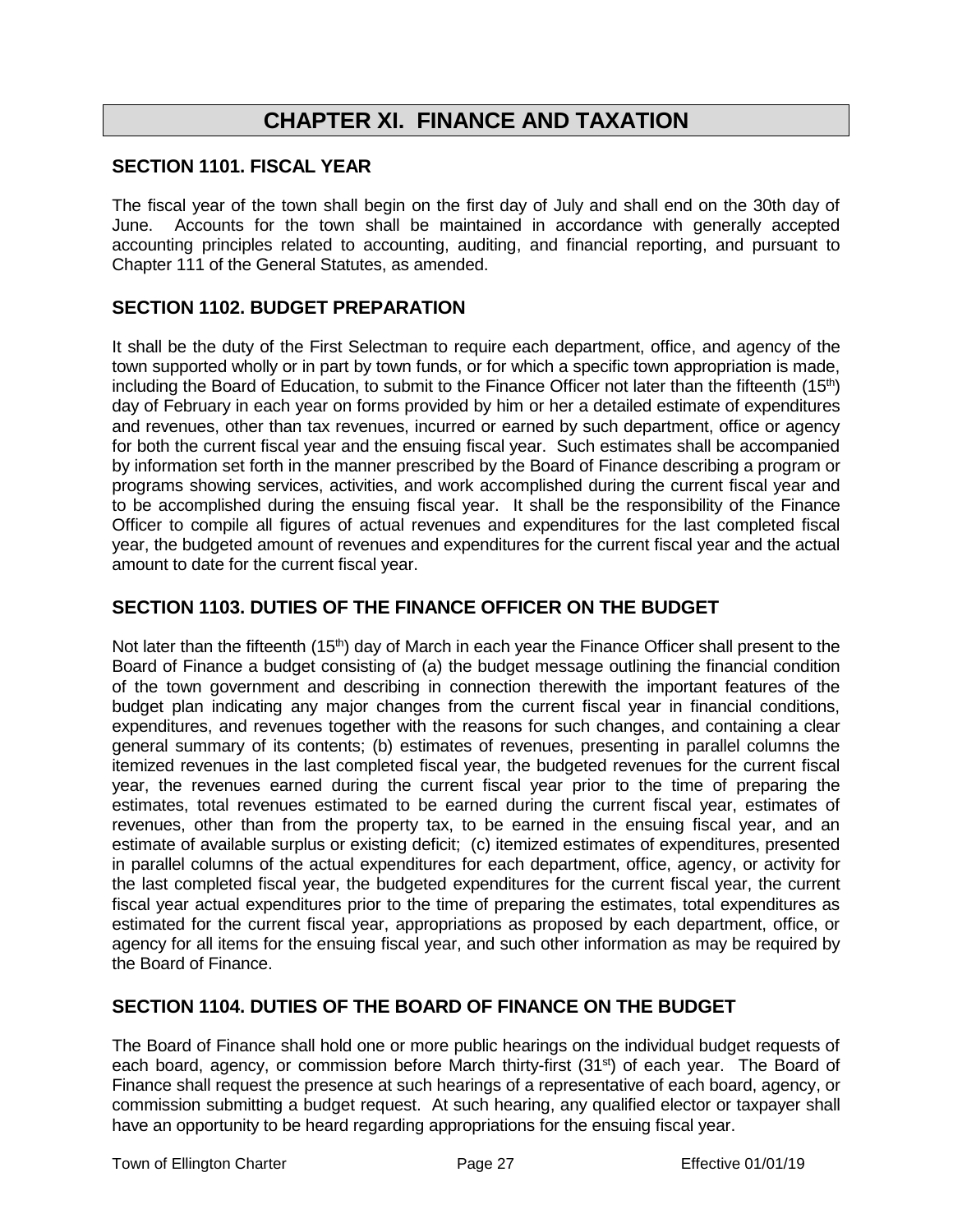Following compilation of the revenue and expenditure estimates which form a preliminary budget for the ensuing fiscal year, the Board of Finance shall cause sufficient copies of said preliminary budget to be made available for general distribution in the office of the Town Clerk. The Board of Finance shall hold the public hearing on the second  $(2^{nd})$  Tuesday of April on said preliminary budget. The Board of Finance budget deliberations will commence two days later on Thursday. The Board of Finance shall request the presence at such hearings of a representative of each board, agency or commission submitting a request. At such hearings, any qualified elector or taxpayer shall have an opportunity to be heard regarding appropriations for the ensuing fiscal year and at least five (5) days prior to the first of the public hearings on the preliminary budget, the Board of Finance shall cause to be published, in a newspaper having general circulation in the town, a notice of such public hearing and summary of said preliminary budget showing anticipated revenue by major sources, and requested expenditures by function or departments in the same columnar form as prescribed for budget estimates in Section 1103 of this Charter, and shall also show the amount to be raised by taxation. Within fifteen (15) days after holding the final of such public hearings, the Board of Finance shall hold one (1) or more public deliberations and by resolution adopted by affirmative vote of at least four (4) members, the Board of Finance shall approve a budget and file the same with the Town Clerk for submission to the annual town budget meeting for its adoption. The estimate of expenditures submitted by the Board of Finance to the annual town budget meeting shall include a recommendation for a contingency fund which shall not exceed three (3) percent of the total expenditures for the current fiscal year. The estimate of expenditures submitted by the Board of Finance to the annual town budget meeting will provide a contribution to the Capital Reserve Fund in order to maintain at least a minimum of five (5) percent of the total expenditures for the current year. No expenditure or transfer may be made from this fund without approval of the Board of Finance. Any expenditure or transfer in excess of forty thousand dollars (\$40,000) per transaction must be submitted to the vote of a duly called town meeting as set forth in Section 7-348 in the General Statutes, as amended. The budget, as approved by the Board of Finance, shall be published at least five (5) days prior to the annual town budget meeting in the same manner as prescribed in this section for purposes of publication prior to the Board of Finance's public hearing on the preliminary budget. An official copy of the budget as finally approved by the Board of Finance shall be filed with the Town Clerk. Should the Board of Finance fail to approve a budget within the specified fifteen (15) days, the budget, as submitted to the Board of Finance, in accordance with the provisions of Section 1103 of this Charter shall be deemed to have been finally approved by the Board of Finance and the same shall be filed with the Town Clerk for submission to the town meeting for the purposes of final adoption in accordance with Section 702 of this Charter. Within ten (10) days after the acceptance of the budget at a town budget meeting, the Board of Finance by resolution shall fix the tax rate in mills or fraction thereof which shall be levied on the taxable property in the town for the ensuing fiscal year. For the purposes of Chapters 108 and 111 of the General Statutes, as amended, the Board of Finance shall be deemed to be the budget-making authority and shall have all the powers and duties contained in said Chapter 108 for the creation of a "Reserve Fund for Capital and Non-recurring Expenditures." [AMENDED 11/5/02; 11/6/07]

## **SECTION 1105. DUTIES OF THE BOARD OF FINANCE**

(a) In addition to the duties prescribed in Section 1104 of this Charter, the Board of Finance shall have the power to select the independent public accountant who shall conduct an audit of the records and accounts of the town, including the Board of Education, as provided in Chapter 111 of the General Statutes, as amended. Said audit shall be completed in accordance with Connecticut State Statute Section 7-393, as amended. The Board of Finance shall also have the power to initiate and appropriate funds for special inquiries by said independent auditors of financial situations that, in the opinion of the Board of Finance, warrant the interim audit and/or gathering of specific information on any accounts, investments or funds operating under the control of employees, boards or agents of the Town of Ellington.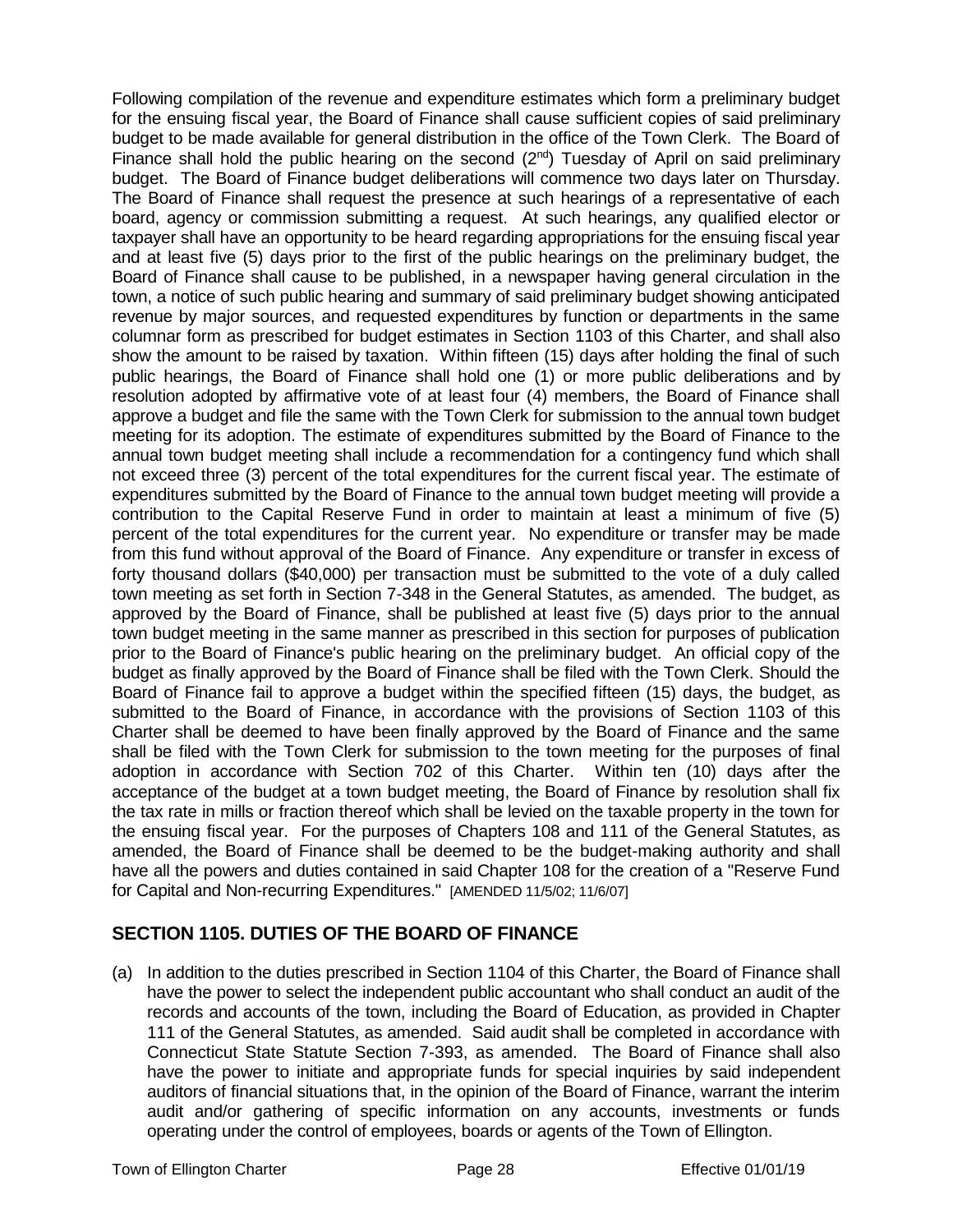- (b) The Board of Finance shall, with the assistance of the Finance Officer, prepare and publish the Annual Town Report. Said Report shall be available for distribution as soon as possible after the close of the fiscal year, but not later than the thirty-first  $(31<sup>st</sup>)$  day of October following the close of said fiscal year.
- (c) Upon recommendation of the Board of Selectmen and the Board of Finance and approval by the annual town budget meeting a reserve fund established for capital and non-recurring expenses shall be established in accordance with the General Statutes as amended. All or a portion of said fund may be used to finance planning, construction, or acquisition of any specific item or equipment. Any appropriation from this fund must be for a specific sum plainly designated for each project and must be recommended by the Board of Finance and submitted to the vote of a duly called town meeting.

## **SECTION 1106. DUTIES OF THE TOWN MEETING ON THE BUDGET**

The annual budget shall become effective only after it has been approved by resolution of the Board of Finance, and adopted at the annual town budget meeting. Should the annual town budget meeting fail to adopt the budget, the vote on the budget shall be adjourned to referendum to be held two (2) weeks after the town meeting is adjourned and every other week thereafter until final approval is given. Any budget which has been rejected by referendum in accordance with Chapter VII of this Charter shall be considered in the interim by the Board of Finance, which may revise the rejected budget and shall present it at a subsequent budget referendum for acceptance. If the budget remains unaccepted after such reconsideration referendum, the budget adopted for the then current fiscal year shall be deemed to be the temporary budget for the forthcoming fiscal year and expenditures may be made on a month-to-month basis in accordance therewith until such time as the annual town budget referendum finally adopts a new budget. The Board of Selectmen shall have the authority to permit separate votes on the town's operating budget and the town's education budget for any budget which has failed to be approved by referendum. [AMENDED 11/6/07, 11/6/18]

## **SECTION 1107. EXECUTION OF THE BUDGET**

Prior to the beginning of the fiscal year, the Finance Officer shall advise each department, office, and agency of the town supported wholly or in part by town funds, or for which a specific town appropriation is made, of the appropriations approved by the annual budget meeting. Within ten (10) days thereafter, any department, agency, or office, as requested by the Finance Officer, shall submit to the Finance Officer a work program for the full fiscal year with a suggested schedule of monthly appropriation allotments which shall not exceed in total the corresponding individual appropriation. The Finance Officer shall review and modify as necessary the proposed work program and suggested monthly allotment schedule and submit to the First Selectman a recommended program and allotment schedule for all appropriations for the budget year. Upon approval of the Board of Selectmen the Finance Officer shall advise each department, agency, and office of the approved program and allotment schedule. The Finance Officer shall authorize all expenditures for the offices, departments, and agencies to be made from the appropriations on the basis of approved allotments and not otherwise. An approved allotment may be revised during the budget year in the same manner as the original allotment was made. If at any time during the budget year, the Finance Officer shall ascertain that the available income, plus balances, for the year will be less than the total appropriations, he or she shall reconsider the work programs and allotments of the several offices, departments, and agencies and recommend to the First Selectman revised allotments so as to forestall the making of expenditures in excess of the said income.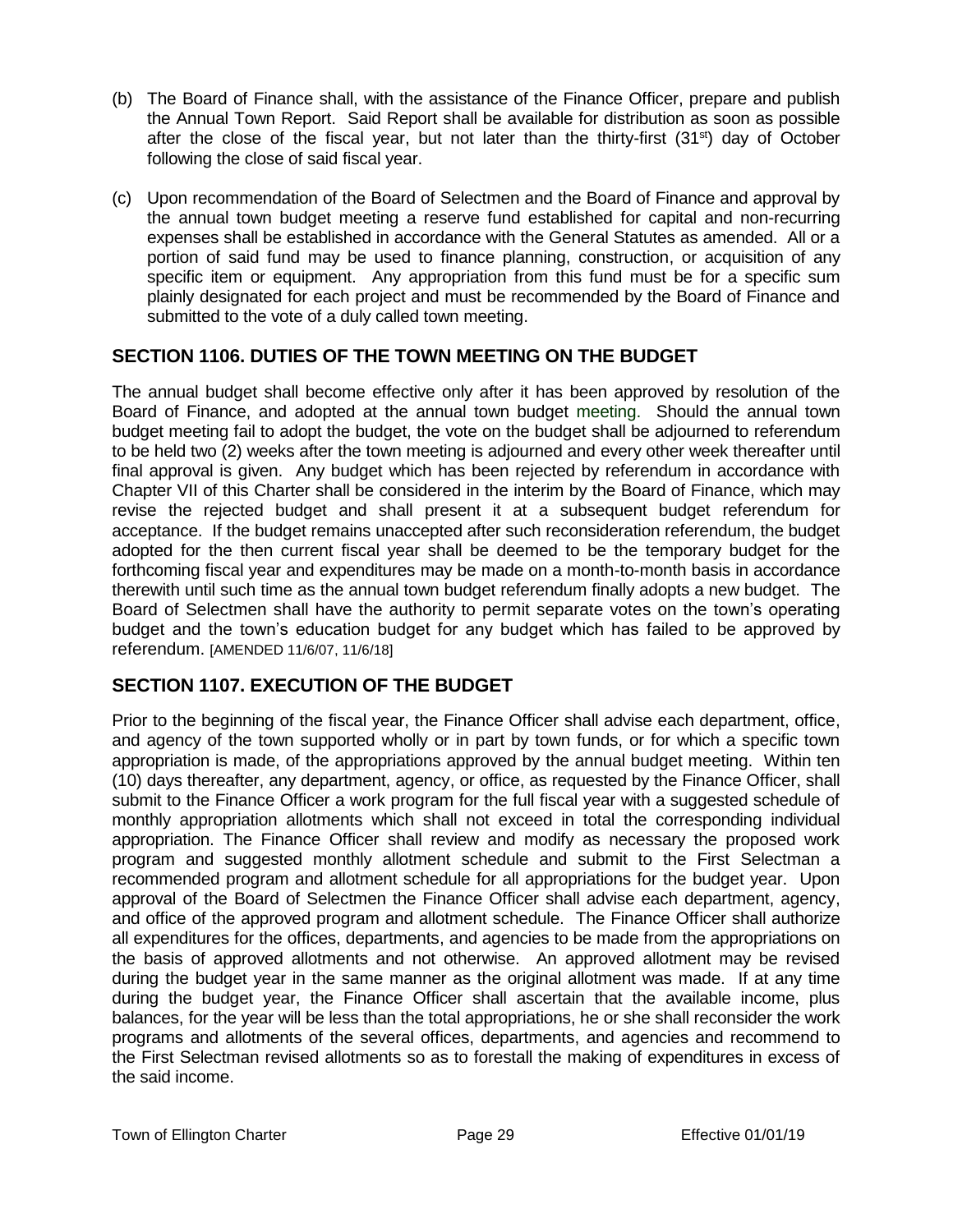## **SECTION 1108. EMERGENCY APPROPRIATIONS**

For the purpose of meeting a public emergency threatening the lives, health, or property of citizens, emergency appropriations, the total amount of which shall not exceed two hundred and fifty thousand dollars (\$250,000) may be made upon the recommendation of at least four (4) members of the Board of Selectmen and by an affirmative vote of not less than four (4) members of the Board of Finance. In the absence of sufficient general fund resources to meet such appropriations additional means of financing shall be provided in such manner, consistent with the provisions of the General Statutes and of this Charter, as may be determined by the Board of Finance. [AMENDED 11/5/02; 11/6/07]

## **SECTION 1109. EXPENDITURES AND ACCOUNTING**

- (a) No purchase shall be made by any office, agency, board, or commission of the town, other than the Board of Education, except through procedures established by the Board of Selectmen.
- (b) No voucher, claim, or charge against the town, except those against the Board of Education, shall be paid until the same has been audited by the Finance Officer and approved by him or her for correctness and validity. Payment of all claims against the Board of Education shall be authorized by the Superintendent of Schools or his or her agent. Payment of all approved claims against all other town accounts shall be authorized by the First Selectman. Said authorization shall be valid when countersigned by the Finance Officer acting as the treasurer provided, in the absence or inability to act of the First Selectman or Finance Officer, the Deputy First Selectman shall substitute temporarily for said First Selectman or Finance Officer.
- (c) The Finance Officer shall prescribe the time at which and the manner in which persons receiving money on behalf of the town shall pay the same to him or her in his or her capacity as Town Treasurer.
- (d) No officer, agency, board, or commission of the town shall expend or commit the town to the expenditure of any money for any purpose in excess of the amount appropriated therefore until the matter has been approved by the Board of Selectmen and the Board of Finance and each order drawn upon the Treasurer shall state the office, agency, board, or commission and the appropriation against which it is to be charged.
	- (1) Upon completion of salary and benefit negotiations or adjustments by the Board of Selectmen with any employee or group of employees, the Board of Selectmen shall recommend and the Board of Finance may approve, a transfer of funds from a General Government Salary Adjustment Account, or additional appropriation, as the case may be, to the respective salary and benefit accounts of each affected department so as to accurately reflect the expense of each department. [ADDED 11/5/02]
- (e) In addition to the duties assigned to the Finance Officer under the provisions of this Charter, it shall be the duty of the Finance Officer to serve as advisor to the Board of Finance on all matters.
- (f) Upon the recommendation and request of the Board of Selectmen during the last three (3) months of the fiscal year the Board of Finance may, by resolution, transfer any unencumbered appropriation, balance, or portion thereof from one department, commission, board, or office to another provided, however, that this provision shall not apply to the Board of Education. No transfer shall be made from any appropriation for debt service and other statutory charges.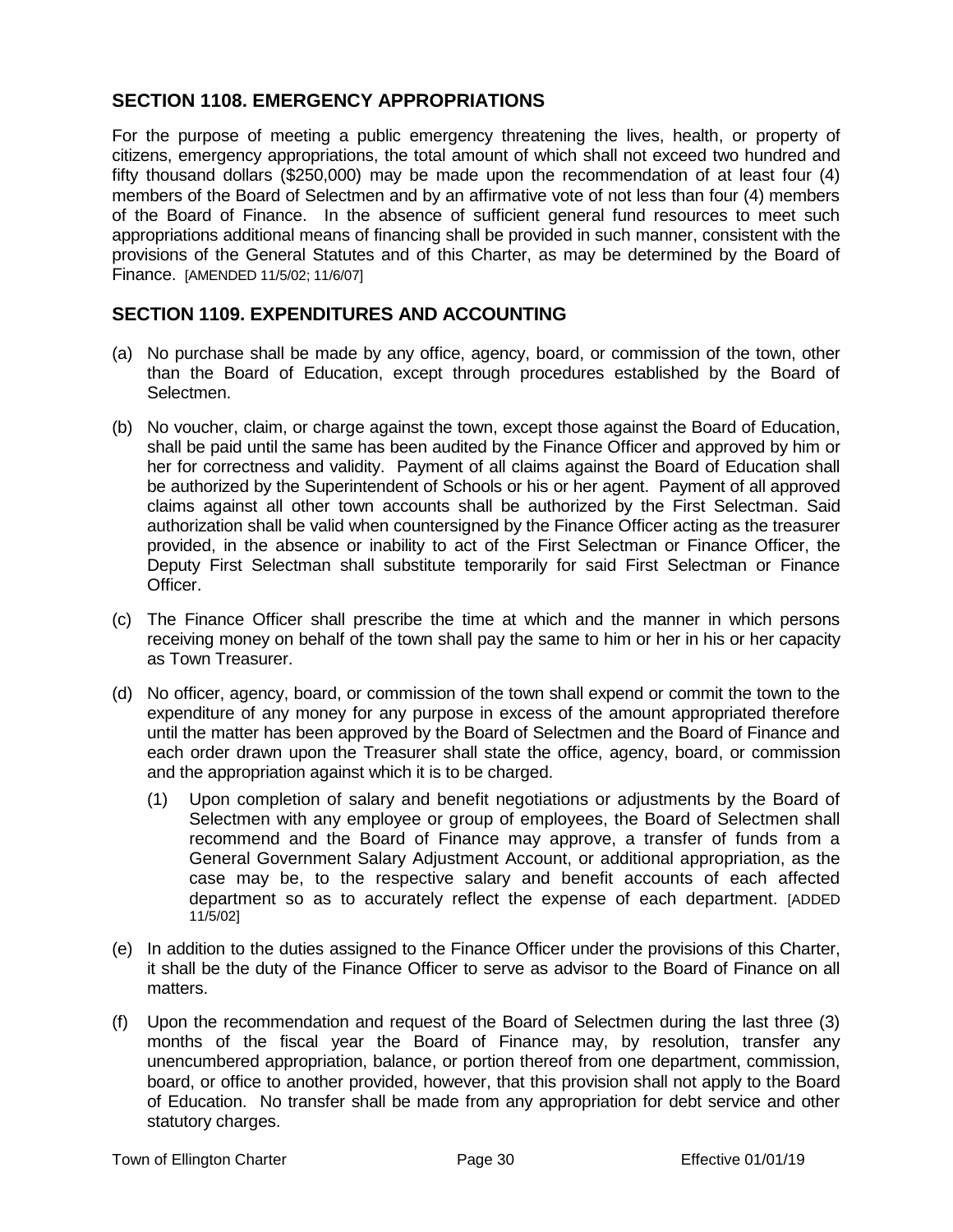- (g) Appropriations for construction or for other permanent improvements from whatever source derived, shall not lapse until the purpose for which the appropriation was made shall have been accomplished or abandoned, provided any such project shall be deemed to have been abandoned if three (3) fiscal years shall elapse without any expenditure from or encumbrances of the appropriation therefore. Any portion of any other annual appropriation remaining unexpended and unencumbered at the close of the fiscal year shall lapse and revert to the general fund.
- (h) Every payment made in violation of the provisions of this Charter shall be deemed illegal, and every official willfully authorizing or making such payment or taking part therein shall be jointly and severally liable to the town for the full amount so paid or received.
- (i) The Board of Selectmen shall adopt, by resolution, such rules and regulations concerning expenditures and bidding procedures not inconsistent with the provisions of this section and Section 1110 of this Charter.
- (j) All grants that have the potential to impose any financial burden on the town must be approved by the Board of Selectmen and the Board of Finance prior to acceptance. At the time of the acceptance, all information regarding future costs and/or responsibilities must be presented to the Board of Selectmen and Board of Finance for review. [ADDED11/06/07]
- (k) As to capital non-recurring projects approved at the annual town budget meeting, upon the recommendation of the Board of Selectmen and Board of Finance approval, additional appropriations of forty-thousand dollars (\$40,000) may be made to the project without town meeting approval, as well as close out of capital projects under forty-thousand dollars (\$40,000). [ADDED11/06/07]

## **SECTION 1110. BORROWING**

The town shall have the power to secure indebtedness by issuing its bonds or notes as provided by the General Statutes as amended subject to the limitations thereof and the provisions of this Charter.

## **SECTION 1111. PURCHASING**

Purchases for the Town of Ellington, except the Board of Education and the Probate Court, shall be made under such rules and regulations as may be established by the Board of Selectmen. For any purchase estimated at seven thousand five hundred dollars (\$7,500) or more, the Finance Officer shall invite sealed bids unless the Board of Selectmen shall decide it to be against the best interest of the town. The Finance Officer shall provide a minimum of ten (10) days public notice to potential bidders by publication at least once in a newspaper having circulation in the town. The Finance Officer shall, with the approval of the requesting board, commission, committee, or department, award the purchase or contract to the lowest responsible bidder thereon or may reject any or all such bids or proposals. All such sealed bids or proposals shall be opened publicly. For any purchase less than seven thousand five hundred dollars (\$7,500), or such other amount required by law, the Finance Officer or his or her designee shall negotiate directly with prospective suppliers prior to the Finance Officer awarding the contract. [AMENDED 11/5/02; 11/6/07]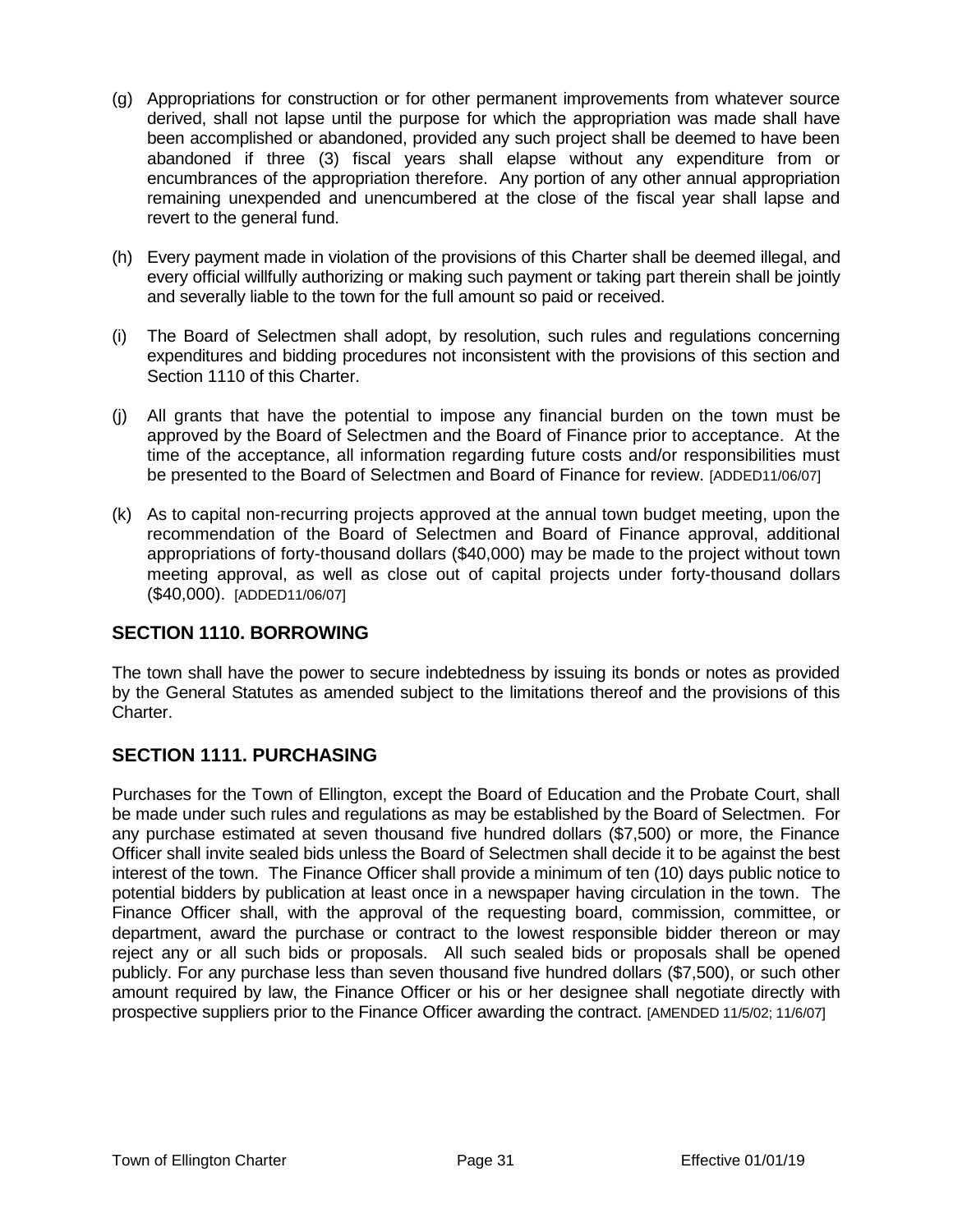## **CHAPTER XII. TOWN EMPLOYEES**

#### **SECTION 1201. GENERAL**

The Board of Selectmen shall execute a merit system which shall provide that all officers and employees in the classified service of the town, as described in Section 1202, shall be appointed on the basis of merit and in conformity with recognized principles of public personnel administration.

### **SECTION 1202. THE CLASSIFIED SERVICE**

The classified service shall include all full-time employees and regular part-time employees of the town, both now and hereafter hired, but shall not include elective officers and persons appointed to fill vacancies in elective offices; members of boards and commissions; employees of the Board of Education; persons employed in a professional capacity to make or conduct a temporary and special inquiry, study, or investigation; persons employed on a part-time basis; and persons employed for a temporary period not exceeding four (4) months. [AMENDED 11/5/02; 11/6/07]

#### **SECTION 1203. JOB CLASSIFICATION**

The Board of Selectmen shall prepare a statement of the duties and responsibilities of each position in the classified service and of the minimum qualifications for appointment to such position. These statements shall comprise the classification plan of the town and may be amended by resolution of the Board of Selectmen. New or additional positions in the classified service may be created or existing positions abolished and changes in duties and responsibilities of existing positions may be made by resolution of the Board of Selectmen.

#### **SECTION 1204. PERSONNEL RULES**

The Board of Selectmen shall prepare a set of personnel rules and regulations which shall provide, among other things, for the method of holding competitive examinations, probationary periods of employment, hours of work, vacations, sick leaves, and other leaves of absences, removals and such other rules as may be necessary to provide adequate and systematic procedure for the administration of the personnel affairs of the town. Such rules and regulations and any amendments thereto shall become effective upon being approved by resolution of the Board of Selectmen and filed with the Town Clerk. Copies of such rules and regulations and any amendments thereto shall be distributed to all town employees. The Board of Selectmen shall appoint, from within its own ranks, three members to serve on a Personnel Policies Committee whose responsibilities shall be to: advise the Board of Selectmen on problems concerning personnel and administration; make any investigation which it may consider desirable concerning the administration of personnel in the town service; and, at least annually, submit to the Board of Selectmen a report on progress of the merit system program during the past year, with its findings, conclusions, and recommendations for improving the merit system of the town; and administer any appeal process that may be established by the Board of Selectmen for any town employee within the classified system who is dismissed or demoted after completing his or her probationary period of service. [AMENDED 11/6/07]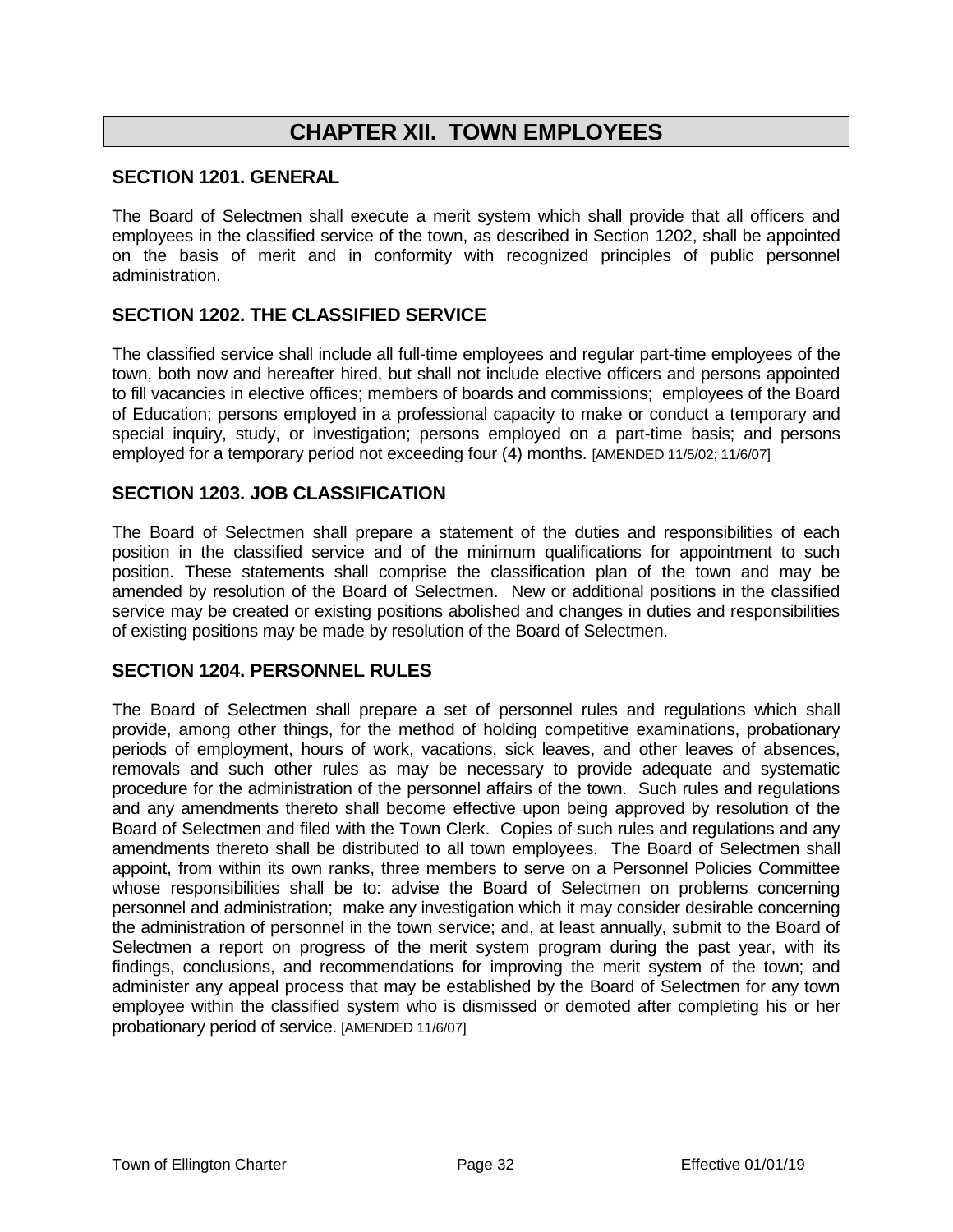## **SECTION 1205. SALARIES**

The Finance Officer shall prepare for the First Selectman a proposed standard, systematic schedule of pay for each class of positions in the classified service. The First Selectman shall submit the proposed pay plan to the Board of Selectmen with any changes he or she deems necessary and such proposed plan shall take effect when adopted by resolution of the Board of Selectmen. Amendments to the pay schedule may be adopted by the Board of Selectmen from time to time upon recommendation of the First Selectman. For purposes of Chapter 113 of the General Statutes, as amended, the First Selectman shall have the sole authority to recognize the exclusive bargaining agent for any unit of town employees and shall act as the bargaining agent for the town.

## **SECTION 1206. RETIREMENT**

The Board of Selectmen may provide by ordinance a system of retirement benefits for the regular full-time employees and regular part-time employees, including employees of the Board of Education at the request of the Board of Education. The town may operate its own retirement plan, may enter into a contract with any financial institution authorized to do business in this state, may elect to participate in the Connecticut Municipal Employees Retirement Plan, may elect to participate in the old age and survivor of insurance system under the Federal Social Security Act, or may choose any combination thereof. [AMENDED 11/5/02]

All references in this Charter to types and/or amounts of benefits are solely for the purposes of description, identification, and authorization. In all cases, the terms and provisions of the insurance, retirement, or other policies themselves and Internal Revenue Code Rules and Regulations shall govern any claim. [ADDED 11/5/02]

## **SECTION 1207. OFFICIAL BONDS**

All officers and employees as may be required to do so by the Board of Selectmen or by the General Statutes, as amended shall, before entering on their respective official duties, execute to the town, in the form prescribed by the Board of Selectmen and approved by the Town Attorney, and file with the Town Clerk, a surety company bond in a penal sum to be fixed by the Board of Selectmen, conditioned upon the honest and/or the faithful performance of such duties. Nothing herein shall be construed to prevent the Board of Selectmen, if it deems it to be in the best interest of the town, from prescribing a name schedule bond, a schedule position bond or blanket bond, or from prescribing which departments, officers, agencies, boards, or commissions shall be covered by a specific type of the aforementioned bonds. Premiums for such bonds shall be paid by the town.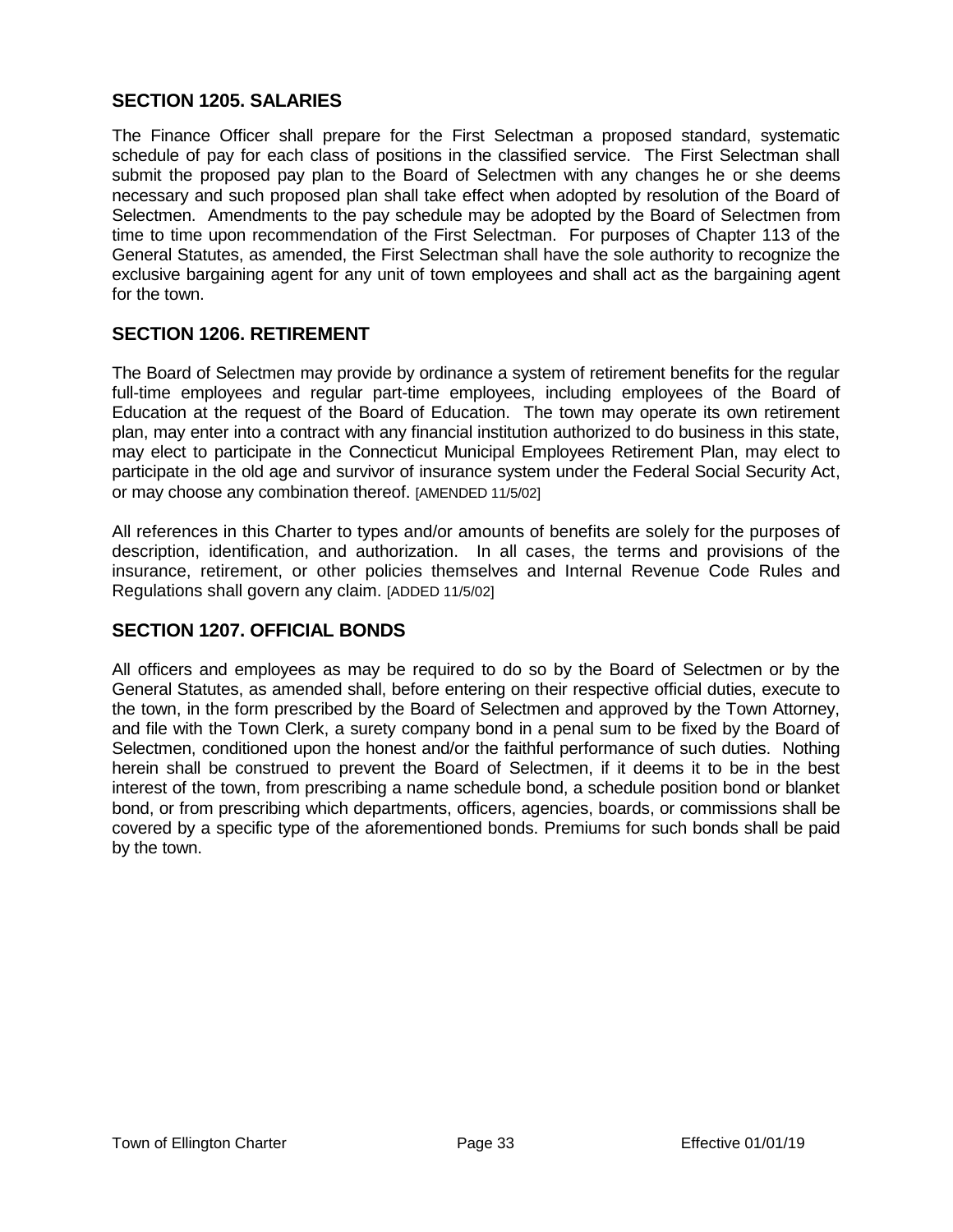## **CHAPTER XIII. TRANSITION AND MISCELLANEOUS PROVISIONS**

### **SECTION 1301. TRANSFER OF POWERS**

The powers which are conferred and the duties which are imposed upon any commission, board, department, or office under the General Statutes or any ordinance or regulation in force at the time this Charter shall take effect, if such commission, board, department, or office is abolished by this Charter or superseded by the creation herein of a new commission, board, or office to which are granted similar powers and jurisdiction, shall be thereafter exercised and discharged by the commission, board, department, or office upon which are imposed corresponding or like functions, powers and duties under the provisions of this Charter. All commissions, boards, departments, or offices abolished by this Charter, whether elective or appointive, shall continue in the performance of their duties until provisions have been made for the discontinuance of such commissions, boards, departments, or offices and the performance of their duties by other commissions, boards, departments, or offices created under this Charter and until the Town Clerk shall have notified the members of such commissions, boards, departments, or offices as are abolished by this Charter that their successors have qualified.

#### **SECTION 1302. PRESENT EMPLOYEES TO RETAIN POSITIONS**

All employees of the town on the effective date of this Charter, whose positions are not abolished by the provisions of this Charter, shall retain such positions pending action by the Board of Selectmen or the appropriate officer charged by this Charter with powers of appointment and removal. Any provision of law in force at the time this Charter shall take effect, and not inconsistent with the provisions of this Charter, in relation to personnel, appointments, ranks, grades, tenure of office, promotions, removals, pension and retirement rights, civil rights, or any other rights or privileges of employees of the town or any office, department, or agency thereof, shall continue to be in effect, until or unless amended or repealed in accordance with the provisions of this Charter. Any person holding a position in the classified service as defined in this Charter on its effective date, shall be retained without preliminary or performance tests and shall thereafter be subject in all respects to the provisions of the Charter.

## **SECTION 1303. CONFLICT OF INTEREST**

Any elected or appointed officer, any member of any board or commission, or any employee of the town who has a financial interest direct or indirect, in any contract, transaction, or decision of any officer or agent of the town or any board or commission, shall disclose that interest to the Board of Selectmen for recording upon their official records and any such person shall be thereby disqualified from participation in the awarding, assignment, or discussion of any contract, transaction, or decision. Violation of this provision shall be grounds for the removal of any such person.

### **SECTION 1304. TRANSFER OF RECORDS AND PROPERTY**

All records, property, and equipment whatsoever of any commission, board, department or office or part thereof, all the powers and duties which are assigned to any other commission, board, department, or office by this Charter, shall be transferred and delivered intact forthwith to the commission, board, department, or office to which such powers and duties are so assigned. If part of the powers and duties of any commission, board, department, or office are by this Charter assigned to another commission, board, department, or office, all records, property, and equipment relating exclusively thereto shall be transferred and delivered intact forthwith to the commission, board, department, or office to which such powers and duties are assigned.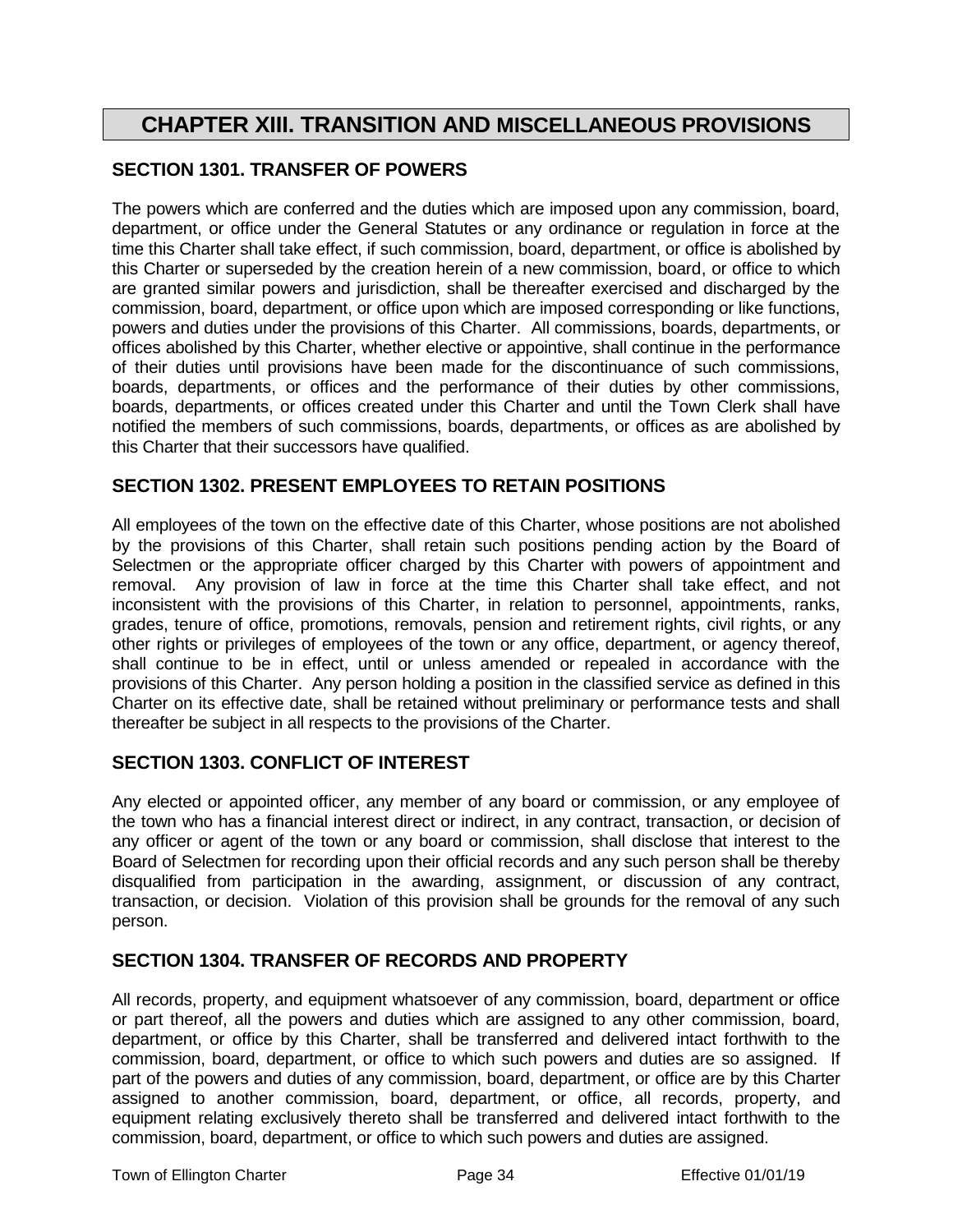## **SECTION 1305. CONTINUATION OF APPROPRIATIONS AND TOWN FUNDS**

All appropriations approved and in force, and all funds, including special or reserve funds in the name of the town, at the time of the adoption of this Charter, shall remain in full force and effect unless and until the same shall be amended, transferred, or abolished by the Board of Selectmen under the provisions of this Charter.

#### **SECTION 1306. LEGAL PROCEEDINGS**

No action or proceeding, civil or criminal, pending on the effective date of this Charter brought by or against the town or any commission, board, department, or office thereof, shall be affected or abated by the adoption of this Charter or by anything herein contained; but all such actions or proceedings may be continued notwithstanding that functions, powers, and duties of any commission, board, department, or officer which shall have been a party thereto may, by or under this Charter, be assigned or transferred to another commission, board, department, or the officer to which such functions, powers and duties have been assigned or transferred by or under this Charter.

#### **SECTION 1307. EXISTING LAWS AND ORDINANCES**

As of the effective date of this Charter, all general laws and special acts applying to the town, all ordinances and by-laws of the town, and all rules and regulations of commissions, boards, departments, and agencies of the town shall continue in force, except insofar as they are inconsistent with the provisions of this Charter or are repealed.

#### **SECTION 1308. REVIEW AND AMENDMENT OF CHARTER**

The Board of Selectmen shall review the several provisions of this Charter from time to time as it deems such review to be in the best interest of the town, but not less than once every five (5) years, said review to be published as part of the Annual Town Report. The amendment of this Charter may be initiated (a) by a two-thirds (2/3) vote of the entire Board of Selectmen or (b) by a petition signed by not less than ten (10) percent of the electors of the town as determined by the last completed registry list of the town, such initiation in either instance to result in the appointment by the Board of Selectmen of a Charter Revision Commission, said Commission to consider any proposed amendments to the then existing Charter. Such proposed amendments shall not become effective until and unless the same shall have been approved by a majority of the town electors voting thereon at a regular election or if approved at a special election by a majority equal to at least fifteen (15) percent of the electors of the town, as determined by the last completed registry list of the town. The provisions of Chapter 99 of the General Statutes, as amended, as may now or hereafter apply to the manner of amending said Charter shall prevail in the event of any conflict with the provisions of this section of the Charter.

#### **SECTION 1309. SAVING CLAUSE**

If any section or part of any section of this Charter shall be held invalid by a court of competent jurisdiction such holding shall not affect the remainder of this Charter nor the context in which said section or part thereof so held invalid may appear, except to the extent that an entire section or part of a section may be inseparably connected in meaning and effect with the section or part of the section to which such ruling shall directly apply.